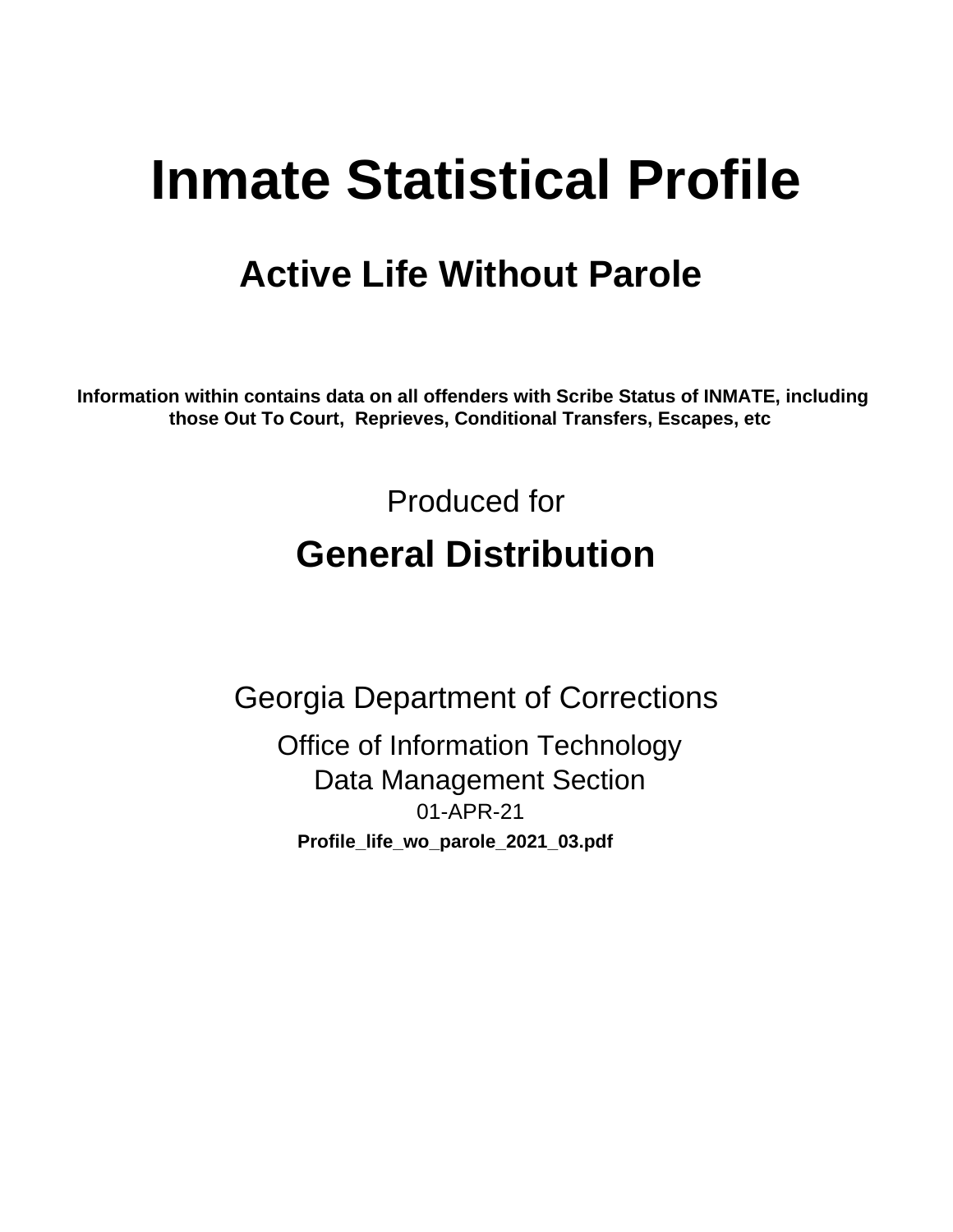## **Inmate Statistical Profile 01-APR-21**

Contents

**Active Life Without Parole** 

Produced for General Distribution

## **Table of Contents**

|    | <b>Demographic information</b>                                        |
|----|-----------------------------------------------------------------------|
|    | 4 Current age, broken out in ten year age groups                      |
|    | 5 Race group                                                          |
|    | 6 Marital status, self-reported at entry to prison                    |
|    | 7 Number of Inmates with Dependents, self-reported at entry to prison |
|    | 8 Religious affiliation, self-reported at entry to prison             |
|    | 9 Home county - self-reported at entry to prison                      |
|    | 13 Employment status before prison, self-reported at entry to prison  |
|    | 14 Age at admission                                                   |
|    | 16 Height, measured at entry to prison                                |
|    | 17 Weight, measured at entry to prison                                |
|    | 18 Military service                                                   |
|    | <b>Correctional information</b>                                       |
|    | 19 Type of admission to prison                                        |
|    | 20 Current / last supervision level                                   |
|    | 21 Current / last institution type                                    |
|    | 22 Institution type - transitional centers                            |
|    | 23 Institution type - county prisons                                  |
|    | 24 Institution type - state prisons                                   |
|    | 25 Institution type - private prisons                                 |
|    | 26 Institution type - inmate boot camp                                |
|    | 27 Number of disciplinary reports                                     |
|    | 28 Number of transfers                                                |
|    | 29 Number of escapes                                                  |
|    | 30 Time served in current (or last) institution                       |
|    | Educational, psychological and physical information                   |
| 31 | Highest grade level attained                                          |
|    | 32 Culture fair IQ scores                                             |
|    | 33 Wide Range Achievement Test (WRAT) reading score                   |
|    | 34 Wide Range Achievement Test (WRAT) math score                      |
|    | 35 Wide Range Achievement Test (WRAT) spelling score                  |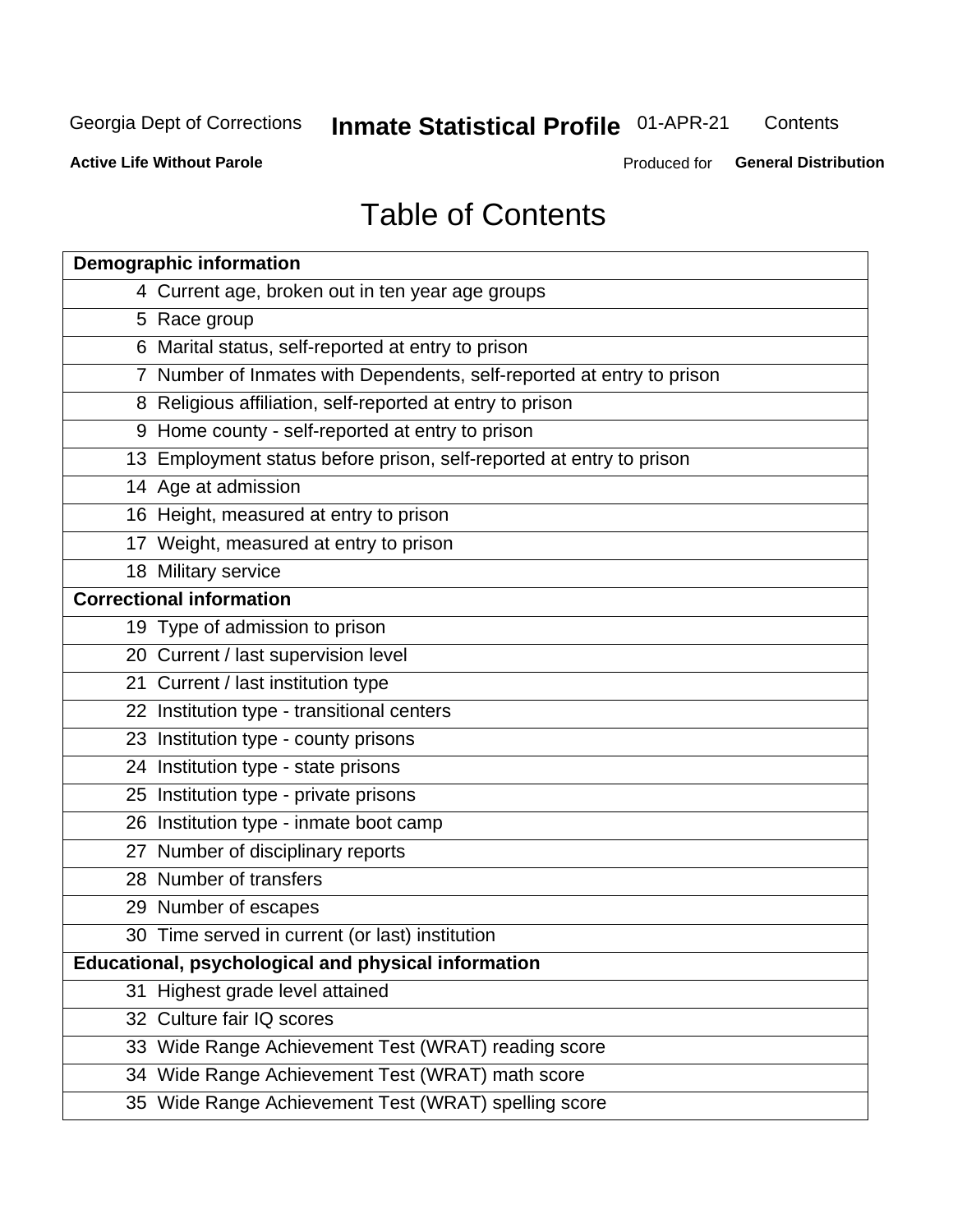## **Inmate Statistical Profile 01-APR-21**

Contents

**Active Life Without Parole** 

Produced for General Distribution

## **Table of Contents**

| Educational, psychological and physical information              |
|------------------------------------------------------------------|
| 36 Current / last mental health treatment level                  |
| 37 PULHESDWIT medical scale - 'P' overall condition ('P'hysical) |
| 38 PULHESDWIT medical scale - 'U' upper body                     |
| 39 PULHESDWIT medical scale - 'L' lower body                     |
| 40 PULHESDWIT medical scale - 'H' hearing                        |
| 41 PULHESDWIT medical scale - 'E' vision                         |
| 42 PULHESDWIT medical scale -'S' psychiatric                     |
| 43 PULHESDWIT medical scale - 'D' dental                         |
| 44 PULHESDWIT medical scale - 'W' work ability                   |
| 45 PULHESDWIT medical scale - 'I' impairment                     |
| 46 PULHESDWIT medical scale - 'T' transportability               |
| <b>Crimes and criminal history information</b>                   |
| 47 Number of prior Georgia incarcerations                        |
| 48 Prison sentence in years                                      |
| 49 Primary offense, broken out into felonies vs misdemeanors     |
| 50 Primary offense, broken out into six broad crime categories   |
| 51 Primary offense, detailed offense code                        |
| 52 County of conviction of primary offense                       |
| 56 Circuit of conviction of primary offense                      |
| 58 Years served (jail + prison) in this incarceration            |
| <b>Medical information</b>                                       |
| 59 Results of most recent HIV test                               |
| 60 Results of most recent tuberculosis test                      |
| 61 Results of most recent syphilis test                          |
| 62 Results of most recent Hepatitis-C test                       |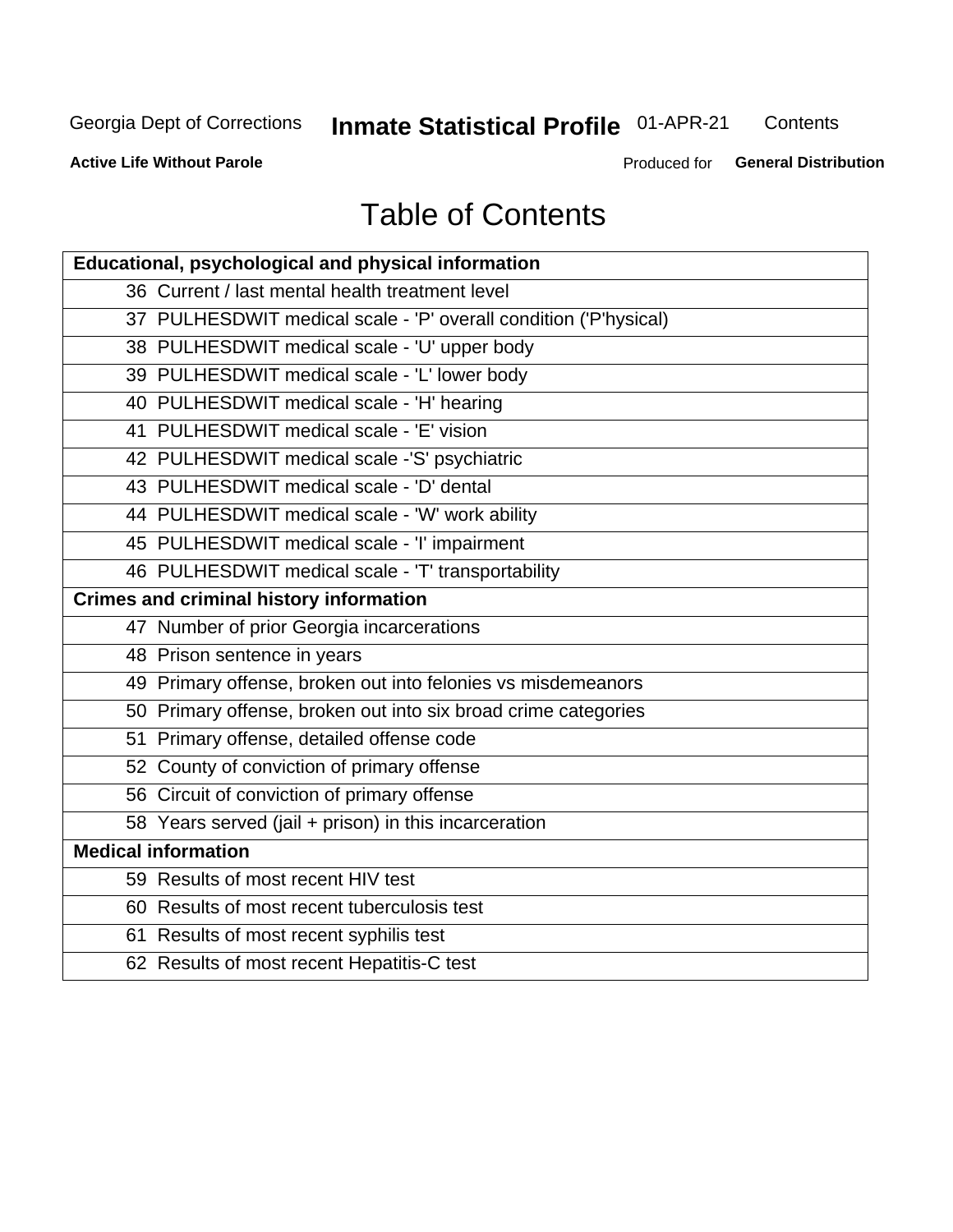### **Active Life Without Parole**

#### **Produced for General Distribution**

### Current age, broken out in ten-year age groups

COL % - percent each COUNT is of its particular column

|                          |              | <b>Male</b> |         |              | <b>Female</b> |       |              | <b>Total</b> |  |
|--------------------------|--------------|-------------|---------|--------------|---------------|-------|--------------|--------------|--|
| <b>Current Age</b>       | <b>Count</b> | Col %       | Row %   | <b>Count</b> | Col %         | Row % | <b>Total</b> | Col %        |  |
| Twenties (20-29)         | 203          | 12.84%      | 96.21%  | 8            | 13.79%        | 3.79% | 211          | 12.87%       |  |
| Thirties (30-39)         | 435          | 27.51%      | 95.81%  | 19           | 32.76%        | 4.19% | 454          | 27.70%       |  |
| <b>Forties (40-49)</b>   | 416          | 26.31%      | 95.41%  | 20           | 34.48%        | 4.59% | 436          | 26.60%       |  |
| <b>Fifties (50-59)</b>   | 330          | 20.87%      | 97.92%  |              | 12.07%        | 2.08% | 337          | 20.56%       |  |
| <b>Sixties (60-69)</b>   | 162          | 10.25%      | 97.59%  | 4            | 6.90%         | 2.41% | 166          | 10.13%       |  |
| Seventy + (70 and above) | 35           | 2.21%       | 100.00% |              |               |       | 35           | 2.14%        |  |
| <b>Total Reported</b>    | 1,581        | 100%        | 96.46%  | 58           | 100%          | 3.54% | 1,639        | 100%         |  |

| <b>NO</b><br>.eported |      |    |      |
|-----------------------|------|----|------|
| <b>otal</b><br>--     | .581 | 58 | ,639 |

| Mean<br>(average)      | 43.99 | 41.41     | 43.90 |
|------------------------|-------|-----------|-------|
| <b>Median (middle)</b> |       | <b>40</b> |       |
| Mode (most frequent)   | 40    | ູ         | 40    |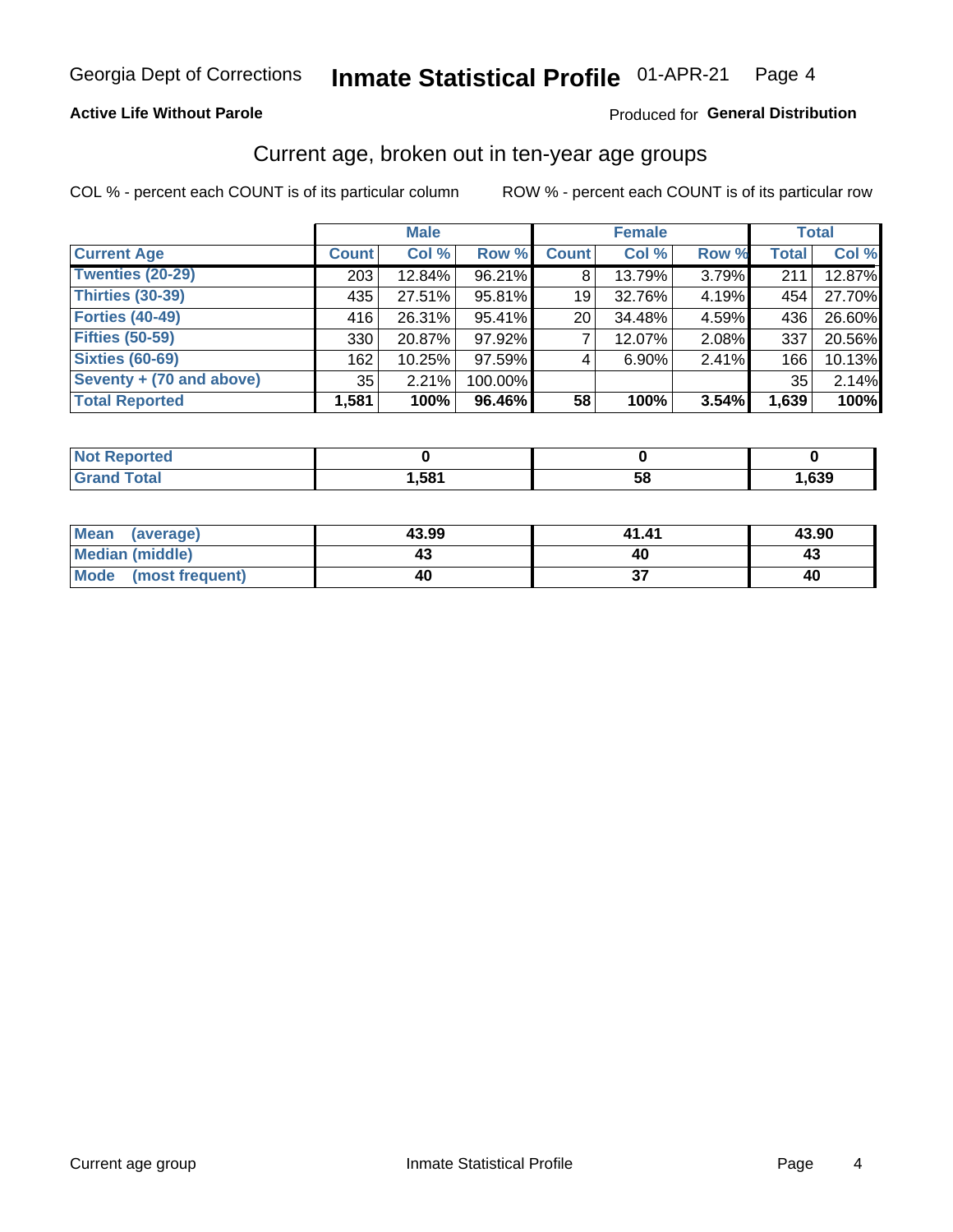#### Inmate Statistical Profile 01-APR-21 Page 5

### **Active Life Without Parole**

**Produced for General Distribution** 

### Race group

COL % - percent each COUNT is of its particular column

|                       |                        |              | <b>Male</b> |         |                    | <b>Female</b> |       |              | <b>Total</b> |  |
|-----------------------|------------------------|--------------|-------------|---------|--------------------|---------------|-------|--------------|--------------|--|
|                       | <b>Race Group</b>      | <b>Count</b> | Col %       |         | <b>Row % Count</b> | Col %         | Row % | <b>Total</b> | Col %        |  |
|                       | <b>White</b>           | 333          | 21.06%      | 94.07%  | 21                 | 36.21%        | 5.93% | 354          | 21.60%       |  |
| $\mathbf{2}$          | <b>Black</b>           | 1,209        | 76.47%      | 97.19%  | 35                 | 60.34%        | 2.81% | 1,244        | 75.90%       |  |
| 6                     | <b>Asian</b>           | 6            | .38%        | 100.00% |                    |               |       | 6            | .37%         |  |
| 10                    | <b>Hispanic</b>        | 32           | 2.02%       | 94.12%  | ◠                  | 3.45%         | 5.88% | 34           | 2.07%        |  |
| 12 <sup>1</sup>       | <b>Native American</b> |              | .06%        | 100.00% |                    |               |       |              | .06%         |  |
| <b>Total Reported</b> |                        | 1,581        | 100%        | 96.46%  | 58                 | 100%          | 3.54% | 1,639        | 100%         |  |

| <b>rted</b> |      |    |      |
|-------------|------|----|------|
| $F0$ tol    | .581 | 58 | ,639 |

| M |  |  |
|---|--|--|
|   |  |  |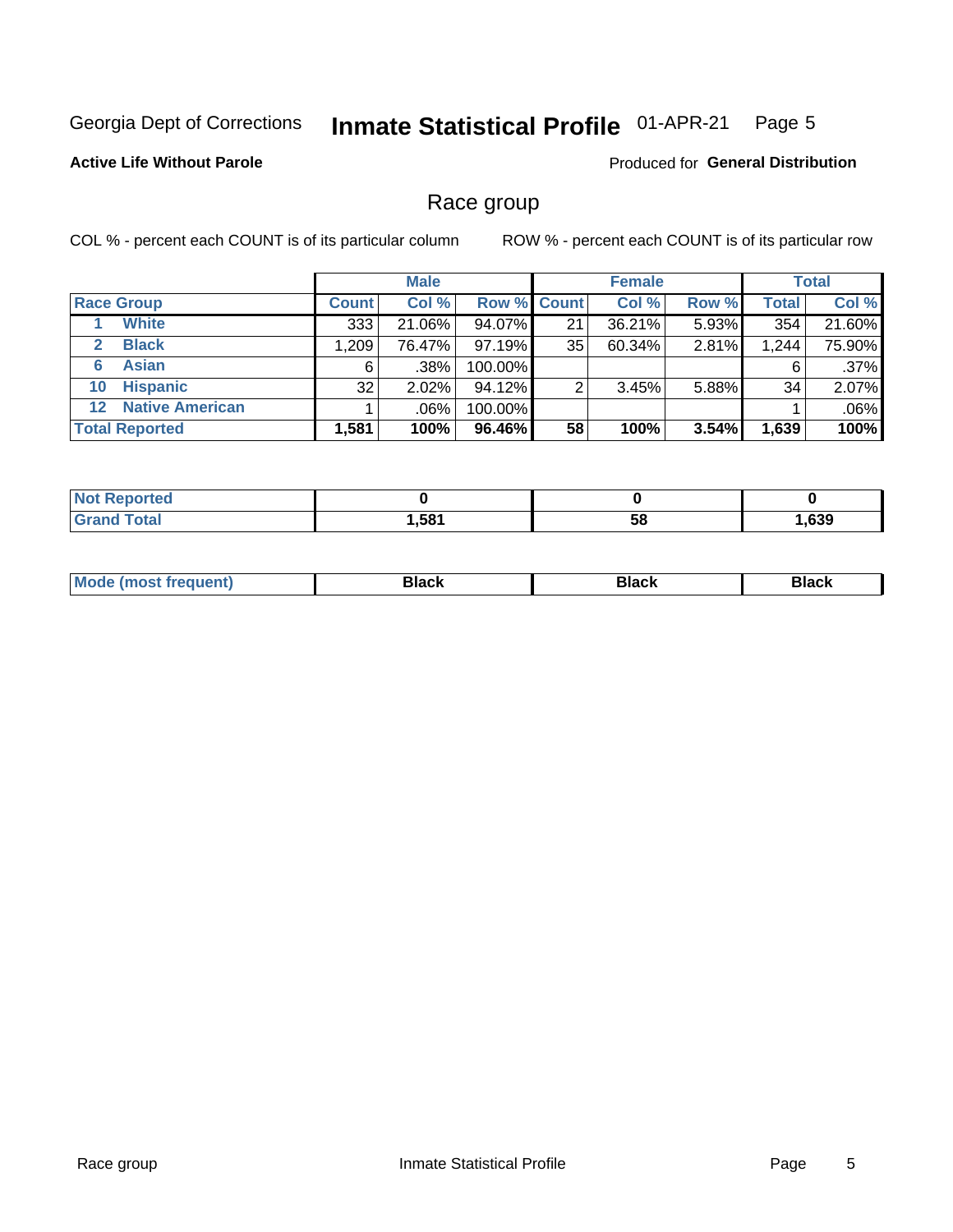#### Inmate Statistical Profile 01-APR-21 Page 6

#### **Active Life Without Parole**

#### Produced for General Distribution

## Marital status, self-reported at entry to prison

COL % - percent each COUNT is of its particular column

|                            | <b>Male</b>  |         |        | <b>Female</b> |        |        | <b>Total</b> |        |
|----------------------------|--------------|---------|--------|---------------|--------|--------|--------------|--------|
| <b>Marital Status</b>      | <b>Count</b> | Col %   | Row %  | <b>Count</b>  | Col %  | Row %  | <b>Total</b> | Col %  |
| <b>Unknown</b><br>$\bf{0}$ | 15           | $.95\%$ | 93.75% |               | 1.72%  | 6.25%  | 16           | .98%   |
| <b>Divorced</b><br>D       | 120          | 7.59%   | 96.77% | 4             | 6.90%  | 3.23%  | 124          | 7.57%  |
| <b>Married</b><br>М        | 209          | 13.22%  | 95.00% | 11            | 18.97% | 5.00%  | 220          | 13.42% |
| <b>Separated</b><br>S.     | 47           | 2.97%   | 88.68% | 6             | 10.34% | 11.32% | 53           | 3.23%  |
| <b>Unmarried</b><br>U      | 1,151        | 72.80%  | 97.46% | 30            | 51.72% | 2.54%  | 1,181        | 72.06% |
| <b>Widow</b><br>W          | 39           | 2.47%   | 86.67% | 6             | 10.34% | 13.33% | 45           | 2.75%  |
| <b>Total Reported</b>      | 1,581        | 100%    | 96.46% | 58            | 100%   | 3.54%  | 1,639        | 100%   |

| <b>Not Reported</b><br>. <b>.</b> |       |    |      |
|-----------------------------------|-------|----|------|
| Total                             | 581,ا | Эč | .639 |

|--|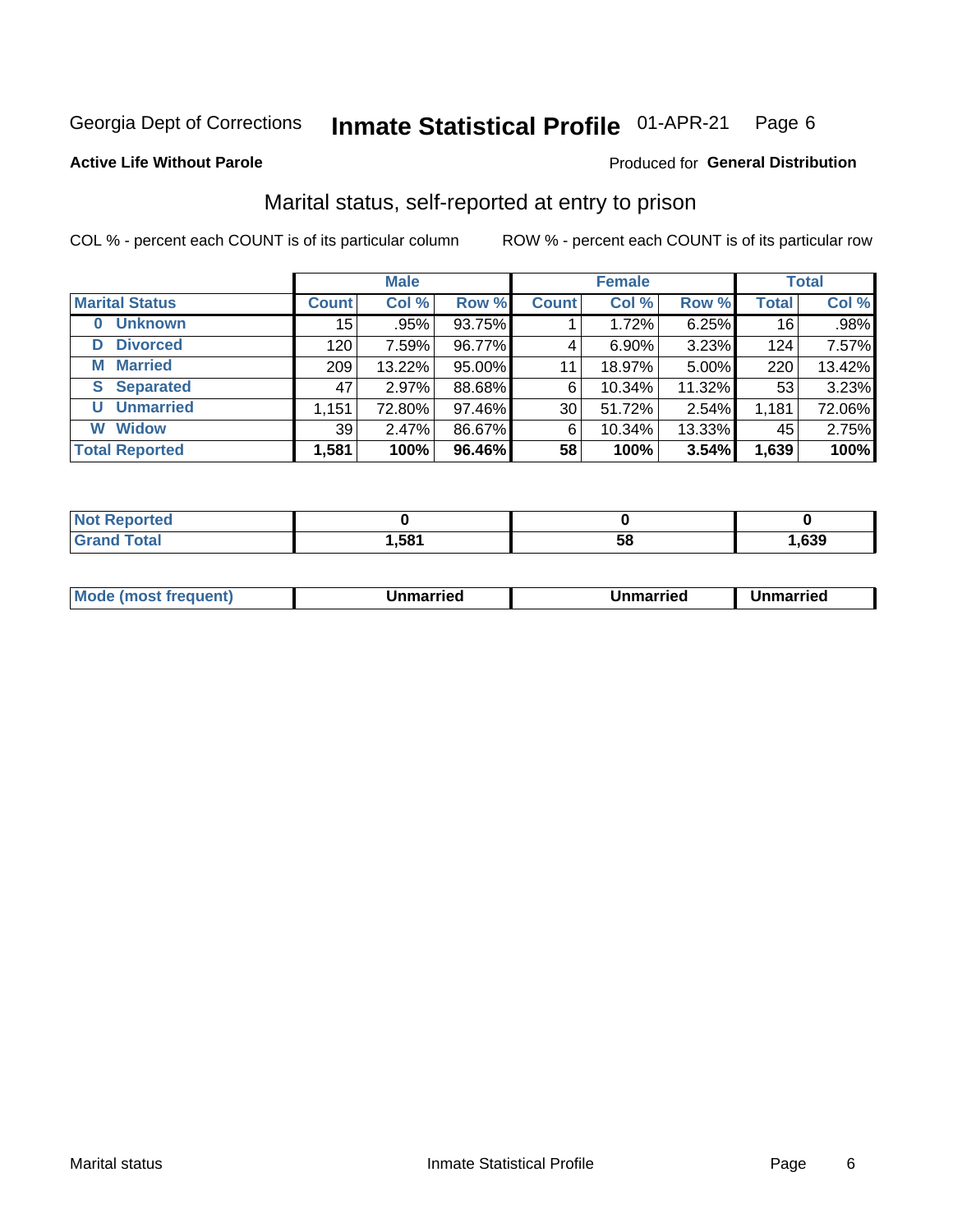#### Inmate Statistical Profile 01-APR-21 Page 7

### **Active Life Without Parole**

### Produced for General Distribution

### Number of Inmates with Dependents, Self-Reported at Entry to Prison

COL % - percent each COUNT is of its particular column

|                             |              | <b>Male</b> |         |              | <b>Female</b> |       |              | <b>Total</b> |
|-----------------------------|--------------|-------------|---------|--------------|---------------|-------|--------------|--------------|
| <b>Number of dependents</b> | <b>Count</b> | Col %       | Row %   | <b>Count</b> | Col %         | Row % | <b>Total</b> | Col %        |
| $\bf{0}$                    | 384          | 31.71%      | 95.05%  | 20           | 38.46%        | 4.95% | 404          | 31.99%       |
|                             | 285          | 23.53%      | 96.94%  | 9            | 17.31%        | 3.06% | 294          | 23.28%       |
| $\overline{2}$              | 218          | 18.00%      | 96.89%  |              | 13.46%        | 3.11% | 225          | 17.81%       |
| 3                           | 140          | 11.56%      | 93.96%  | 9            | 17.31%        | 6.04% | 149          | 11.80%       |
| 4                           | 91           | 7.51%       | 96.81%  | 3            | 5.77%         | 3.19% | 94           | 7.44%        |
| 5                           | 39           | 3.22%       | 92.86%  | 3            | 5.77%         | 7.14% | 42           | 3.33%        |
| $6\phantom{1}6$             | 24           | 1.98%       | 96.00%  |              | 1.92%         | 4.00% | 25           | 1.98%        |
| 7                           | 13           | 1.07%       | 100.00% |              |               |       | 13           | 1.03%        |
| 8                           | 7            | 0.58%       | 100.00% |              |               |       | 7            | 0.55%        |
| 9                           | 3            | 0.25%       | 100.00% |              |               |       | 3            | 0.24%        |
| Over 10                     | 7            | 0.58%       | 100.00% |              |               |       | 7            | 0.55%        |
| <b>Total Reported</b>       | 1,211        | 100%        | 95.88%  | 52           | 100%          | 4.12% | 1,263        | 100%         |

| 270<br>J/U<br>- - |          | <b>276</b><br>ა / O |
|-------------------|----------|---------------------|
| .581              | . .<br>◡ | ,639                |

| Mean<br>(average)      | 1.60 | .74 |
|------------------------|------|-----|
| <b>Median (middle)</b> |      |     |
| Mode (most frequent)   |      |     |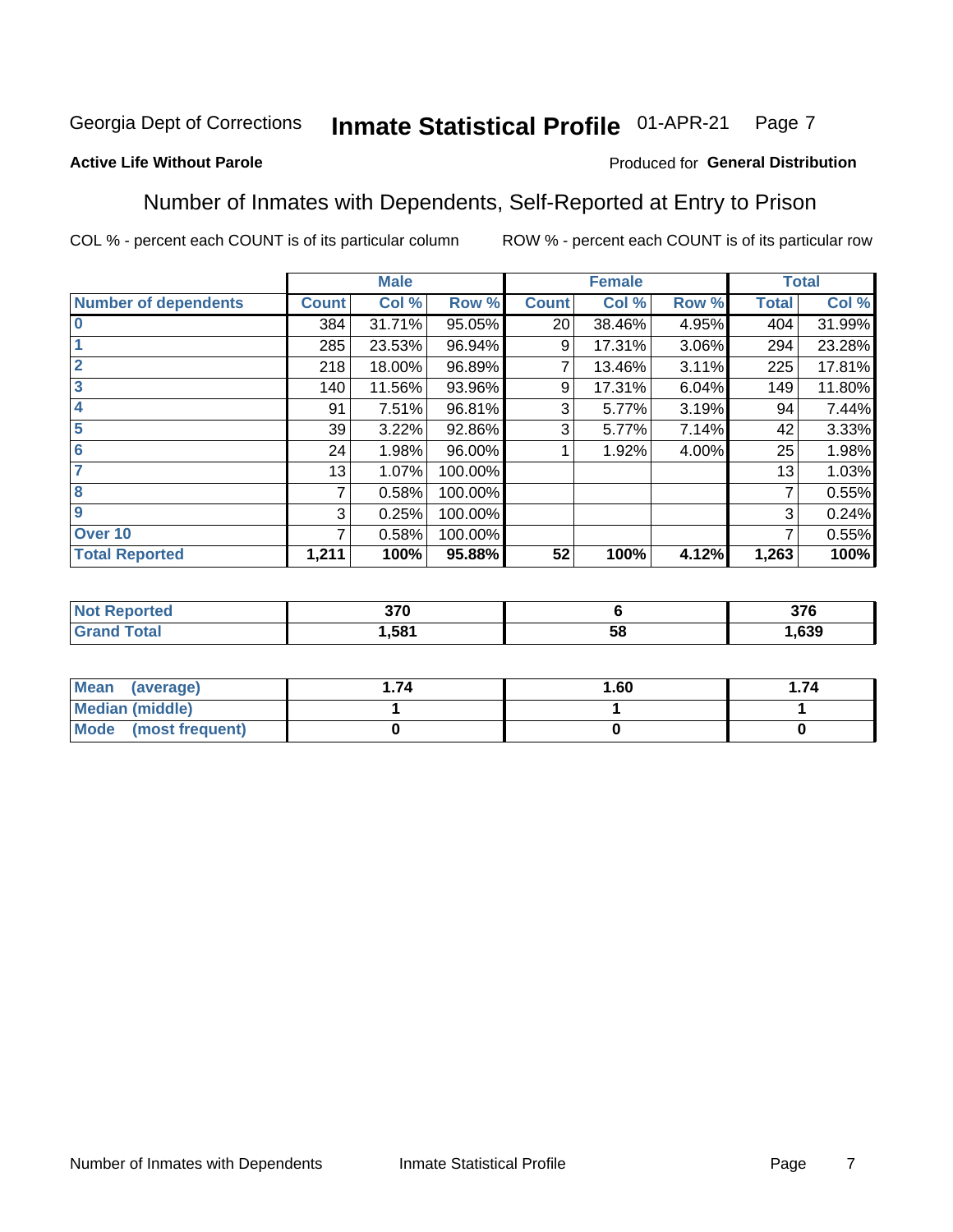#### Inmate Statistical Profile 01-APR-21 Page 8

#### **Active Life Without Parole**

#### Produced for General Distribution

## Religious affiliation, self-reported at entry to prison

COL % - percent each COUNT is of its particular column

|                         |                              |                | <b>Male</b> |         |                 | <b>Female</b> |         |                | <b>Total</b> |
|-------------------------|------------------------------|----------------|-------------|---------|-----------------|---------------|---------|----------------|--------------|
|                         | <b>Religious Affiliation</b> | <b>Count</b>   | Col %       | Row %   | <b>Count</b>    | Col %         | Row %   | <b>Total</b>   | Col %        |
| 1                       | <b>Islam</b>                 | 91             | 11.02%      | 95.79%  | 4               | 8.51%         | 4.21%   | 95             | 10.88%       |
| $\overline{\mathbf{2}}$ | <b>Catholic</b>              | 23             | 2.78%       | 88.46%  | 3               | 6.38%         | 11.54%  | 26             | 2.98%        |
| 3                       | <b>Baptist</b>               | 392            | 47.46%      | 94.23%  | 24              | 51.06%        | 5.77%   | 416            | 47.65%       |
| 4                       | <b>Methodist</b>             | 12             | 1.45%       | 92.31%  |                 | 2.13%         | 7.69%   | 13             | 1.49%        |
| 7                       | <b>Church Of God</b>         | 3              | .36%        | 100.00% |                 |               |         | 3              | .34%         |
| 8                       | <b>Holiness</b>              | 15             | 1.82%       | 88.24%  | 2               | 4.26%         | 11.76%  | 17             | 1.95%        |
| 9                       | <b>Jewish</b>                | 3              | .36%        | 75.00%  | 1               | 2.13%         | 25.00%  | 4              | .46%         |
| 12                      | <b>Hindu</b>                 | $\overline{2}$ | .24%        | 100.00% |                 |               |         | $\overline{2}$ | .23%         |
| 13                      | <b>Buddhist</b>              | 3              | .36%        | 100.00% |                 |               |         | 3              | .34%         |
| 16                      | <b>Seventh Day Adventist</b> | 6              | .73%        | 100.00% |                 |               |         | 6              | .69%         |
| 17                      | <b>Jehovah Witness</b>       | 12             | 1.45%       | 92.31%  | 1               | 2.13%         | 7.69%   | 13             | 1.49%        |
| 18                      | <b>Latter Day Saints</b>     |                | .12%        | 100.00% |                 |               |         | 1              | .11%         |
| 20                      | <b>Other Prot</b>            | 72             | 8.72%       | 100.00% |                 |               |         | 72             | 8.25%        |
| 21                      | <b>Messianic Judaism</b>     |                |             |         | 7               | 14.89%        | 100.00% |                | .80%         |
| 23                      | <b>Hebrew Israelite</b>      |                | .12%        | 100.00% |                 |               |         | 1              | .11%         |
| 25                      | <b>Native American</b>       |                | .12%        | 100.00% |                 |               |         |                | .11%         |
| 28                      | <b>Rastafari</b>             |                | .12%        | 50.00%  | 1               | 2.13%         | 50.00%  | $\overline{2}$ | .23%         |
| 30                      | <b>No Religion</b>           | 29             | 3.51%       | 96.67%  | 1               | 2.13%         | 3.33%   | 30             | 3.44%        |
| 31                      | Christian -                  | 60             | 7.26%       | 96.77%  | $\overline{2}$  | 4.26%         | 3.23%   | 62             | 7.10%        |
|                         | <b>Unspecified</b>           |                |             |         |                 |               |         |                |              |
| 96                      | <b>None</b>                  | 99             | 11.99%      | 100.00% |                 |               |         | 99             | 11.34%       |
|                         | <b>Total Reported</b>        | 826            | 100%        | 94.62%  | $\overline{47}$ | 100%          | 5.38%   | 873            | 100%         |

| τeσ | 755  |    | 766 |
|-----|------|----|-----|
|     | .581 | ာင | 639 |

| <b>Mode (most frequent)</b> | aptist | Baptist | Baptist |
|-----------------------------|--------|---------|---------|
|-----------------------------|--------|---------|---------|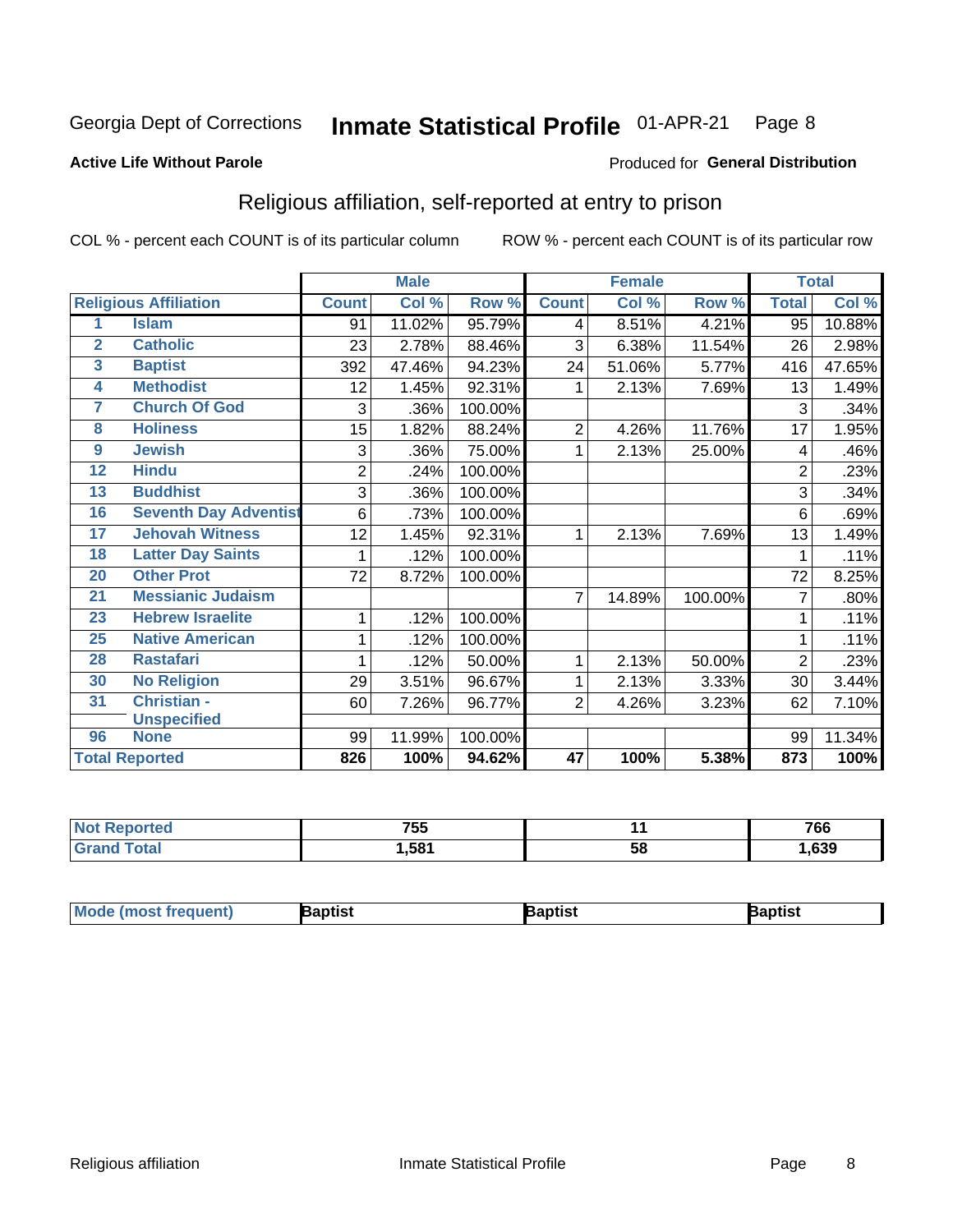#### Inmate Statistical Profile 01-APR-21 Page 9

#### **Active Life Without Parole**

#### Produced for General Distribution

## Home county, self-reported at entry to prison

COL % - percent each COUNT is of its particular column

|     |                             |                         | <b>Male</b> |         |                | <b>Female</b> |        | <b>Total</b>     |        |
|-----|-----------------------------|-------------------------|-------------|---------|----------------|---------------|--------|------------------|--------|
|     | <b>Home County</b>          | <b>Count</b>            | Col %       | Row %   | <b>Count</b>   | Col %         | Row %  | <b>Total</b>     | Col %  |
| 000 | <b>Unknown</b>              | 305                     | 19.29%      | 95.02%  | 16             | 27.59%        | 4.98%  | 321              | 19.59% |
| 001 | <b>Appling County</b>       | 6                       | .38%        | 100.00% |                |               |        | 6                | .37%   |
| 002 | <b>Atkinson County</b>      | $\overline{2}$          | .13%        | 100.00% |                |               |        | $\overline{2}$   | .12%   |
| 003 | <b>Bacon County</b>         | $\mathbf 1$             | .06%        | 100.00% |                |               |        | 1                | .06%   |
| 004 | <b>Baker County</b>         | $\overline{2}$          | .13%        | 100.00% |                |               |        | $\overline{2}$   | .12%   |
| 005 | <b>Baldwin County</b>       | 4                       | .25%        | 100.00% |                |               |        | 4                | .24%   |
| 006 | <b>Banks County</b>         | $\mathbf{1}$            | .06%        | 100.00% |                |               |        | 1                | .06%   |
| 007 | <b>Barrow County</b>        | 10                      | .63%        | 100.00% |                |               |        | 10               | .61%   |
| 008 | <b>Bartow County</b>        | 12                      | .76%        | 100.00% |                |               |        | 12               | .73%   |
| 009 | <b>Ben Hill County</b>      | 6                       | .38%        | 100.00% |                |               |        | 6                | .37%   |
| 010 | <b>Berrien County</b>       | 4                       | .25%        | 100.00% |                |               |        | $\overline{4}$   | .24%   |
| 011 | <b>Bibb County</b>          | 41                      | 2.59%       | 95.35%  | $\overline{2}$ | 3.45%         | 4.65%  | 43               | 2.62%  |
| 012 | <b>Bleckley County</b>      | $\mathbf 1$             | .06%        | 100.00% |                |               |        | 1                | .06%   |
| 013 | <b>Brantley County</b>      | $\mathbf 1$             | .06%        | 100.00% |                |               |        | 1                | .06%   |
| 014 | <b>Brooks County</b>        | 3                       | .19%        | 100.00% |                |               |        | 3                | .18%   |
| 015 | <b>Bryan County</b>         | $\mathbf{1}$            | .06%        | 100.00% |                |               |        | 1                | .06%   |
| 016 | <b>Bulloch County</b>       | 4                       | .25%        | 100.00% |                |               |        | $\overline{4}$   | .24%   |
| 017 | <b>Burke County</b>         | 10                      | .63%        | 100.00% |                |               |        | 10               | .61%   |
| 018 | <b>Butts County</b>         | 4                       | .25%        | 100.00% |                |               |        | 4                | .24%   |
| 019 | <b>Calhoun County</b>       | $\mathbf 1$             | .06%        | 100.00% |                |               |        | 1                | .06%   |
| 020 | <b>Camden County</b>        | 5                       | .32%        | 100.00% |                |               |        | 5                | .31%   |
| 021 | <b>Candler County</b>       | 5                       | .32%        | 100.00% |                |               |        | 5                | .31%   |
| 022 | <b>Carroll County</b>       | 6                       | .38%        | 85.71%  | 1              | 1.72%         | 14.29% | 7                | .43%   |
| 023 | <b>Catoosa County</b>       | 5                       | .32%        | 100.00% |                |               |        | 5                | .31%   |
| 025 | <b>Chatham County</b>       | 57                      | 3.61%       | 100.00% |                |               |        | 57               | 3.48%  |
| 026 | <b>Chattahoochee County</b> | $\mathbf 1$             | .06%        | 100.00% |                |               |        | 1                | .06%   |
| 027 | <b>Chattooga County</b>     | $\mathbf 1$             | .06%        | 100.00% |                |               |        | 1                | .06%   |
| 028 | <b>Cherokee County</b>      | $\overline{7}$          | .44%        | 100.00% |                |               |        | $\overline{7}$   | .43%   |
| 029 | <b>Clarke County</b>        | 22                      | 1.39%       | 95.65%  | 1              | 1.72%         | 4.35%  | 23               | 1.40%  |
| 030 | <b>Clay County</b>          | $\mathbf{1}$            | .06%        | 100.00% |                |               |        | $\mathbf 1$      | .06%   |
| 031 | <b>Clayton County</b>       | 58                      | 3.67%       | 95.08%  | $\mathsf 3$    | 5.17%         | 4.92%  | 61               | 3.72%  |
| 033 | <b>Cobb County</b>          | 53                      | 3.35%       | 98.15%  | 1              | 1.72%         | 1.85%  | 54               | 3.29%  |
| 034 | <b>Coffee County</b>        | $\overline{7}$          | .44%        | 77.78%  | $\overline{2}$ | 3.45%         | 22.22% | $\boldsymbol{9}$ | .55%   |
| 035 | <b>Colquitt County</b>      | 3                       | .19%        | 100.00% |                |               |        | $\overline{3}$   | .18%   |
| 036 | <b>Columbia County</b>      | $\overline{9}$          | .57%        | 100.00% |                |               |        | 9                | .55%   |
| 037 | <b>Cook County</b>          | $\overline{\mathbf{4}}$ | .25%        | 100.00% |                |               |        | 4                | .24%   |
| 038 | <b>Coweta County</b>        | 6                       | .38%        | 100.00% |                |               |        | 6                | .37%   |
| 040 | <b>Crisp County</b>         | 5                       | .32%        | 100.00% |                |               |        | 5                | .31%   |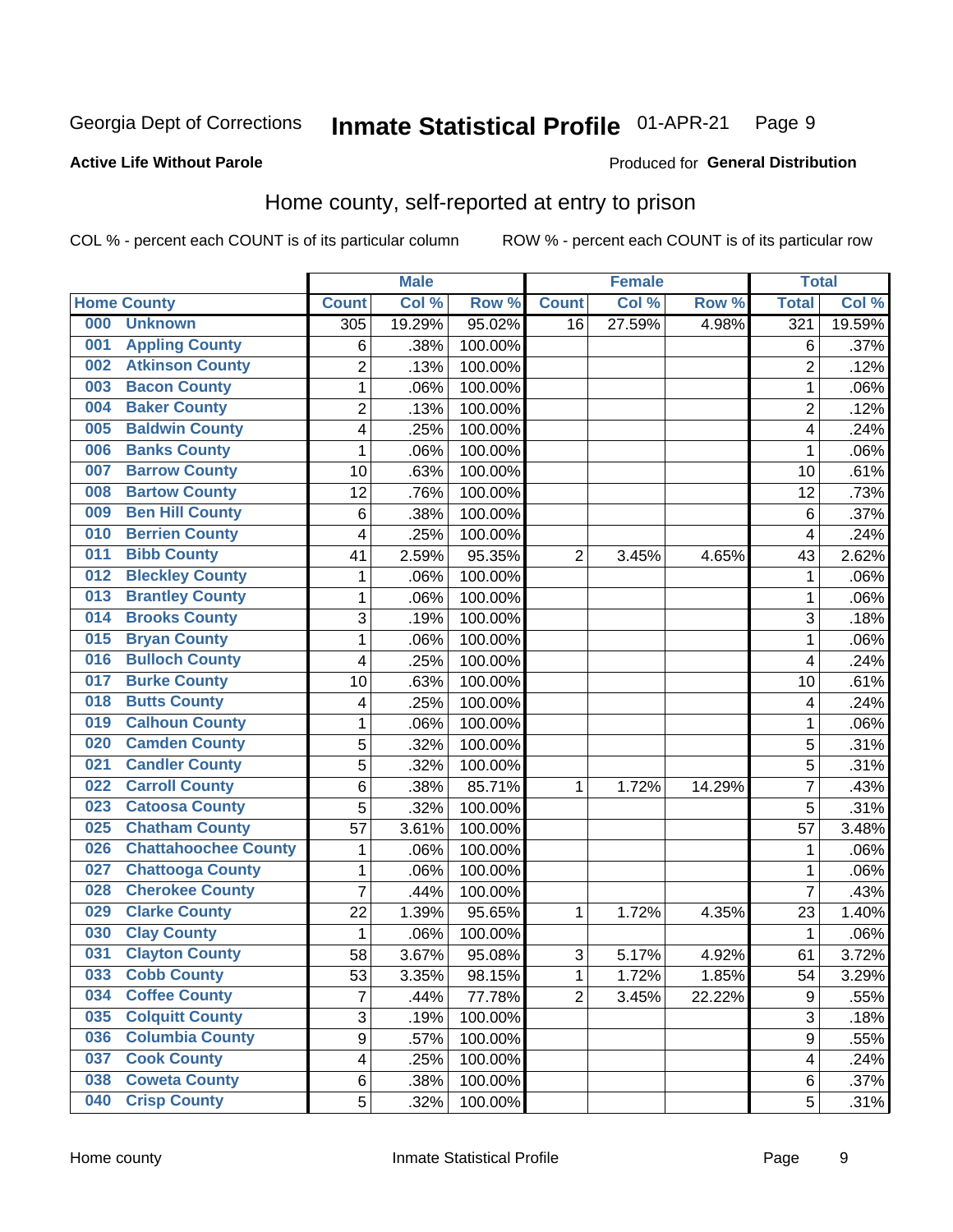#### Inmate Statistical Profile 01-APR-21 Page 10

#### **Active Life Without Parole**

### Produced for General Distribution

## Home county, self-reported at entry to prison

COL % - percent each COUNT is of its particular column

|     |                          |                         | <b>Male</b> |                  |                | <b>Female</b> |         | <b>Total</b>   |        |
|-----|--------------------------|-------------------------|-------------|------------------|----------------|---------------|---------|----------------|--------|
|     | <b>Home County</b>       | <b>Count</b>            | Col %       | Row <sup>%</sup> | <b>Count</b>   | Col %         | Row %   | <b>Total</b>   | Col %  |
| 043 | <b>Decatur County</b>    | $\overline{7}$          | .44%        | 100.00%          |                |               |         | 7              | .43%   |
| 044 | <b>Dekalb County</b>     | 116                     | 7.34%       | 99.15%           | 1              | 1.72%         | .85%    | 117            | 7.14%  |
| 045 | <b>Dodge County</b>      | 1                       | .06%        | 100.00%          |                |               |         | 1              | .06%   |
| 046 | <b>Dooly County</b>      | 1                       | .06%        | 100.00%          |                |               |         | 1              | .06%   |
| 047 | <b>Dougherty County</b>  | 24                      | 1.52%       | 92.31%           | $\overline{2}$ | 3.45%         | 7.69%   | 26             | 1.59%  |
| 048 | <b>Douglas County</b>    | 18                      | 1.14%       | 100.00%          |                |               |         | 18             | 1.10%  |
| 049 | <b>Early County</b>      | 3                       | .19%        | 100.00%          |                |               |         | 3              | .18%   |
| 051 | <b>Effingham County</b>  | 5                       | .32%        | 100.00%          |                |               |         | 5              | .31%   |
| 052 | <b>Elbert County</b>     | $\overline{2}$          | .13%        | 100.00%          |                |               |         | $\overline{2}$ | .12%   |
| 053 | <b>Emanuel County</b>    | 5                       | .32%        | 100.00%          |                |               |         | 5              | .31%   |
| 054 | <b>Evans County</b>      |                         |             |                  | 1              | 1.72%         | 100.00% | 1              | .06%   |
| 056 | <b>Fayette County</b>    | 7                       | .44%        | 100.00%          |                |               |         | 7              | .43%   |
| 057 | <b>Floyd County</b>      | 21                      | 1.33%       | 91.30%           | 2              | 3.45%         | 8.70%   | 23             | 1.40%  |
| 058 | <b>Forsyth County</b>    | 3                       | .19%        | 60.00%           | $\overline{2}$ | 3.45%         | 40.00%  | 5              | .31%   |
| 059 | <b>Franklin County</b>   | 4                       | .25%        | 100.00%          |                |               |         | 4              | .24%   |
| 060 | <b>Fulton County</b>     | 184                     | 11.64%      | 97.87%           | 4              | 6.90%         | 2.13%   | 188            | 11.47% |
| 061 | <b>Gilmer County</b>     | $\overline{2}$          | .13%        | 100.00%          |                |               |         | $\overline{2}$ | .12%   |
| 063 | <b>Glynn County</b>      | 13                      | .82%        | 100.00%          |                |               |         | 13             | .79%   |
| 064 | <b>Gordon County</b>     | 8                       | .51%        | 100.00%          |                |               |         | 8              | .49%   |
| 066 | <b>Greene County</b>     | 3                       | .19%        | 100.00%          |                |               |         | 3              | .18%   |
| 067 | <b>Gwinnett County</b>   | 48                      | 3.04%       | 94.12%           | 3              | 5.17%         | 5.88%   | 51             | 3.11%  |
| 068 | <b>Habersham County</b>  | $\overline{2}$          | .13%        | 100.00%          |                |               |         | $\overline{2}$ | .12%   |
| 069 | <b>Hall County</b>       | 14                      | .89%        | 93.33%           | 1              | 1.72%         | 6.67%   | 15             | .92%   |
| 070 | <b>Hancock County</b>    | $\overline{2}$          | .13%        | 100.00%          |                |               |         | $\overline{2}$ | .12%   |
| 071 | <b>Haralson County</b>   | $\overline{c}$          | .13%        | 100.00%          |                |               |         | $\overline{2}$ | .12%   |
| 072 | <b>Harris County</b>     | 4                       | .25%        | 100.00%          |                |               |         | 4              | .24%   |
| 073 | <b>Hart County</b>       | 3                       | .19%        | 100.00%          |                |               |         | 3              | .18%   |
| 074 | <b>Heard County</b>      | 1                       | .06%        | 100.00%          |                |               |         | 1              | .06%   |
| 075 | <b>Henry County</b>      | 16                      | 1.01%       | 94.12%           | 1              | 1.72%         | 5.88%   | 17             | 1.04%  |
| 076 | <b>Houston County</b>    | 21                      | 1.33%       | 95.45%           | 1              | 1.72%         | 4.55%   | 22             | 1.34%  |
| 078 | <b>Jackson County</b>    | 11                      | .70%        | 100.00%          |                |               |         | 11             | .67%   |
| 080 | <b>Jeff Davis County</b> | 1                       | .06%        | 100.00%          |                |               |         | 1              | .06%   |
| 081 | <b>Jefferson County</b>  | $\overline{7}$          | .44%        | 87.50%           | $\mathbf{1}$   | 1.72%         | 12.50%  | 8              | .49%   |
| 082 | <b>Jenkins County</b>    | 3                       | .19%        | 100.00%          |                |               |         | 3              | .18%   |
| 083 | <b>Johnson County</b>    | $\mathbf 1$             | .06%        | 100.00%          |                |               |         | 1              | .06%   |
| 084 | <b>Jones County</b>      | 1                       | .06%        | 100.00%          |                |               |         | 1              | .06%   |
| 087 | <b>Laurens County</b>    | $\overline{\mathbf{4}}$ | .25%        | 100.00%          |                |               |         | 4              | .24%   |
| 088 | <b>Lee County</b>        | 3                       | .19%        | 100.00%          |                |               |         | 3              | .18%   |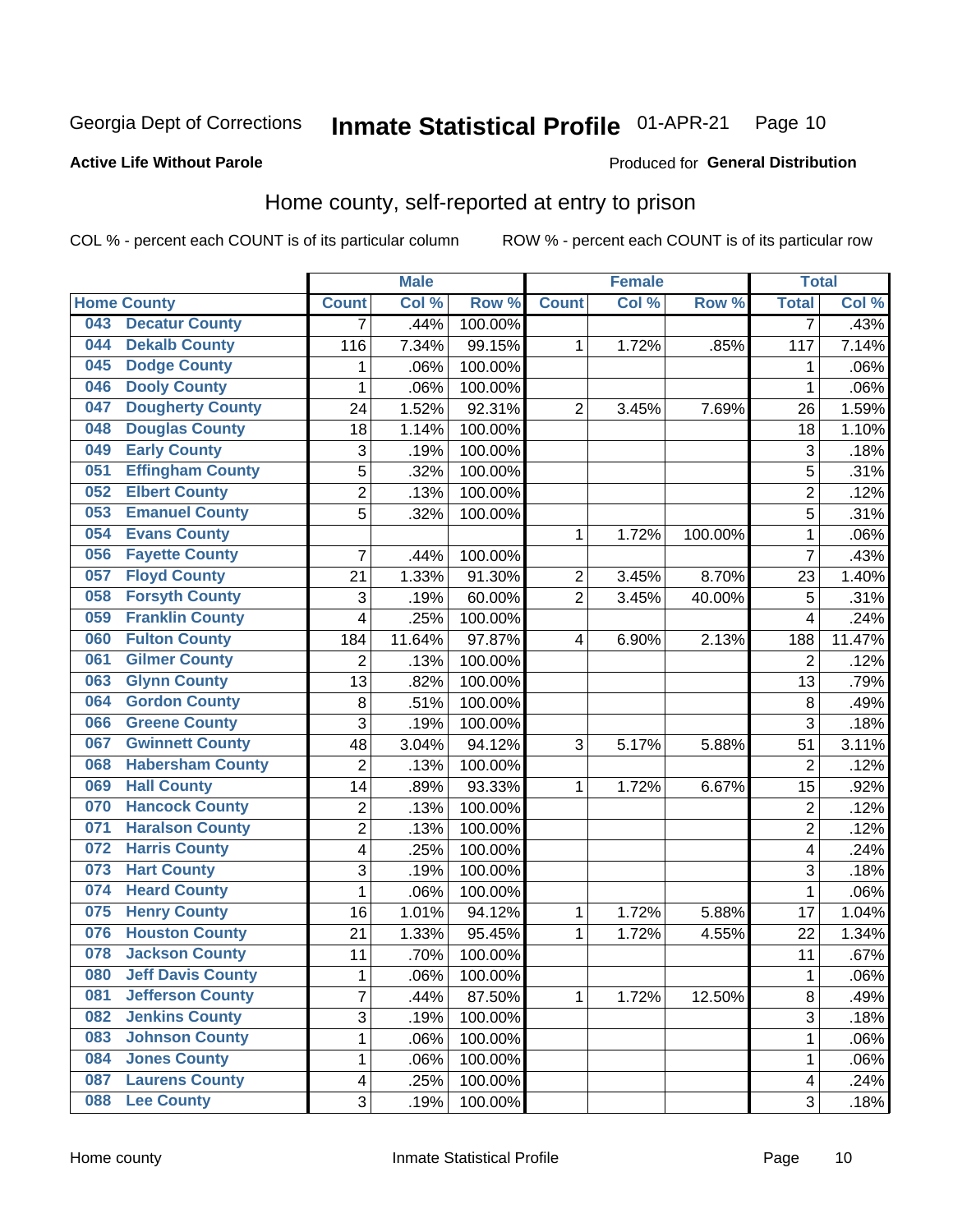#### **Inmate Statistical Profile 01-APR-21** Page 11

**Active Life Without Parole** 

#### Produced for General Distribution

## Home county, self-reported at entry to prison

COL % - percent each COUNT is of its particular column

|                  |                          |                | <b>Male</b> |         |                  | <b>Female</b> |         | <b>Total</b>    |       |
|------------------|--------------------------|----------------|-------------|---------|------------------|---------------|---------|-----------------|-------|
|                  | <b>Home County</b>       | <b>Count</b>   | Col %       | Row %   | <b>Count</b>     | Col %         | Row %   | <b>Total</b>    | Col % |
| 089              | <b>Liberty County</b>    | 11             | .70%        | 91.67%  | $\mathbf{1}$     | 1.72%         | 8.33%   | $\overline{12}$ | .73%  |
| 090              | <b>Lincoln County</b>    | $\overline{c}$ | .13%        | 100.00% |                  |               |         | $\overline{2}$  | .12%  |
| 091              | <b>Long County</b>       | $\mathbf 1$    | .06%        | 100.00% |                  |               |         | 1               | .06%  |
| 092              | <b>Lowndes County</b>    | 10             | .63%        | 100.00% |                  |               |         | 10              | .61%  |
| 093              | <b>Lumpkin County</b>    | $\overline{2}$ | .13%        | 100.00% |                  |               |         | $\overline{2}$  | .12%  |
| 094              | <b>Macon County</b>      | $\mathbf 1$    | .06%        | 100.00% |                  |               |         | 1               | .06%  |
| 095              | <b>Madison County</b>    | $\mathbf 1$    | .06%        | 100.00% |                  |               |         | 1               | .06%  |
| 096              | <b>Marion County</b>     | $\mathbf 1$    | .06%        | 50.00%  | 1                | 1.72%         | 50.00%  | $\overline{2}$  | .12%  |
| 097              | <b>Mcduffie County</b>   | $\mathbf{3}$   | .19%        | 100.00% |                  |               |         | 3               | .18%  |
| 098              | <b>Mcintosh County</b>   | $\mathbf 1$    | .06%        | 100.00% |                  |               |         | 1               | .06%  |
| 099              | <b>Meriwether County</b> | $\mathfrak{B}$ | .19%        | 100.00% |                  |               |         | 3               | .18%  |
| 100              | <b>Miller County</b>     | $\overline{c}$ | .13%        | 100.00% |                  |               |         | $\overline{2}$  | .12%  |
| 101              | <b>Mitchell County</b>   | $\overline{2}$ | .13%        | 100.00% |                  |               |         | $\overline{2}$  | .12%  |
| 102              | <b>Monroe County</b>     | 6              | .38%        | 100.00% |                  |               |         | 6               | .37%  |
| 103              | <b>Montgomery County</b> | $\mathbf 1$    | .06%        | 100.00% |                  |               |         | 1               | .06%  |
| 104              | <b>Morgan County</b>     | $\overline{2}$ | .13%        | 100.00% |                  |               |         | $\overline{2}$  | .12%  |
| 106              | <b>Muscogee County</b>   | 33             | 2.09%       | 100.00% |                  |               |         | 33              | 2.01% |
| 107              | <b>Newton County</b>     | 8              | .51%        | 80.00%  | $\boldsymbol{2}$ | 3.45%         | 20.00%  | 10              | .61%  |
| 108              | <b>Oconee County</b>     |                |             |         | 1                | 1.72%         | 100.00% | 1               | .06%  |
| 109              | <b>Oglethorpe County</b> | 4              | .25%        | 100.00% |                  |               |         | 4               | .24%  |
| 110              | <b>Paulding County</b>   | 11             | .70%        | 100.00% |                  |               |         | 11              | .67%  |
| 111              | <b>Peach County</b>      | $\mathbf 1$    | .06%        | 100.00% |                  |               |         | 1               | .06%  |
| 112              | <b>Pickens County</b>    | $\mathbf 1$    | .06%        | 100.00% |                  |               |         | 1               | .06%  |
| 113              | <b>Pierce County</b>     | 6              | .38%        | 100.00% |                  |               |         | 6               | .37%  |
| 114              | <b>Pike County</b>       | $\overline{2}$ | .13%        | 100.00% |                  |               |         | $\overline{2}$  | .12%  |
| $\overline{115}$ | <b>Polk County</b>       | 5              | .32%        | 100.00% |                  |               |         | 5               | .31%  |
| 117              | <b>Putnam County</b>     | 5              | .32%        | 83.33%  | 1                | 1.72%         | 16.67%  | 6               | .37%  |
| 119              | <b>Rabun County</b>      | $\overline{2}$ | .13%        | 100.00% |                  |               |         | $\overline{2}$  | .12%  |
| 120              | <b>Randolph County</b>   | $\overline{2}$ | .13%        | 100.00% |                  |               |         | $\overline{2}$  | .12%  |
| 121              | <b>Richmond County</b>   | 54             | 3.42%       | 94.74%  | 3                | 5.17%         | 5.26%   | 57              | 3.48% |
| 122              | <b>Rockdale County</b>   | 8              | .51%        | 100.00% |                  |               |         | 8               | .49%  |
| 124              | <b>Screven County</b>    | 1              | .06%        | 100.00% |                  |               |         | 1               | .06%  |
| 125              | <b>Seminole County</b>   | $\overline{2}$ | .13%        | 100.00% |                  |               |         | $\overline{2}$  | .12%  |
| 126              | <b>Spalding County</b>   | 14             | .89%        | 100.00% |                  |               |         | 14              | .85%  |
| 127              | <b>Stephens County</b>   | 2              | .13%        | 66.67%  | 1                | 1.72%         | 33.33%  | 3               | .18%  |
| 128              | <b>Stewart County</b>    | $\mathbf 1$    | .06%        | 100.00% |                  |               |         | 1               | .06%  |
| 129              | <b>Sumter County</b>     | 5              | .32%        | 100.00% |                  |               |         | $\mathbf 5$     | .31%  |
| 132              | <b>Tattnall County</b>   | $\overline{7}$ | .44%        | 100.00% |                  |               |         | $\overline{7}$  | .43%  |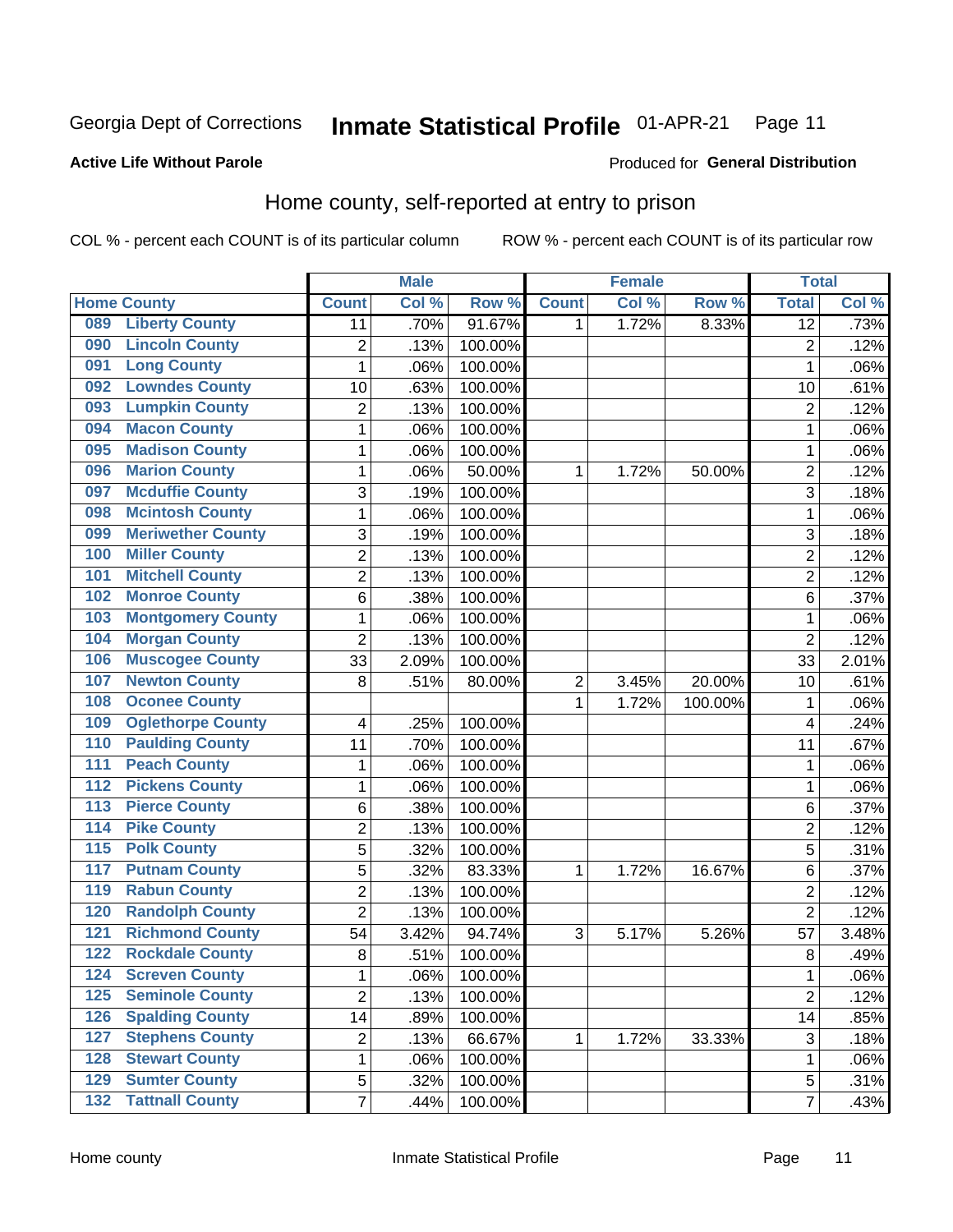#### Inmate Statistical Profile 01-APR-21 Page 12

#### **Active Life Without Parole**

#### Produced for General Distribution

## Home county, self-reported at entry to prison

COL % - percent each COUNT is of its particular column

|                                    |                | <b>Male</b> |         | <b>Female</b> |       |        | <b>Total</b>   |         |
|------------------------------------|----------------|-------------|---------|---------------|-------|--------|----------------|---------|
| <b>Home County</b>                 | <b>Count</b>   | Col %       | Row %   | <b>Count</b>  | Col % | Row %  | <b>Total</b>   | Col %   |
| <b>Taylor County</b><br>133        | 1              | .06%        | 100.00% |               |       |        | 1              | $.06\%$ |
| <b>Telfair County</b><br>134       | $\overline{2}$ | .13%        | 100.00% |               |       |        | $\overline{2}$ | .12%    |
| <b>Thomas County</b><br>136        | 4              | .25%        | 100.00% |               |       |        | 4              | .24%    |
| <b>Tift County</b><br>137          | 7              | .44%        | 100.00% |               |       |        | 7              | .43%    |
| <b>Toombs County</b><br>138        | 10             | .63%        | 100.00% |               |       |        | 10             | .61%    |
| <b>Treutlen County</b><br>140      | 4              | .25%        | 100.00% |               |       |        | 4              | .24%    |
| <b>Troup County</b><br>141         | 6              | .38%        | 100.00% |               |       |        | 6              | .37%    |
| <b>Twiggs County</b><br>143        | $\overline{2}$ | .13%        | 100.00% |               |       |        | $\overline{2}$ | .12%    |
| <b>Union County</b><br>144         | 1              | .06%        | 100.00% |               |       |        |                | .06%    |
| <b>Upson County</b><br>145         | 5              | .32%        | 100.00% |               |       |        | 5              | .31%    |
| <b>Walker County</b><br>146        | 3              | .19%        | 75.00%  | 1             | 1.72% | 25.00% | 4              | .24%    |
| <b>Walton County</b><br>147        | 14             | .89%        | 100.00% |               |       |        | 14             | .85%    |
| <b>Ware County</b><br>148          | 12             | .76%        | 100.00% |               |       |        | 12             | .73%    |
| <b>Warren County</b><br>149        | $\overline{2}$ | .13%        | 66.67%  | 1             | 1.72% | 33.33% | 3              | .18%    |
| <b>Washington County</b><br>150    | 6              | .38%        | 100.00% |               |       |        | 6              | .37%    |
| <b>Wayne County</b><br>151         | 9              | .57%        | 100.00% |               |       |        | 9              | .55%    |
| <b>Wheeler County</b><br>153       | 1              | .06%        | 100.00% |               |       |        | 1              | .06%    |
| <b>White County</b><br>154         | 1              | .06%        | 50.00%  | 1             | 1.72% | 50.00% | $\overline{2}$ | .12%    |
| <b>Whitfield County</b><br>155     | 13             | .82%        | 100.00% |               |       |        | 13             | .79%    |
| <b>Wilkes County</b><br>157        | 4              | .25%        | 100.00% |               |       |        | 4              | .24%    |
| <b>Wilkinson County</b><br>158     | $\overline{2}$ | .13%        | 100.00% |               |       |        | $\overline{2}$ | .12%    |
| <b>Worth County</b><br>159         | 1              | .06%        | 100.00% |               |       |        | 1              | .06%    |
| <b>Other Custody/Out Of</b><br>999 | 3              | .19%        | 100.00% |               |       |        | 3              | .18%    |
| <b>State</b>                       |                |             | 96.46%  |               |       |        |                |         |
| <b>Total Rported</b>               | 1,581          | 100%        |         | 58            | 100%  | 3.54%  | 1,639          | 100%    |

| <b>Not Reported</b> |      |    |      |
|---------------------|------|----|------|
| <b>Total</b>        | .58' | ວດ | ,639 |

| Mode (most frequent) | <b>Fulton County</b> | <b>Fulton County</b> | <b>Fulton County</b> |
|----------------------|----------------------|----------------------|----------------------|
|----------------------|----------------------|----------------------|----------------------|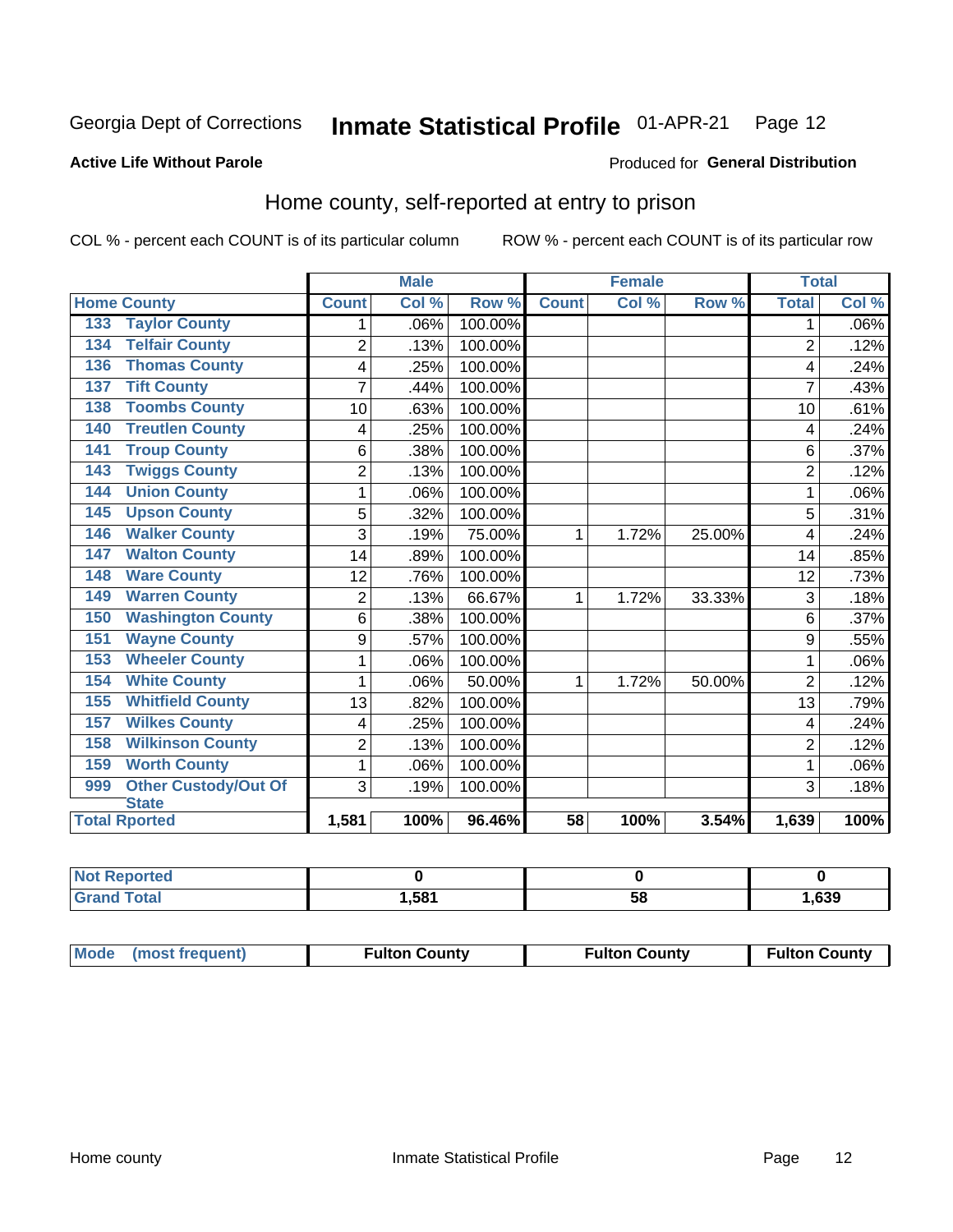#### Inmate Statistical Profile 01-APR-21 Page 13

#### **Active Life Without Parole**

### Produced for General Distribution

## Employment status before prison, self-reported at entry to prison

COL % - percent each COUNT is of its particular column

|                           |         | <b>Male</b> |         |              | <b>Female</b> |        |              | <b>Total</b> |
|---------------------------|---------|-------------|---------|--------------|---------------|--------|--------------|--------------|
| <b>Employment Status</b>  | Count l | Col %       | Row %   | <b>Count</b> | Col %         | Row %  | <b>Total</b> | Col %        |
| <b>Full Time</b><br>01    | 513     | 45.16%      | 96.07%  | 21           | 47.73%        | 3.93%  | 534          | 45.25%       |
| <b>Part Time</b><br>02    | 75      | 6.60%       | 100.00% |              |               |        | 75           | 6.36%        |
| Unempl $<$ 6M<br>03       | 69      | 6.07%       | 98.57%  |              | 2.27%         | 1.43%  | 70           | 5.93%        |
| Unempl > 6M<br>04         | 288     | 25.35%      | 94.74%  | 16           | 36.36%        | 5.26%  | 304          | 25.76%       |
| <b>Never Worked</b><br>05 | 105     | 9.24%       | 100.00% |              |               |        | 105          | 8.90%        |
| <b>Student</b><br>06      | 34      | 2.99%       | 100.00% |              |               |        | 34           | 2.88%        |
| <b>Incapable</b><br>07    | 52      | 4.58%       | 89.66%  | 6            | 13.64%        | 10.34% | 58           | 4.92%        |
| <b>Total Reported</b>     | 1,136   | 100%        | 96.27%  | 44           | 100%          | 3.73%  | 1,180        | 100%         |

| .<br>14 J<br>$\sim$ | ız | $\overline{ }$<br>473 |
|---------------------|----|-----------------------|
| .581                | ວເ | 639                   |

| Mc | ∴ul! | ----<br>ıme<br>w |
|----|------|------------------|
|    |      |                  |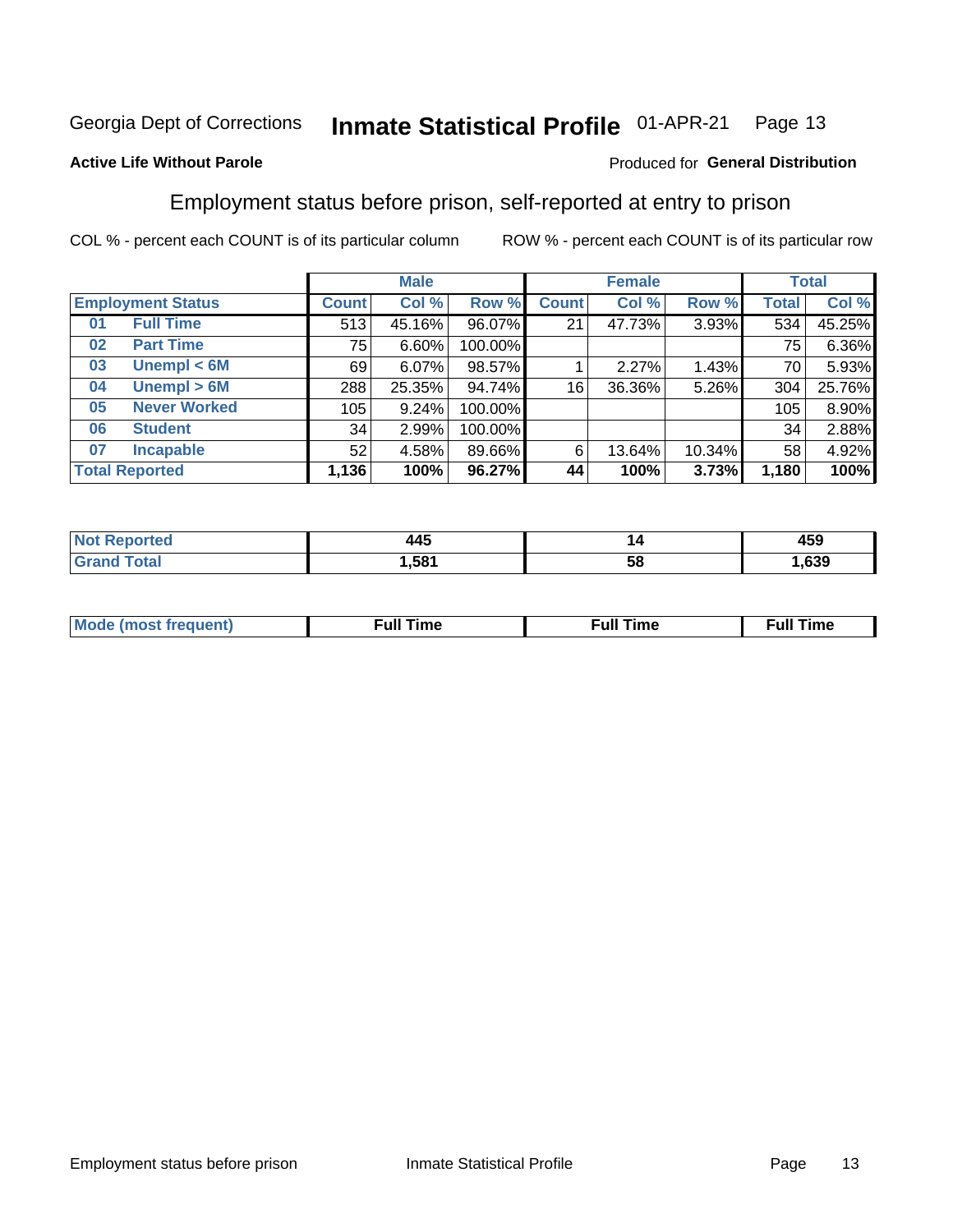### **Active Life Without Parole**

Produced for General Distribution

### Age at admission

COL % - percent each COUNT is of its particular column

|                         |              | <b>Male</b> |         |                | <b>Female</b> |        |                | <b>Total</b> |
|-------------------------|--------------|-------------|---------|----------------|---------------|--------|----------------|--------------|
| <b>Age At Admission</b> | <b>Count</b> | Col %       | Row %   | <b>Count</b>   | Col %         | Row %  | <b>Total</b>   | Col %        |
| 15                      | 2            | 0.13%       | 100.00% |                |               |        | $\overline{2}$ | 0.12%        |
| 16                      | $\mathbf 1$  | 0.06%       | 100.00% |                |               |        | $\mathbf{1}$   | 0.06%        |
| $\overline{17}$         | 8            | 0.51%       | 100.00% |                |               |        | 8              | 0.49%        |
| 18                      | 8            | 0.51%       | 100.00% |                |               |        | 8              | 0.49%        |
| 19                      | 22           | 1.39%       | 100.00% |                |               |        | 22             | 1.34%        |
| $\overline{20}$         | 41           | 2.59%       | 97.62%  | 1              | 1.72%         | 2.38%  | 42             | 2.56%        |
| 21                      | 36           | 2.28%       | 94.74%  | $\overline{c}$ | 3.45%         | 5.26%  | 38             | 2.32%        |
| $\overline{22}$         | 63           | 3.98%       | 96.92%  | $\overline{2}$ | 3.45%         | 3.08%  | 65             | 3.97%        |
| $\overline{23}$         | 55           | 3.48%       | 98.21%  | 1              | 1.72%         | 1.79%  | 56             | 3.42%        |
| $\overline{24}$         | 57           | 3.61%       | 95.00%  | 3              | 5.17%         | 5.00%  | 60             | 3.66%        |
| $\overline{25}$         | 71           | 4.49%       | 94.67%  | 4              | 6.90%         | 5.33%  | 75             | 4.58%        |
| 26                      | 73           | 4.62%       | 97.33%  | $\overline{2}$ | 3.45%         | 2.67%  | 75             | 4.58%        |
| $\overline{27}$         | 62           | 3.92%       | 93.94%  | 4              | 6.90%         | 6.06%  | 66             | 4.03%        |
| 28                      | 69           | 4.36%       | 97.18%  | $\overline{2}$ | 3.45%         | 2.82%  | 71             | 4.33%        |
| 29                      | 70           | 4.43%       | 98.59%  | 1              | 1.72%         | 1.41%  | 71             | 4.33%        |
| 30                      | 54           | 3.42%       | 100.00% |                |               |        | 54             | 3.29%        |
| 31                      | 70           | 4.43%       | 98.59%  | 1              | 1.72%         | 1.41%  | 71             | 4.33%        |
| $\overline{32}$         | 65           | 4.11%       | 95.59%  | 3              | 5.17%         | 4.41%  | 68             | 4.15%        |
| 33                      | 53           | 3.35%       | 96.36%  | $\overline{2}$ | 3.45%         | 3.64%  | 55             | 3.36%        |
| $\overline{34}$         | 35           | 2.21%       | 92.11%  | 3              | 5.17%         | 7.89%  | 38             | 2.32%        |
| 35                      | 43           | 2.72%       | 95.56%  | $\overline{c}$ | 3.45%         | 4.44%  | 45             | 2.75%        |
| 36                      | 53           | 3.35%       | 96.36%  | $\overline{2}$ | 3.45%         | 3.64%  | 55             | 3.36%        |
| $\overline{37}$         | 43           | 2.72%       | 97.73%  | 1              | 1.72%         | 2.27%  | 44             | 2.68%        |
| 38                      | 53           | 3.35%       | 100.00% |                |               |        | 53             | 3.23%        |
| 39                      | 39           | 2.47%       | 86.67%  | $\,6$          | 10.34%        | 13.33% | 45             | 2.75%        |
| 40                      | 35           | 2.21%       | 94.59%  | 2              | 3.45%         | 5.41%  | 37             | 2.26%        |
| 41                      | 42           | 2.66%       | 95.45%  | $\overline{2}$ | 3.45%         | 4.55%  | 44             | 2.68%        |
| 42                      | 35           | 2.21%       | 100.00% |                |               |        | 35             | 2.14%        |
| 43                      | 30           | 1.90%       | 93.75%  | $\overline{c}$ | 3.45%         | 6.25%  | 32             | 1.95%        |
| 44                      | 24           | 1.52%       | 92.31%  | $\overline{c}$ | 3.45%         | 7.69%  | 26             | 1.59%        |
| 45                      | 33           | 2.09%       | 97.06%  | $\mathbf{1}$   | 1.72%         | 2.94%  | 34             | 2.07%        |
| 46                      | 24           | 1.52%       | 88.89%  | 3              | 5.17%         | 11.11% | 27             | 1.65%        |
| 47                      | 29           | 1.83%       | 100.00% |                |               |        | 29             | 1.77%        |
| 48                      | 25           | 1.58%       | 89.29%  | 3              | 5.17%         | 10.71% | 28             | 1.71%        |
| 49                      | 24           | 1.52%       | 100.00% |                |               |        | 24             | 1.46%        |
| 50                      | 25           | 1.58%       | 100.00% |                |               |        | 25             | 1.53%        |
| $\overline{51}$         | 11           | 0.70%       | 100.00% |                |               |        | 11             | 0.67%        |
| $\overline{52}$         | 13           | 0.82%       | 100.00% |                |               |        | 13             | 0.79%        |
| 53                      | 16           | 1.01%       | 100.00% |                |               |        | 16             | 0.98%        |
| 54                      | 11           | 0.70%       | 100.00% |                |               |        | 11             | 0.67%        |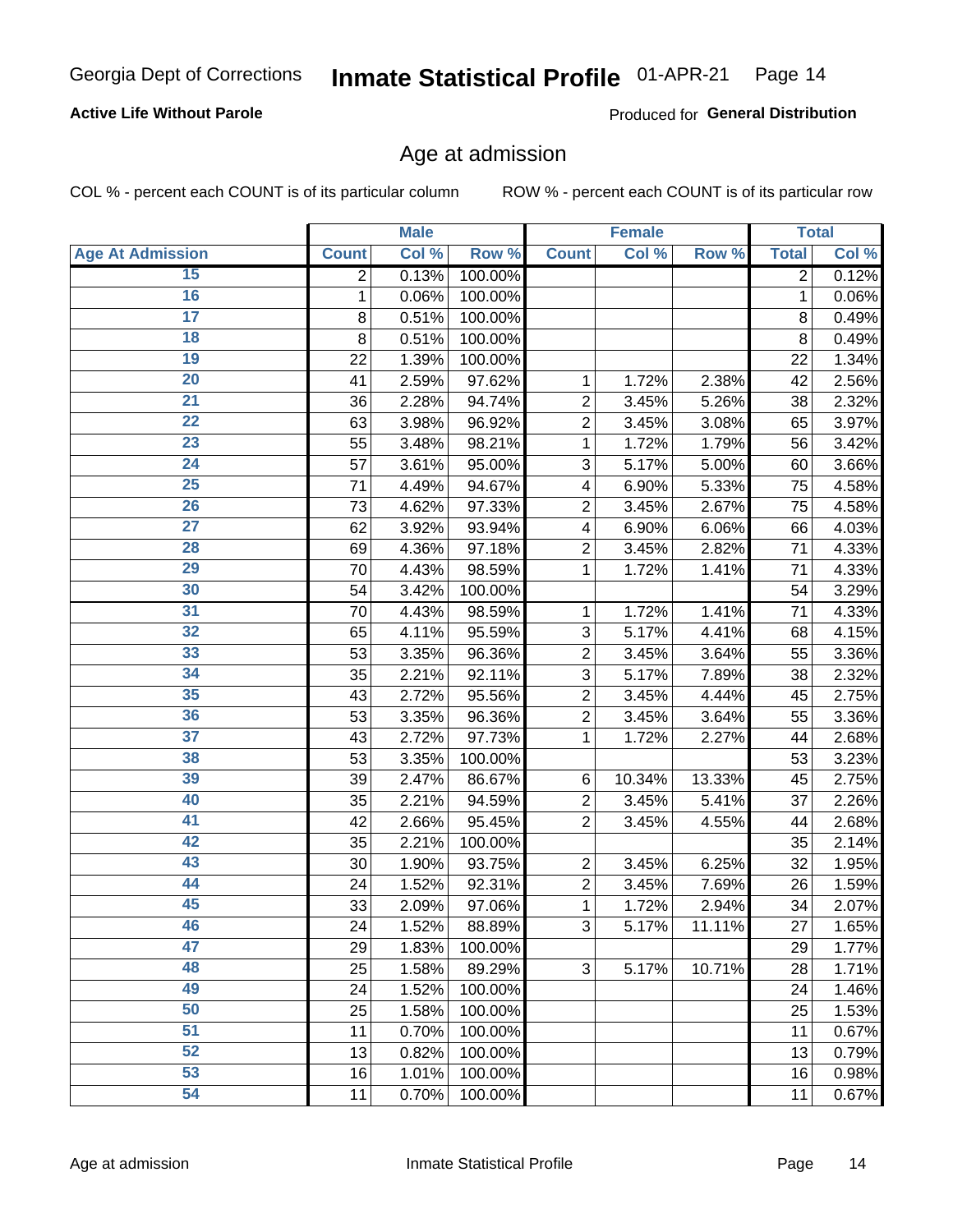### **Active Life Without Parole**

Produced for General Distribution

## Age at admission

COL % - percent each COUNT is of its particular column

|                         |              | <b>Male</b> |         |              | <b>Female</b> |       |                | <b>Total</b> |
|-------------------------|--------------|-------------|---------|--------------|---------------|-------|----------------|--------------|
| <b>Age At Admission</b> | <b>Count</b> | Col %       | Row %   | <b>Count</b> | Col %         | Row % | <b>Total</b>   | Col %        |
| 55                      | 12           | 0.76%       | 92.31%  |              | 1.72%         | 7.69% | 13             | 0.79%        |
| 56                      | 7            | 0.44%       | 100.00% |              |               |       |                | 0.43%        |
| 57                      | 10           | 0.63%       | 100.00% |              |               |       | 10             | 0.61%        |
| 58                      | 5            | 0.32%       | 100.00% |              |               |       | 5              | 0.31%        |
| 59                      | 5            | 0.32%       | 100.00% |              |               |       | 5              | 0.31%        |
| 60                      | 3            | 0.19%       | 100.00% |              |               |       | 3              | 0.18%        |
| 61                      | 2            | 0.13%       | 100.00% |              |               |       | 2              | 0.12%        |
| 62                      | 2            | 0.13%       | 100.00% |              |               |       | 2              | 0.12%        |
| 63                      |              | 0.06%       | 100.00% |              |               |       |                | 0.06%        |
| 64                      | 3            | 0.19%       | 100.00% |              |               |       | 3              | 0.18%        |
| 65                      |              | 0.06%       | 100.00% |              |               |       |                | $0.06\%$     |
| 66                      | 2            | 0.13%       | 100.00% |              |               |       | $\overline{2}$ | 0.12%        |
| 67                      | 2            | 0.13%       | 100.00% |              |               |       | $\overline{2}$ | 0.12%        |
| 69                      | 2            | 0.13%       | 100.00% |              |               |       | $\overline{2}$ | 0.12%        |
| 73                      |              | 0.06%       | 100.00% |              |               |       |                | 0.06%        |
| <b>Total Reported</b>   | 1,581        | 100%        | 96.46%  | 58           | 100%          | 3.54% | 1,639          | 100%         |

| <b>Not Reported</b> |      |    |      |
|---------------------|------|----|------|
| <b>Total</b>        | ,581 | Эō | ,639 |

| <b>Mean</b><br>(average) | 33.92    | 34 | 33.92   |
|--------------------------|----------|----|---------|
| <b>Median (middle)</b>   | ^^<br>JŁ |    | …<br>34 |
| Mode<br>(most frequent)  | 26       | 39 | 25      |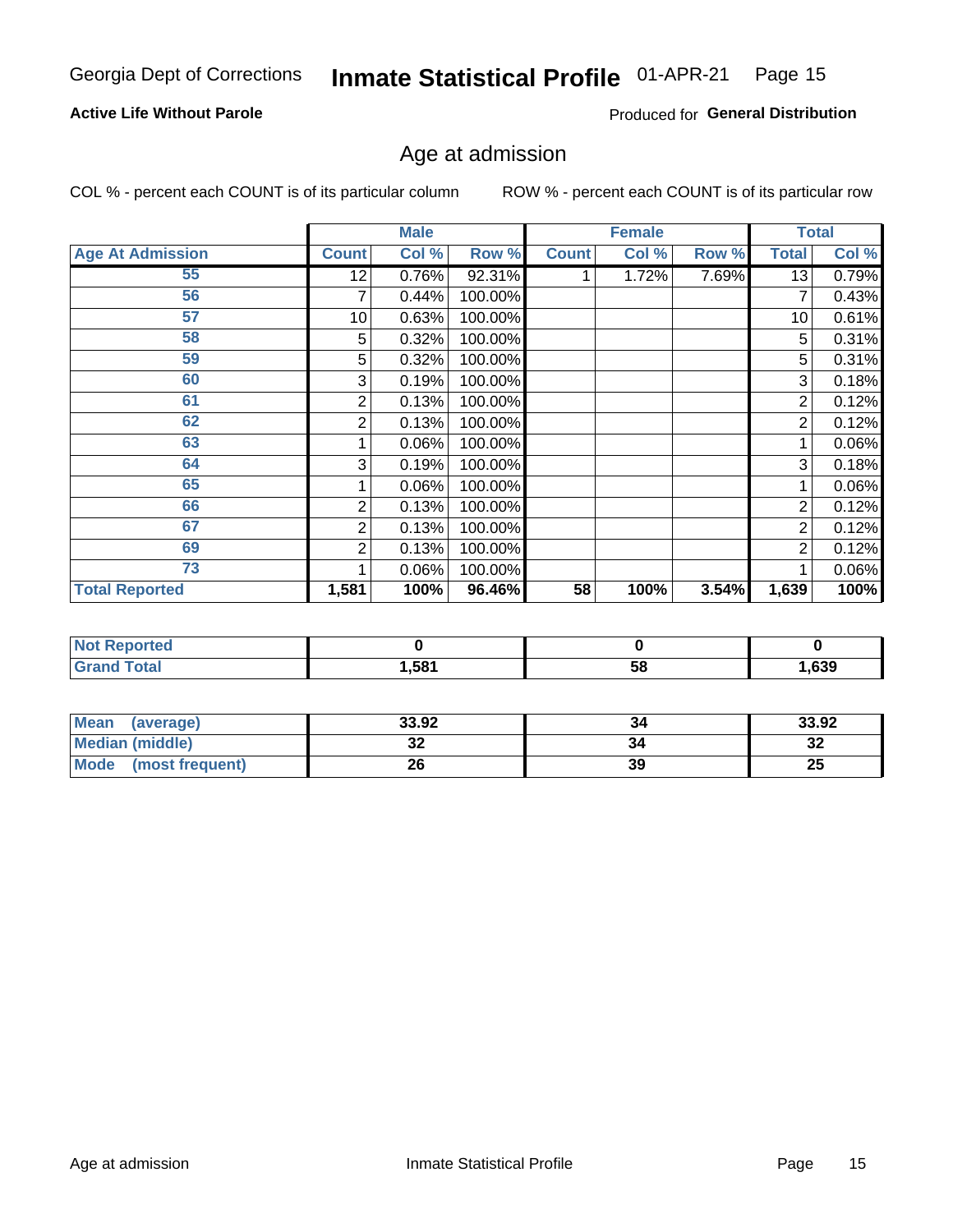### **Active Life Without Parole**

### Produced for General Distribution

### Height, measured at entry to prison

COL % - percent each COUNT is of its particular column

|                       |                | <b>Male</b> |         |                 | <b>Female</b> |         |                | <b>Total</b> |
|-----------------------|----------------|-------------|---------|-----------------|---------------|---------|----------------|--------------|
| <b>Height</b>         | <b>Count</b>   | Col %       | Row %   | <b>Count</b>    | Col %         | Row %   | <b>Total</b>   | Col %        |
| $\bf{0}$              | 6              | 0.38%       | 100.00% |                 |               |         | 6              | 0.37%        |
| 4'10"                 |                |             |         | $\mathbf{1}$    | 1.72%         | 100.00% | 1              | 0.06%        |
| 5'00''                | 4              | 0.25%       | 100.00% |                 |               |         | 4              | 0.24%        |
| 5'01"                 | 4              | 0.25%       | 80.00%  | 1               | 1.72%         | 20.00%  | 5              | 0.31%        |
| 5'02"                 | 8              | 0.51%       | 72.73%  | 3               | 5.17%         | 27.27%  | 11             | 0.67%        |
| 5'03''                | 13             | 0.82%       | 50.00%  | 13              | 22.41%        | 50.00%  | 26             | 1.59%        |
| 5'04"                 | 19             | 1.20%       | 63.33%  | 11              | 18.97%        | 36.67%  | 30             | 1.83%        |
| 5'05"                 | 41             | 2.59%       | 82.00%  | 9               | 15.52%        | 18.00%  | 50             | 3.05%        |
| 5'06''                | 103            | 6.51%       | 95.37%  | 5               | 8.62%         | 4.63%   | 108            | 6.59%        |
| 5'07"                 | 112            | 7.08%       | 94.12%  | $\overline{7}$  | 12.07%        | 5.88%   | 119            | 7.26%        |
| 5'08''                | 159            | 10.06%      | 98.76%  | $\overline{2}$  | 3.45%         | 1.24%   | 161            | 9.82%        |
| 5'09''                | 204            | 12.90%      | 99.03%  | $\overline{2}$  | 3.45%         | 0.97%   | 206            | 12.57%       |
| 5'10''                | 189            | 11.95%      | 98.95%  | $\overline{2}$  | 3.45%         | 1.05%   | 191            | 11.65%       |
| 5'11''                | 197            | 12.46%      | 100.00% |                 |               |         | 197            | 12.02%       |
| 6'00''                | 173            | 10.94%      | 99.43%  | 1               | 1.72%         | 0.57%   | 174            | 10.62%       |
| 6'01''                | 133            | 8.41%       | 99.25%  | 1.              | 1.72%         | 0.75%   | 134            | 8.18%        |
| 6'02"                 | 104            | 6.58%       | 100.00% |                 |               |         | 104            | 6.35%        |
| 6'03''                | 53             | 3.35%       | 100.00% |                 |               |         | 53             | 3.23%        |
| 6'04"                 | 34             | 2.15%       | 100.00% |                 |               |         | 34             | 2.07%        |
| 6'05"                 | 13             | 0.82%       | 100.00% |                 |               |         | 13             | 0.79%        |
| 6'06''                | $\overline{7}$ | 0.44%       | 100.00% |                 |               |         | $\overline{7}$ | 0.43%        |
| 6'07''                | $\overline{2}$ | 0.13%       | 100.00% |                 |               |         | $\overline{2}$ | 0.12%        |
| 6'08''                | $\overline{2}$ | 0.13%       | 100.00% |                 |               |         | $\overline{2}$ | 0.12%        |
| 6'11''                |                | 0.06%       | 100.00% |                 |               |         |                | 0.06%        |
| <b>Total Reported</b> | 1,581          | 100%        | 96.46%  | $\overline{58}$ | 100%          | 3.54%   | 1,639          | 100%         |

| ⊇orted<br><b>NOT</b> |       |    |      |
|----------------------|-------|----|------|
| <b>Total</b>         | 581.ا | 58 | ,639 |

| Mean | (average)       | 5'10" | 5'05"           | 5'10"<br>J |
|------|-----------------|-------|-----------------|------------|
|      |                 |       |                 |            |
| Mode | (most frequent) | 5'09" | EINS !!<br>ว บง | 5'09"      |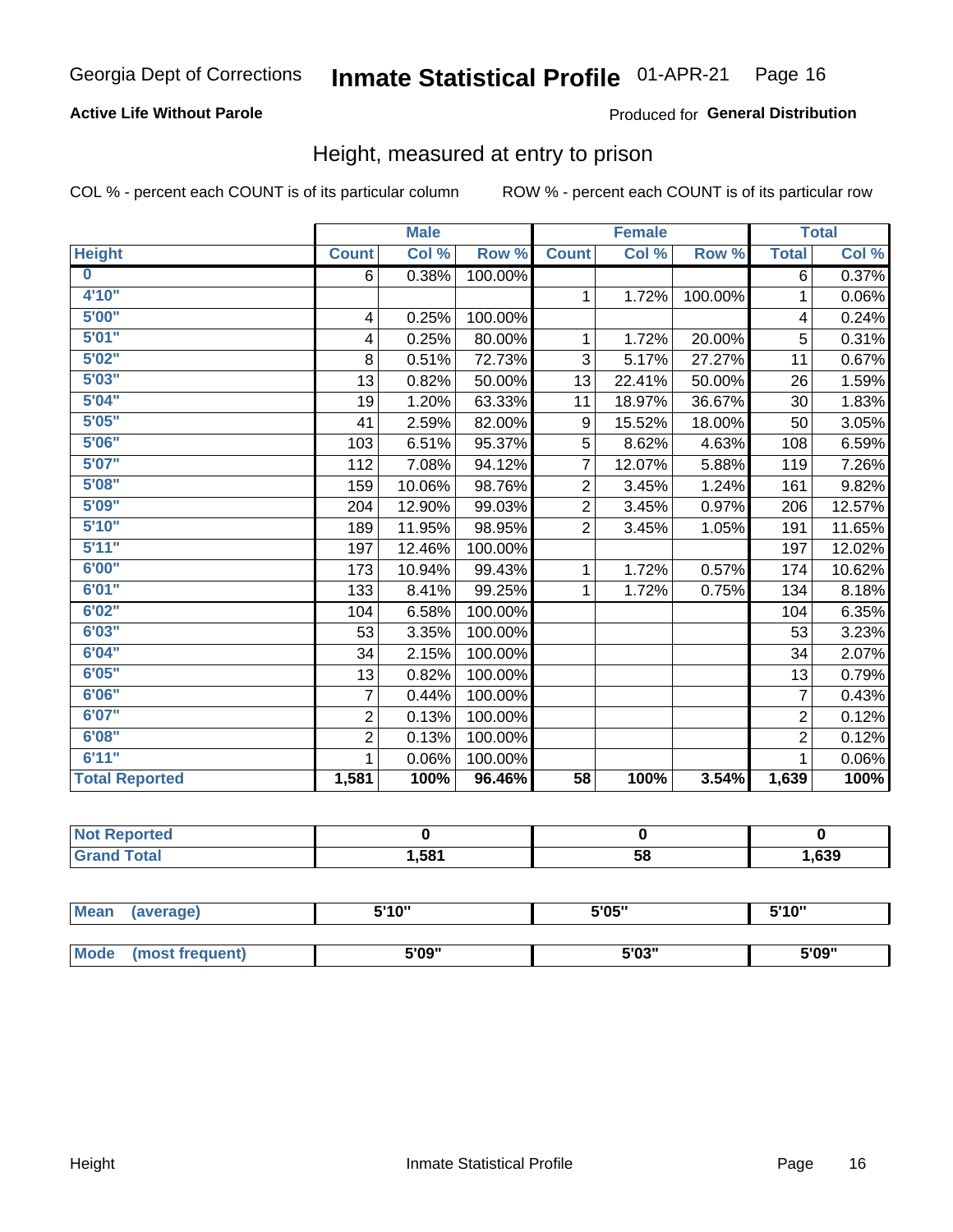### **Active Life Without Parole**

Produced for General Distribution

### Weight, measured at entry to prison

COL % - percent each COUNT is of its particular column

ROW % - percent each COUNT is of its particular row

|                          |                         | <b>Male</b>    |         |                         | <b>Female</b>    |         |                | <b>Total</b>   |
|--------------------------|-------------------------|----------------|---------|-------------------------|------------------|---------|----------------|----------------|
| Weight                   | <b>Count</b>            | Col %          | Row %   | <b>Count</b>            | Col %            | Row %   | <b>Total</b>   | Col %          |
| 100 - 109 pounds         | $\mathbf 1$             | 0.06%          | 50.00%  | 1                       | 1.72%            | 50.00%  | $\overline{2}$ | 0.12%          |
| 110 - 119 pounds         | $\overline{\mathbf{4}}$ | 0.25%          | 66.67%  | $\overline{2}$          | 3.45%            | 33.33%  | $\overline{6}$ | 0.37%          |
| 120 - 129 pounds         | 8                       | 0.51%          | 72.73%  | 3                       | 5.17%            | 27.27%  | 11             | 0.67%          |
| 130 - 139 pounds         | 45                      | 2.85%          | 95.74%  | $\overline{2}$          | 3.45%            | 4.26%   | 47             | 2.87%          |
| 140 - 149 pounds         | 97                      | 6.14%          | 96.04%  | $\overline{4}$          | 6.90%            | 3.96%   | 101            | 6.17%          |
| 150 - 159 pounds         | 147                     | 9.31%          | 93.63%  | 10                      | 17.24%           | 6.37%   | 157            | 9.59%          |
| 160 - 169 pounds         | 197                     | 12.48%         | 97.52%  | 5                       | 8.62%            | 2.48%   | 202            | 12.34%         |
| 170 - 179 pounds         | 208                     | 13.17%         | 98.58%  | 3                       | 5.17%            | 1.42%   | 211            | 12.89%         |
| 180 - 189 pounds         | 203                     | 12.86%         | 98.54%  | 3                       | 5.17%            | 1.46%   | 206            | 12.58%         |
| 190 - 199 pounds         | 135                     | 8.55%          | 95.07%  | $\overline{7}$          | 12.07%           | 4.93%   | 142            | 8.67%          |
| 200 - 209 pounds         | 137                     | 8.68%          | 95.14%  | $\overline{7}$          | 12.07%           | 4.86%   | 144            | 8.80%          |
| 210 - 219 pounds         | 92                      | 5.83%          | 95.83%  | $\overline{\mathbf{4}}$ | 6.90%            | 4.17%   | 96             | 5.86%          |
| 220 - 229 pounds         | 95                      | 6.02%          | 100.00% |                         |                  |         | 95             | 5.80%          |
| 230 - 239 pounds         | 58                      | 3.67%          | 98.31%  | $\mathbf{1}$            | 1.72%            | 1.69%   | 59             | 3.60%          |
| 240 - 249 pounds         | 48                      | 3.04%          | 100.00% |                         |                  |         | 48             | 2.93%          |
| 250 - 259 pounds         | 32                      | 2.03%          | 96.97%  | $\mathbf{1}$            | 1.72%            | 3.03%   | 33             | 2.02%          |
| 260 - 269 pounds         | 19                      | 1.20%          | 100.00% |                         |                  |         | 19             | 1.16%          |
| 270 - 279 pounds         | 17                      | 1.08%          | 94.44%  | 1                       | 1.72%            | 5.56%   | 18             | 1.10%          |
| 280 - 289 pounds         | 14                      | 0.89%          | 93.33%  | $\mathbf{1}$            | 1.72%            | 6.67%   | 15             | 0.92%          |
| 290 - 299 pounds         | $\overline{\mathbf{4}}$ | 0.25%          | 66.67%  | $\overline{2}$          | 3.45%            | 33.33%  | 6              | 0.37%          |
| 300 - 309 pounds         | 5                       | 0.32%          | 100.00% |                         |                  |         | 5              | 0.31%          |
| 320 - 329 pounds         | 3                       | 0.19%          | 100.00% |                         |                  |         | 3              | 0.18%          |
| 330 - 339 pounds         | $\overline{5}$          | 0.32%          | 100.00% |                         |                  |         | 5              | 0.31%          |
| 350 - 359 pounds         | 1                       | 0.06%          | 100.00% |                         |                  |         | $\mathbf{1}$   | 0.06%          |
| 360 - 369 pounds         | $\mathbf 1$             | 0.06%          | 100.00% |                         |                  |         | $\mathbf 1$    | 0.06%          |
| 370 - 379 pounds         | 1                       | 0.06%          | 100.00% |                         |                  |         | $\mathbf{1}$   | 0.06%          |
| 390 - 399 pounds         |                         |                |         | $\mathbf{1}$            | 1.72%            | 100.00% | $\mathbf{1}$   | 0.06%          |
| 400 pounds and over      | $\overline{2}$          | 0.13%          | 100.00% |                         |                  |         | $\overline{2}$ | 0.12%          |
| <b>Total Reported</b>    | 1,579                   | 100%           | 96.46%  | $\overline{58}$         | 100%             | 3.54%   | 1,637          | 100%           |
|                          |                         |                |         |                         |                  |         |                |                |
| <b>Not Reported</b>      |                         | $\overline{2}$ |         |                         | $\bf{0}$         |         |                | $\overline{2}$ |
| <b>Grand Total</b>       |                         | 1,581          |         |                         | $\overline{58}$  |         |                | 1,639          |
|                          |                         |                |         |                         |                  |         |                |                |
| <b>Mean</b><br>(average) |                         | 189            |         |                         | $\overline{183}$ |         |                | 188            |
| <b>Median (middle)</b>   |                         | 180            |         |                         | 176              |         |                | 180            |

**Mode** 

(most frequent)

 $\overline{200}$ 

 $180$ 

 $180$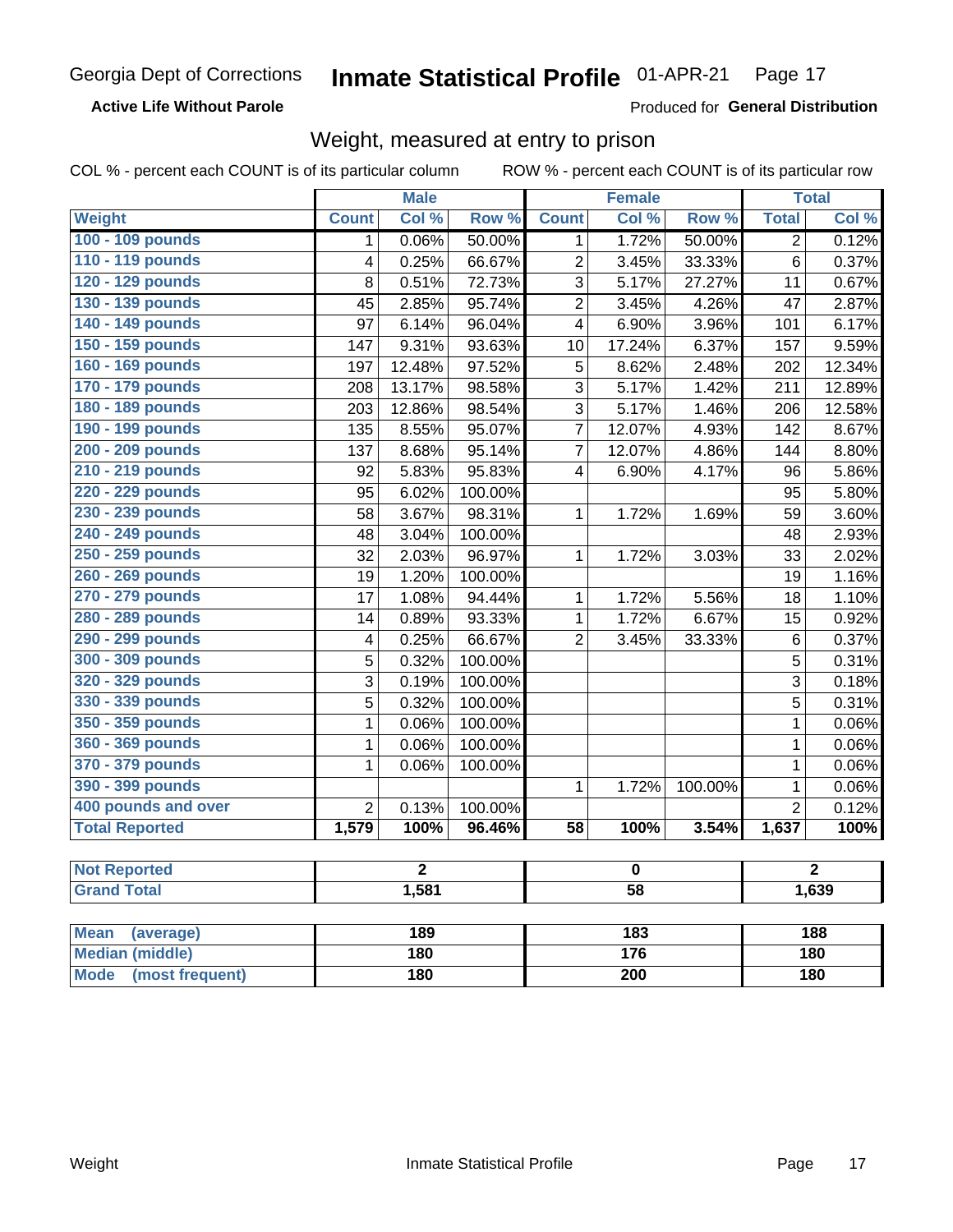#### Inmate Statistical Profile 01-APR-21 Page 18

Produced for General Distribution

### **Active Life Without Parole**

## Veterans validated by Veteran's Administration

COL % - percent each COUNT is of its particular column

|                          |                 | <b>Male</b> |             | <b>Female</b> |       |              | <b>Total</b> |
|--------------------------|-----------------|-------------|-------------|---------------|-------|--------------|--------------|
| <b>Military service</b>  | <b>Count</b>    | Col %       | Row % Count | Col %         | Row % | <b>Total</b> | Col %        |
| <b>Others</b><br>0       | 53              | 41.73%      | 100.00%     |               |       | 53           | 41.41%       |
| <b>Air Force</b>         | 47              | 37.01%      | 97.92%      | 100.00%       | 2.08% | 48           | 37.50%       |
| <b>Army</b>              | 6               | 4.72%       | 100.00%     |               |       | 6            | 4.69%        |
| <b>Navy</b><br>3         |                 | $6.30\%$    | 100.00%     |               |       | 8            | 6.25%        |
| <b>Coast Guard</b><br>5. | 13 <sub>1</sub> | 10.24%      | 100.00%     |               |       | 13           | 10.16%       |
| <b>Total Reported</b>    | 127             | 100%        | 99.22%      | 100%          | .78%  | 128          | 100%         |

| тес          | 454. | --<br>JI. | --<br>- - -    |
|--------------|------|-----------|----------------|
| <b>Total</b> | .581 | ၁၀        | $\sim$<br>,ხაყ |

| <b>Moo.</b> |
|-------------|
|-------------|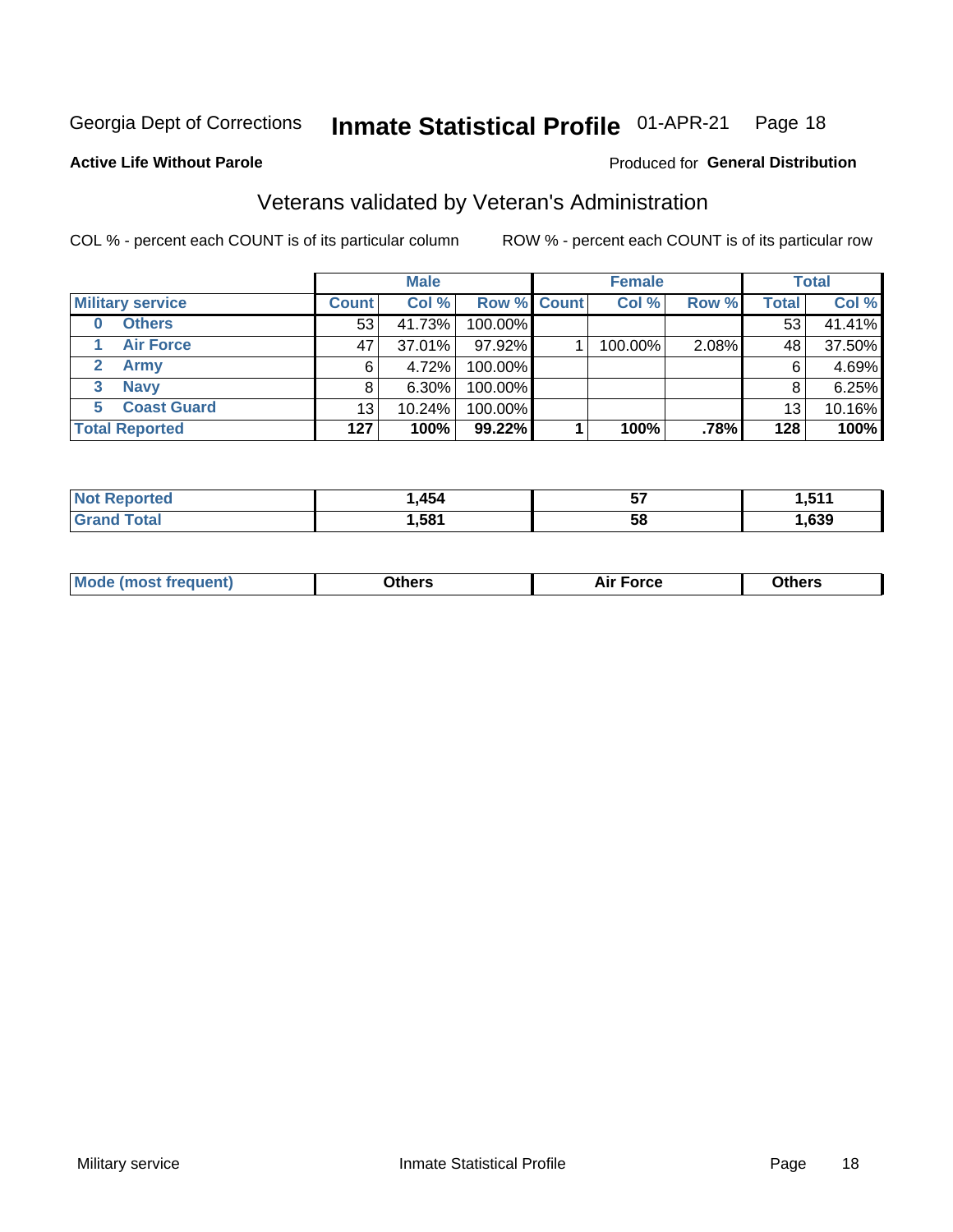#### Inmate Statistical Profile 01-APR-21 Page 19

**Active Life Without Parole** 

Produced for General Distribution

## Type of admission to prison

COL % - percent each COUNT is of its particular column

|                                      |                 | <b>Male</b> |                    |    | <b>Female</b> |       |              | <b>Total</b> |
|--------------------------------------|-----------------|-------------|--------------------|----|---------------|-------|--------------|--------------|
| <b>Type of Admission</b>             | <b>Count</b>    | Col %       | <b>Row % Count</b> |    | Col %         | Row % | <b>Total</b> | Col %        |
| <b>New Sentence</b><br>52            | 1,493           | 94.43%      | 96.26%             | 58 | 100.00%       | 3.74% | 1,551        | 94.63%       |
| <b>Probation Rev Partial</b><br>53   | 9               | .57%        | 100.00%            |    |               |       | 9            | .55%         |
| <b>Probation Rev Remainder</b><br>54 | 24              | 1.52%       | 100.00%            |    |               |       | 24           | 1.46%        |
| <b>Parole Rev New Sentence</b><br>55 | 22              | 1.39%       | 100.00%            |    |               |       | 22           | 1.34%        |
| <b>Parole Rev No New</b><br>56       | 19              | 1.20%       | 100.00%            |    |               |       | 19           | 1.16%        |
| <b>Sentence</b>                      |                 |             |                    |    |               |       |              |              |
| <b>Life W/O Parole</b><br>70         | 13 <sub>1</sub> | .82%        | 100.00%            |    |               |       | 13           | .79%         |
| <b>Unknown</b><br>82                 |                 | $.06\%$     | 100.00%            |    |               |       |              | .06%         |
| <b>Total Reported</b>                | 1,581           | 100%        | 96.46%             | 58 | 100%          | 3.54% | 1,639        | 100%         |

| Reported<br><b>NOT</b> |       |    |      |
|------------------------|-------|----|------|
| <b>Total</b><br>"Gran. | 1,581 | วง | .639 |

| <b>Mode (most frequent)</b> | <b>New Sentence</b> | <b>New Sentence</b> | <b>New Sentence</b> |
|-----------------------------|---------------------|---------------------|---------------------|
|                             |                     |                     |                     |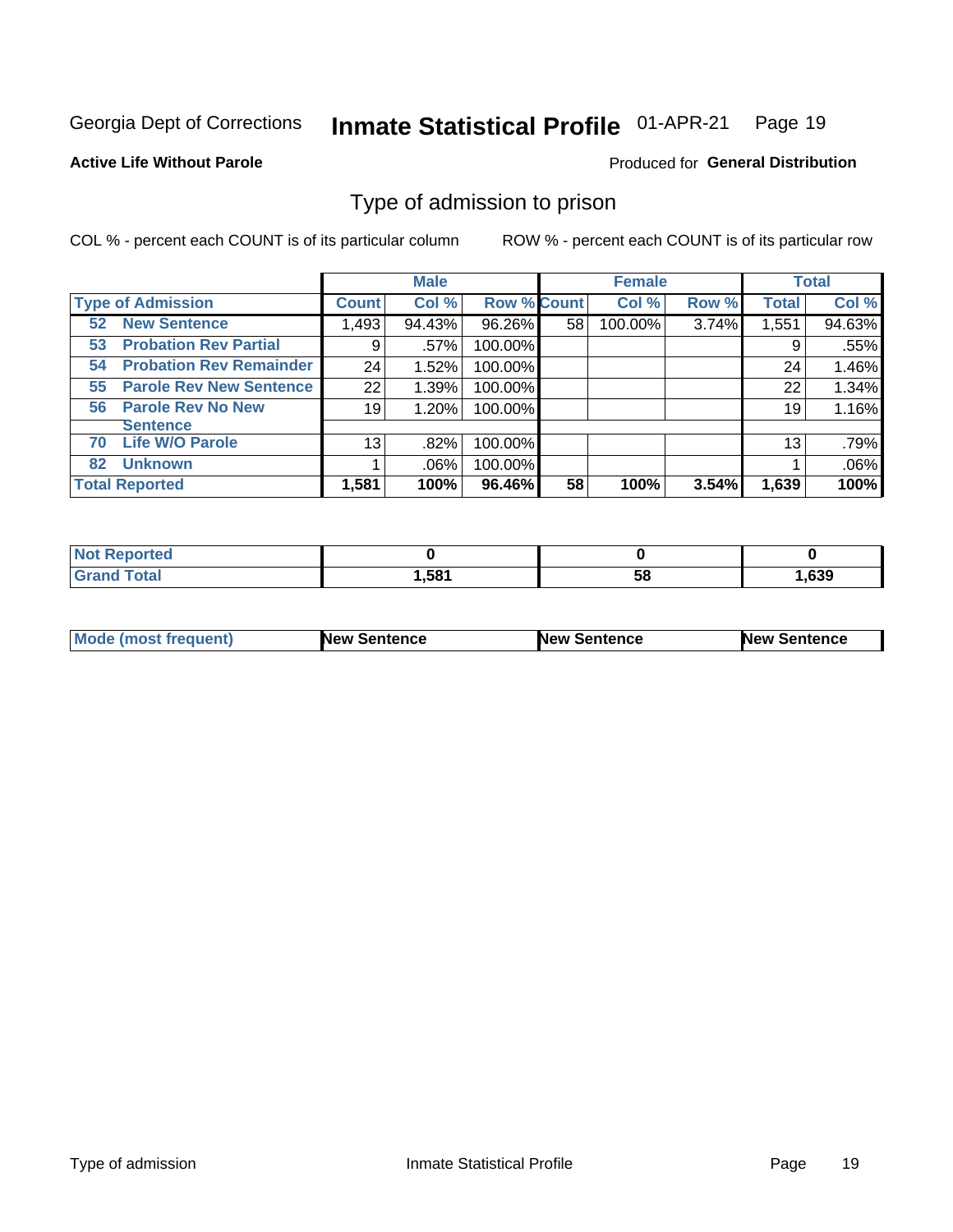## Inmate Statistical Profile 01-APR-21 Page 20

**Active Life Without Parole** 

Produced for General Distribution

## Current / last supervision level

COL % - percent each COUNT is of its particular column

|                        |         | <b>Male</b> |                    |                 | <b>Female</b> |          |       | <b>Total</b> |
|------------------------|---------|-------------|--------------------|-----------------|---------------|----------|-------|--------------|
| <b>Security Status</b> | Count l | Col%        | <b>Row % Count</b> |                 | Col %         | Row %    | Total | Col %        |
| 4 Medium               |         | $.06\%$     | $100.00\%$         |                 | .00%          |          |       | .06% l       |
| 5 Close                | .580    | 99.94%      | 96.46%             | 58 <sub>1</sub> | 100.00%       | $3.54\%$ | .638  | 99.94%       |
| <b>Total Reported</b>  | .581    | 100%        | 96.46%             | 58              | 100%          | 3.54%    | .639  | 100%         |

| <b>Still being diagnosed</b> |       |    |       |
|------------------------------|-------|----|-------|
| <b>Not Reported</b>          |       |    |       |
| <b>Grand Total</b>           | 1,581 | 58 | 1,639 |

| <b>AhoM</b><br>rreauent) | Close | Close | Close |
|--------------------------|-------|-------|-------|
|                          |       |       |       |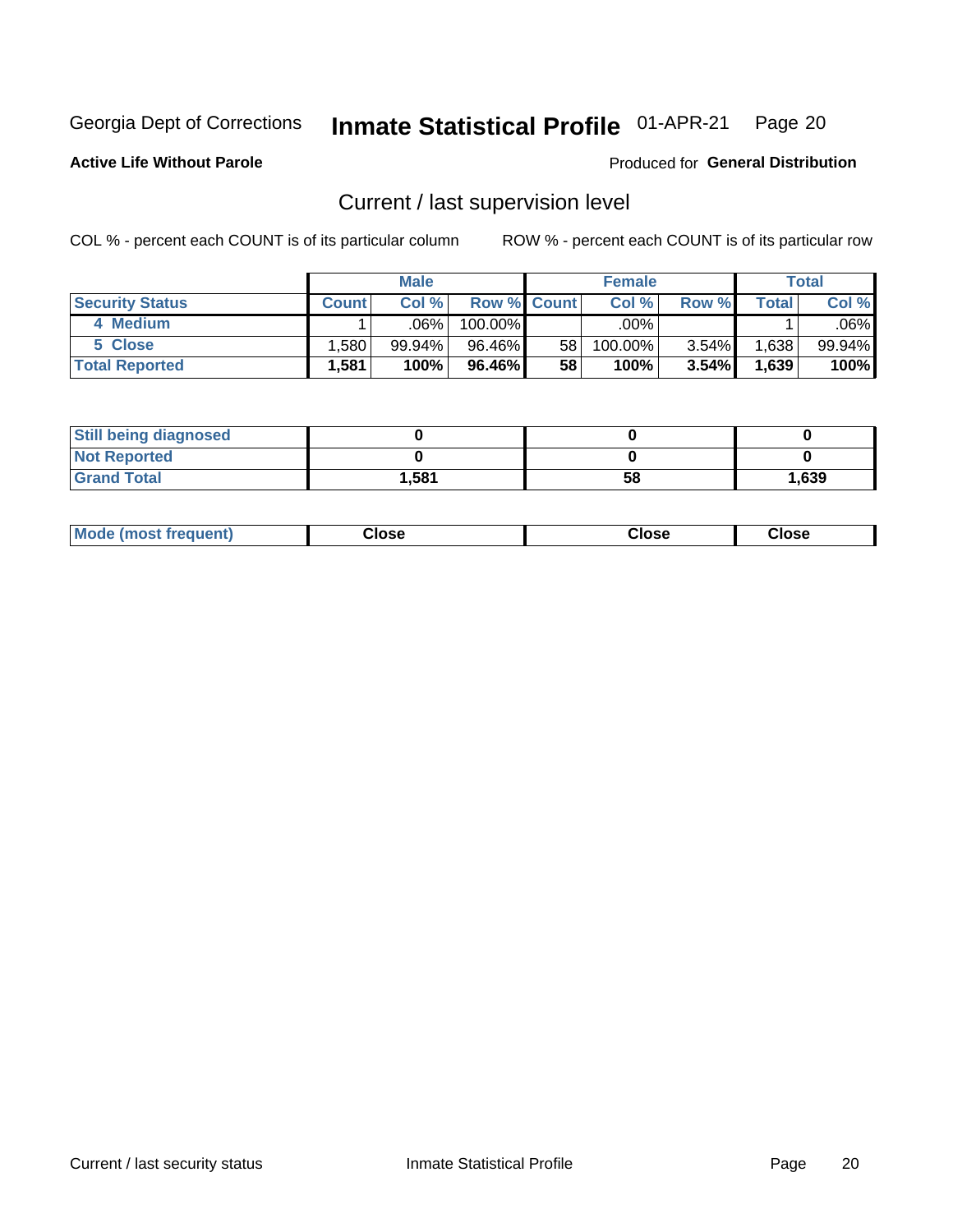#### Inmate Statistical Profile 01-APR-21 Page 21

**Active Life Without Parole** 

Produced for General Distribution

## Current / last type of institution

COL % - percent each COUNT is of its particular column

|                            |              | <b>Male</b> |                    |    | <b>Female</b> |          |       | Total   |
|----------------------------|--------------|-------------|--------------------|----|---------------|----------|-------|---------|
| <b>Type of Institution</b> | <b>Count</b> | Col %       | <b>Row % Count</b> |    | Col %         | Row %    | Total | Col %   |
| <b>State Prison</b>        | .581         | $100.00\%$  | 96.46%             | 58 | $100.00\%$    | $3.54\%$ | 1,639 | 100.00% |
| <b>Total Reported</b>      | 1,581        | 100%        | 96.46%             | 58 | 100%          | $3.54\%$ | 1,639 | 100%    |

| rted<br>. |      |    |      |
|-----------|------|----|------|
|           | ,581 | ວເ | .639 |

|  | <b>Mode (most frequent)</b> | State Prison | <b>State Prison</b> | <b>State Prison</b> |
|--|-----------------------------|--------------|---------------------|---------------------|
|--|-----------------------------|--------------|---------------------|---------------------|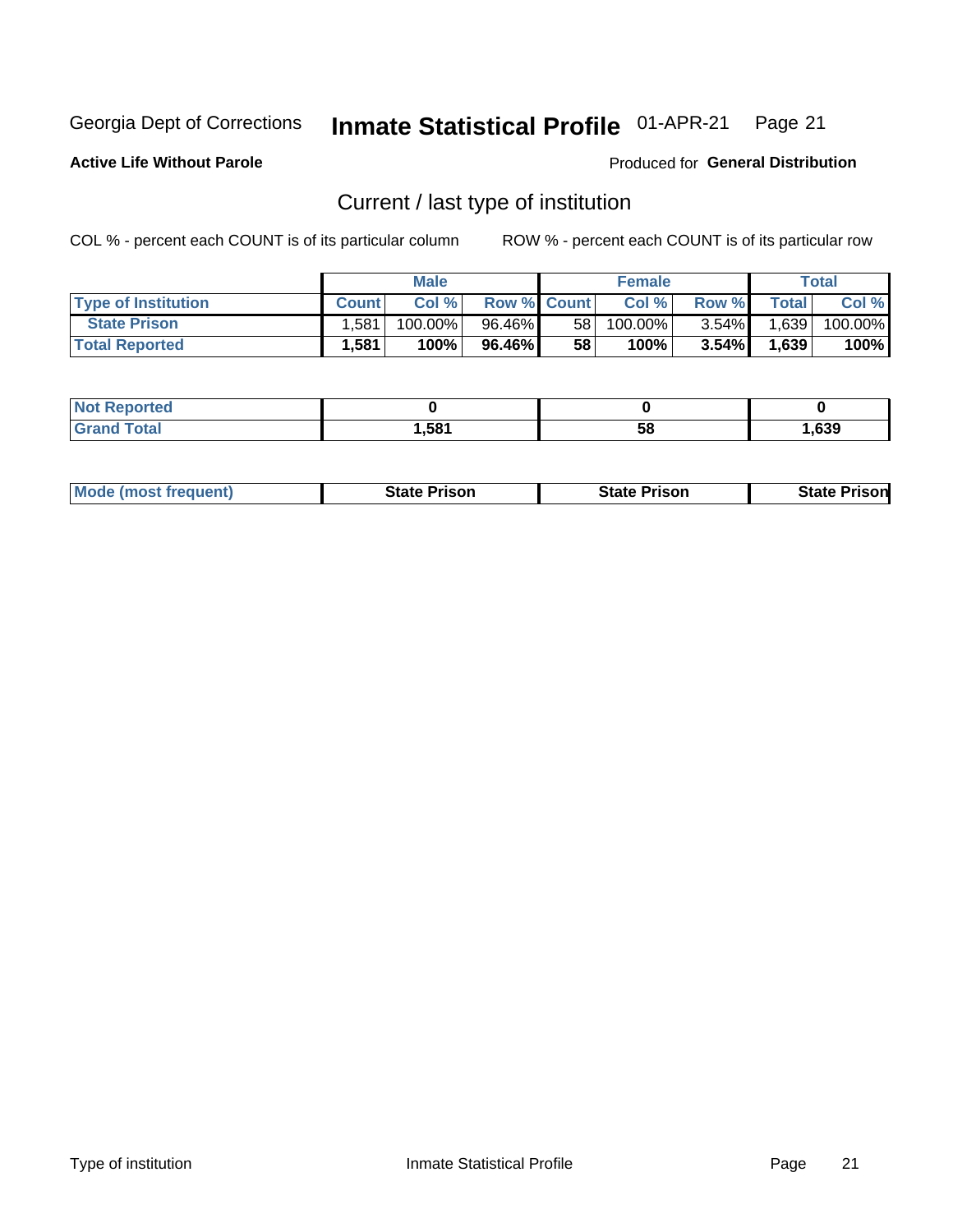#### Inmate Statistical Profile 01-APR-21 Page 22

### **Active Life Without Parole**

#### Produced for General Distribution

## Institution type - transitional centers

COL % - percent each COUNT is of its particular column

|                                                | Male  |                    | <b>Female</b> |                   | Total |
|------------------------------------------------|-------|--------------------|---------------|-------------------|-------|
| <b>Institution Type - Trans. Centers Count</b> | Col % | <b>Row % Count</b> |               | Col % Row % Total | Col % |
| <b>Total Reported</b>                          |       |                    |               |                   |       |

| <b>Reported</b><br><b>NOT</b><br>$\sim$            |  |  |
|----------------------------------------------------|--|--|
| $f$ $f \circ f \circ f$<br>$C = 1$<br><b>TULAI</b> |  |  |

| Mode (most frequent) | <b>Null</b> | <b>Null</b> | <b>Null</b> |
|----------------------|-------------|-------------|-------------|
|                      |             |             |             |
|                      |             |             |             |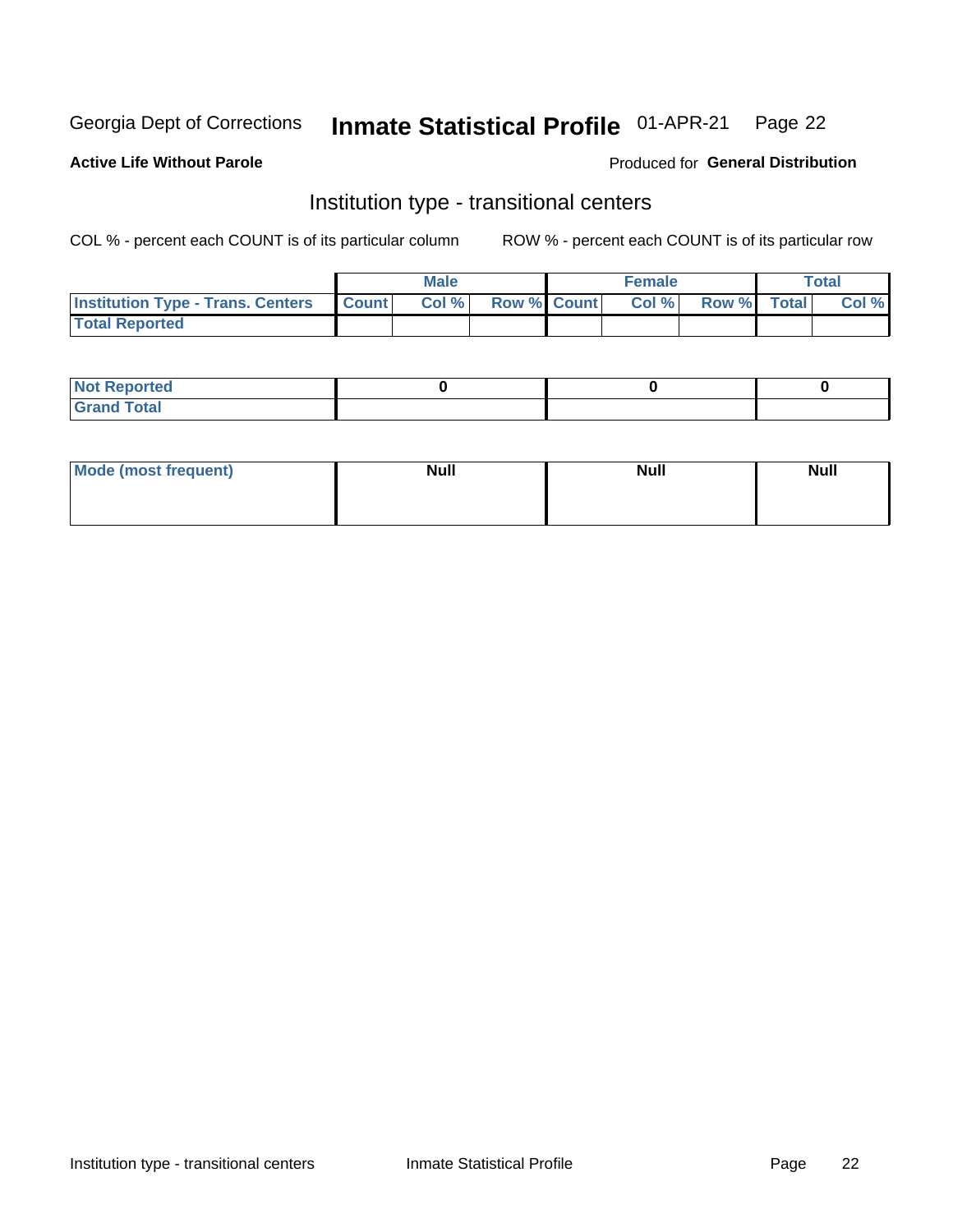#### Inmate Statistical Profile 01-APR-21 Page 23

**Active Life Without Parole** 

Produced for General Distribution

### Institution type - county prisons

COL % - percent each COUNT is of its particular column

|                                                    | <b>Male</b> |       |                          | <b>Female</b> |  |             | <b>Total</b> |       |  |
|----------------------------------------------------|-------------|-------|--------------------------|---------------|--|-------------|--------------|-------|--|
| <b>Institution Type - County Prisons   Count  </b> |             | Col % | <b>Row % Count Col %</b> |               |  | Row % Total |              | Col % |  |
| <b>Total Reported</b>                              |             |       |                          |               |  |             |              |       |  |

| <b>Not Reported</b>   |  |  |
|-----------------------|--|--|
| <b>Total</b><br>Granc |  |  |

| Mode (most frequent) | <b>Null</b> | <b>Null</b><br><b>Null</b> |
|----------------------|-------------|----------------------------|
|                      |             |                            |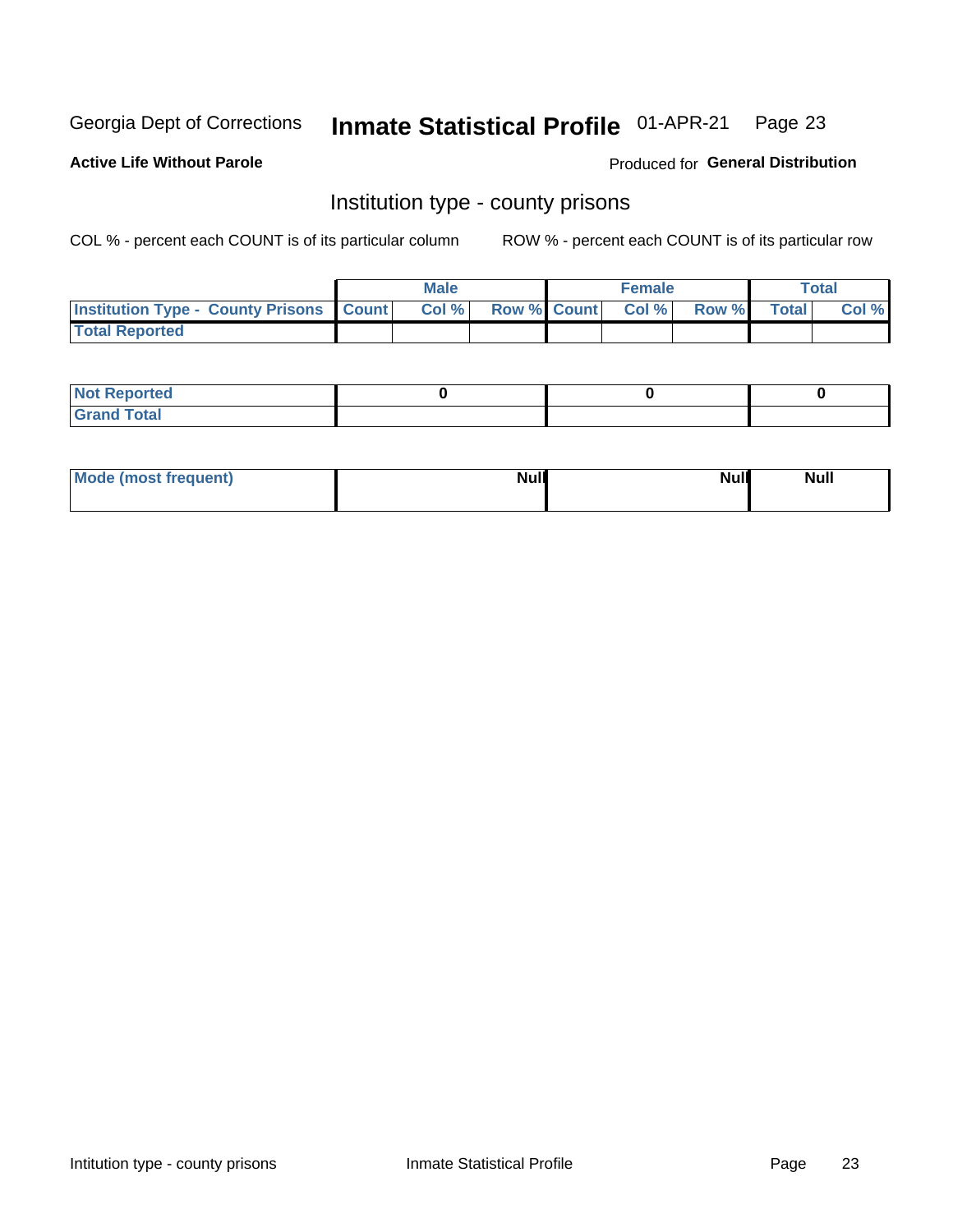#### Inmate Statistical Profile 01-APR-21 Page 24

### **Active Life Without Parole**

#### Produced for General Distribution

## Institution type - state prisons

COL % - percent each COUNT is of its particular column

|                                         | <b>Male</b>               |        |         |                               | <b>Female</b> |         | <b>Total</b>                        |        |
|-----------------------------------------|---------------------------|--------|---------|-------------------------------|---------------|---------|-------------------------------------|--------|
| <b>Institution Type - State Prisons</b> | <b>Count</b>              | Col %  | Row %   | <b>Count</b>                  | Col %         | Row %   | <b>Total</b>                        | Col %  |
| <b>Arrendale State Prison</b>           |                           |        |         | 30                            | 51.72%        | 100.00% | $\overline{30}$                     | 1.83%  |
| <b>Augusta State Med. Prison</b>        | 86                        | 5.44%  | 100.00% |                               |               |         | 86                                  | 5.25%  |
| <b>Autry State Prison</b>               | $\overline{2}$            | .13%   | 100.00% |                               |               |         | $\overline{2}$                      | .12%   |
| <b>Baldwin State Prison</b>             | 51                        | 3.23%  | 100.00% |                               |               |         | 51                                  | 3.11%  |
| <b>Calhoun State Prison</b>             | 2                         | .13%   | 100.00% |                               |               |         | 2                                   | .12%   |
| <b>Central State Prison</b>             | 4                         | .25%   | 100.00% |                               |               |         | 4                                   | .24%   |
| <b>Coastal State Prison</b>             | 3                         | .19%   | 100.00% |                               |               |         | 3                                   | .18%   |
| <b>Dooly State Prison</b>               | 1                         | .06%   | 100.00% |                               |               |         | 1                                   | .06%   |
| <b>Ga Diag Class Prison</b>             | 18                        | 1.14%  | 100.00% |                               |               |         | 18                                  | 1.10%  |
| <b>Ga State Prison</b>                  | 52                        | 3.29%  | 100.00% |                               |               |         | 52                                  | 3.17%  |
| <b>Hancock State Prison</b>             | 155                       | 9.80%  | 100.00% |                               |               |         | 155                                 | 9.46%  |
| <b>Hays State Prison</b>                | 135                       | 8.54%  | 100.00% |                               |               |         | 135                                 | 8.24%  |
| <b>Johnson State Prison</b>             | 1                         | .06%   | 100.00% |                               |               |         | 1                                   | .06%   |
| <b>Macon State Prison</b>               | 306                       | 19.35% | 100.00% |                               |               |         | 306                                 | 18.67% |
| <b>Phillips State Prison</b>            | 34                        | 2.15%  | 100.00% |                               |               |         | 34                                  | 2.07%  |
| <b>Pulaski State Prison</b>             |                           |        |         | 28                            | 48.28%        | 100.00% | 28                                  | 1.71%  |
| <b>Smith State Prison</b>               | 223                       | 14.10% | 100.00% |                               |               |         | 223                                 | 13.61% |
| <b>Special Management Unit</b>          | 25                        | 1.58%  | 100.00% |                               |               |         | 25                                  | 1.53%  |
| <b>Telfair State Prison</b>             | 233                       | 14.74% | 100.00% |                               |               |         | 233                                 | 14.22% |
| <b>Valdosta State Prison</b>            | 128                       | 8.10%  | 100.00% |                               |               |         | 128                                 | 7.81%  |
| <b>Ware State Prison</b>                | 122                       | 7.72%  | 100.00% |                               |               |         | 122                                 | 7.44%  |
| <b>Total Reported</b>                   | 1,581                     | 100%   | 96.46%  | 58                            | 100%          | 3.54%   | 1,639                               | 100%   |
| <b>Not Reported</b>                     |                           | 0      |         | $\mathbf 0$                   |               |         | $\bf{0}$                            |        |
| <b>Grand Total</b>                      |                           | 1,581  |         | $\overline{58}$               |               |         |                                     | 1,639  |
| <b>Mode (most frequent)</b>             | <b>Macon State Prison</b> |        |         | <b>Arrendale State Prison</b> |               |         | <b>Macon State</b><br><b>Prison</b> |        |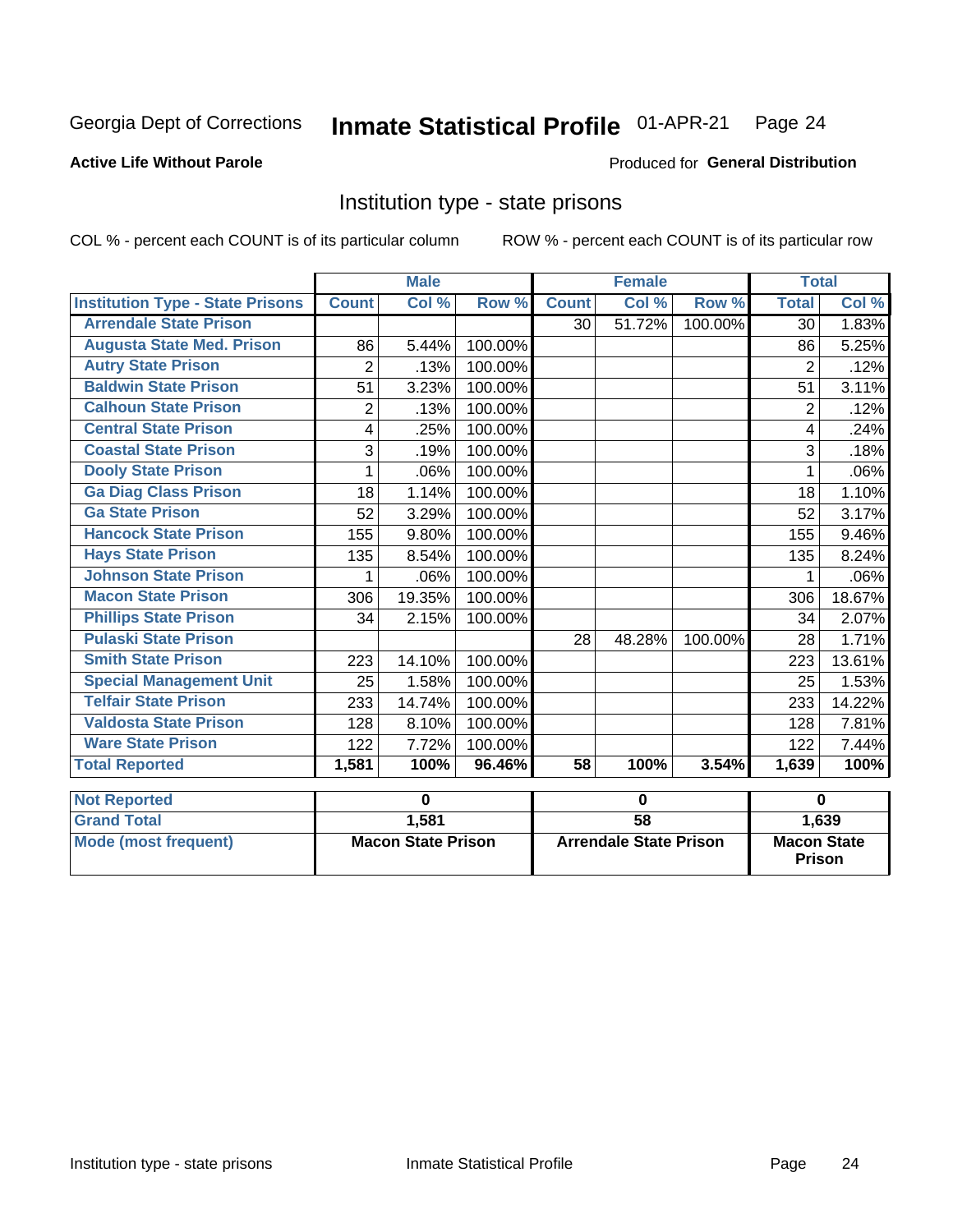## Inmate Statistical Profile 01-APR-21 Page 25

#### **Active Life Without Parole**

#### Produced for General Distribution

## Institution type - private prisons

COL % - percent each COUNT is of its particular column

|                                                 | <b>Male</b> |       |                    | <b>Female</b> |       |             | Total |       |
|-------------------------------------------------|-------------|-------|--------------------|---------------|-------|-------------|-------|-------|
| <b>Institution Type - Private Prisons Count</b> |             | Col % | <b>Row % Count</b> |               | Col % | Row % Total |       | Col % |
| <b>Total Reported</b>                           |             |       |                    |               |       |             |       |       |

| Reported<br>I NOT<br>$\sim$ |  |  |
|-----------------------------|--|--|
| <b>c</b> otal<br>.          |  |  |

| <b>Mo</b><br>frequent) | <b>Null</b> | <b>Null</b> | . . I *<br><b>IVUII</b> |
|------------------------|-------------|-------------|-------------------------|
|                        |             |             |                         |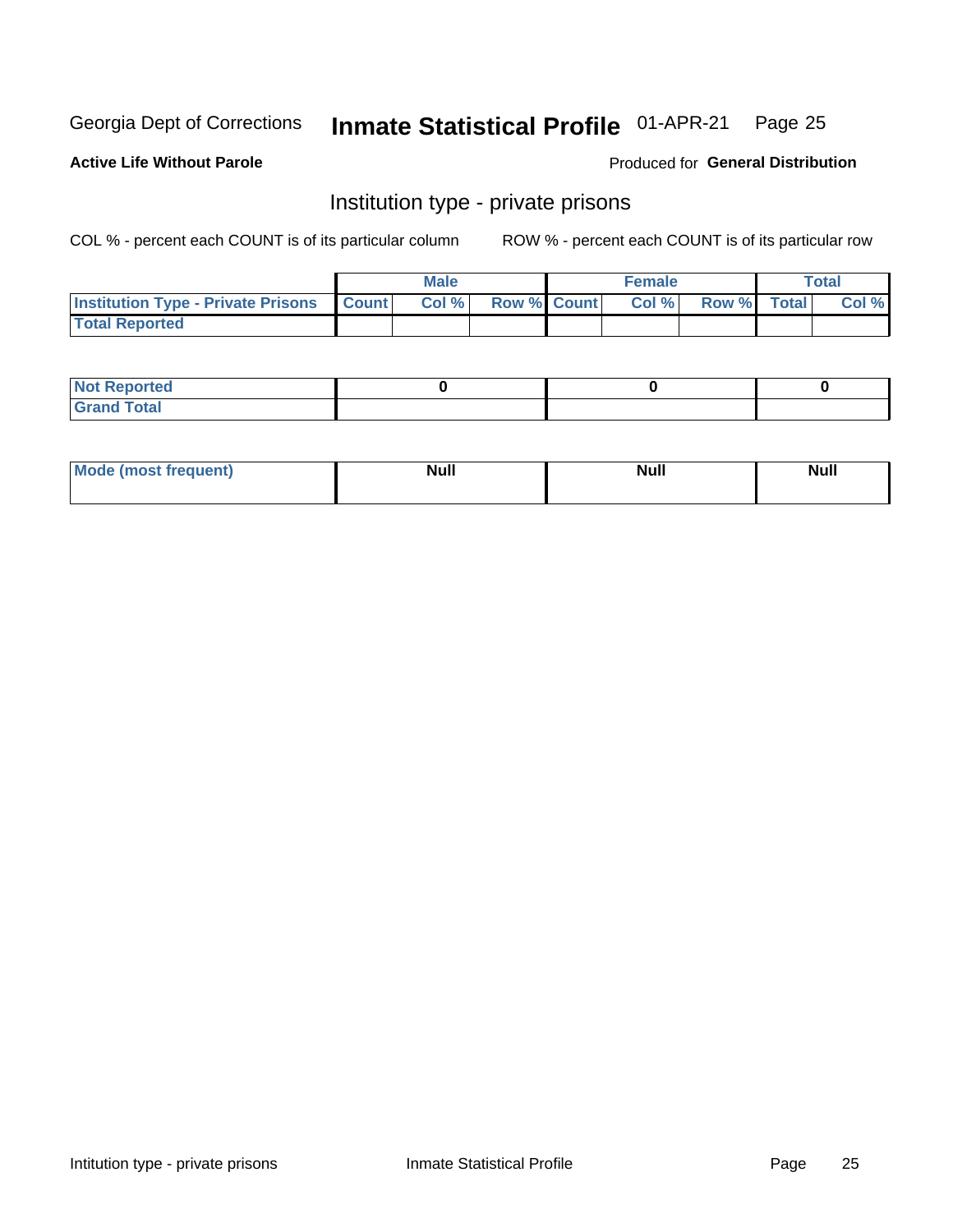#### Inmate Statistical Profile 01-APR-21 Page 26

### **Active Life Without Parole**

#### Produced for General Distribution

## Institution type - inmate boot camp

COL % - percent each COUNT is of its particular column

|                                      | <b>Male</b>      |       |              | <b>Female</b> |       |             | <b>Total</b> |       |
|--------------------------------------|------------------|-------|--------------|---------------|-------|-------------|--------------|-------|
| <b>Institution Type - Boot Camps</b> | <b>I</b> Count I | Col % | <b>Row %</b> | <b>Count</b>  | Col % | Row % Total |              | Col % |
| <b>Total Rported</b>                 |                  |       |              |               |       |             |              |       |

| <b>Not Reported</b>            |  |  |
|--------------------------------|--|--|
| <b>Total</b><br>C <sub>r</sub> |  |  |

| Mod<br>uamo | Nul.<br>$- - - - - -$ | <b>Null</b> | <br>uu.<br>------ |
|-------------|-----------------------|-------------|-------------------|
|             |                       |             |                   |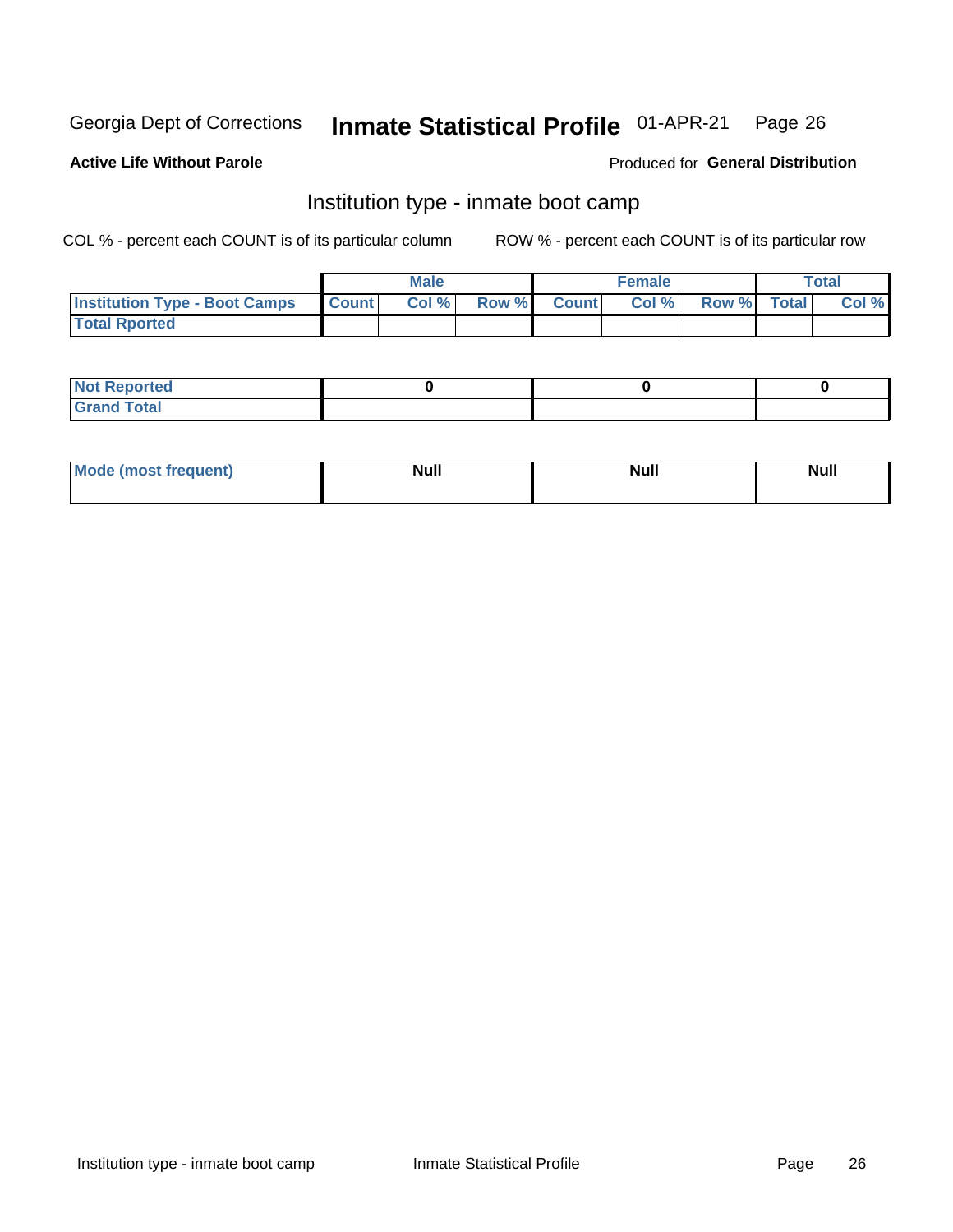#### Inmate Statistical Profile 01-APR-21 Page 27

**Active Life Without Parole** 

Produced for General Distribution

## Number of disciplinary reports

COL % - percent each COUNT is of its particular column

|                                       | <b>Male</b>  |        |        | <b>Female</b> |        |       | <b>Total</b> |        |
|---------------------------------------|--------------|--------|--------|---------------|--------|-------|--------------|--------|
| <b>Number of Disciplinary Reports</b> | <b>Count</b> | Col %  |        | Row % Count   | Col %  | Row % | Total        | Col %  |
|                                       | 420          | 26.57% | 95.24% | 21            | 36.21% | 4.76% | 441          | 26.91% |
|                                       | 220          | 13.92% | 96.07% | 9             | 15.52% | 3.93% | 229          | 13.97% |
|                                       | 146          | 9.23%  | 94.81% | 8             | 13.79% | 5.19% | 154          | 9.40%  |
| 3                                     | 133          | 8.41%  | 96.38% | 5             | 8.62%  | 3.62% | 138          | 8.42%  |
|                                       | 86           | 5.44%  | 95.56% | 4             | 6.90%  | 4.44% | 90           | 5.49%  |
| 5                                     | 66           | 4.17%  | 97.06% | 2             | 3.45%  | 2.94% | 68           | 4.15%  |
| <b>More Than 5</b>                    | 510          | 32.26% | 98.27% | 9             | 15.52% | 1.73% | 519          | 31.67% |
| <b>Total Reported</b>                 | 1,581        | 100%   | 96.46% | 58            | 100.0% | 3.54% | 1,639        | 100.0% |

| NO<br>τеο |      |    |      |
|-----------|------|----|------|
| Гоtal     | ,581 | Ⴢჾ | ,639 |

| Mean (average)         | 6.73 | 4.07 | 6.64 |
|------------------------|------|------|------|
| <b>Median (middle)</b> |      |      |      |
| Mode (most frequent)   |      |      |      |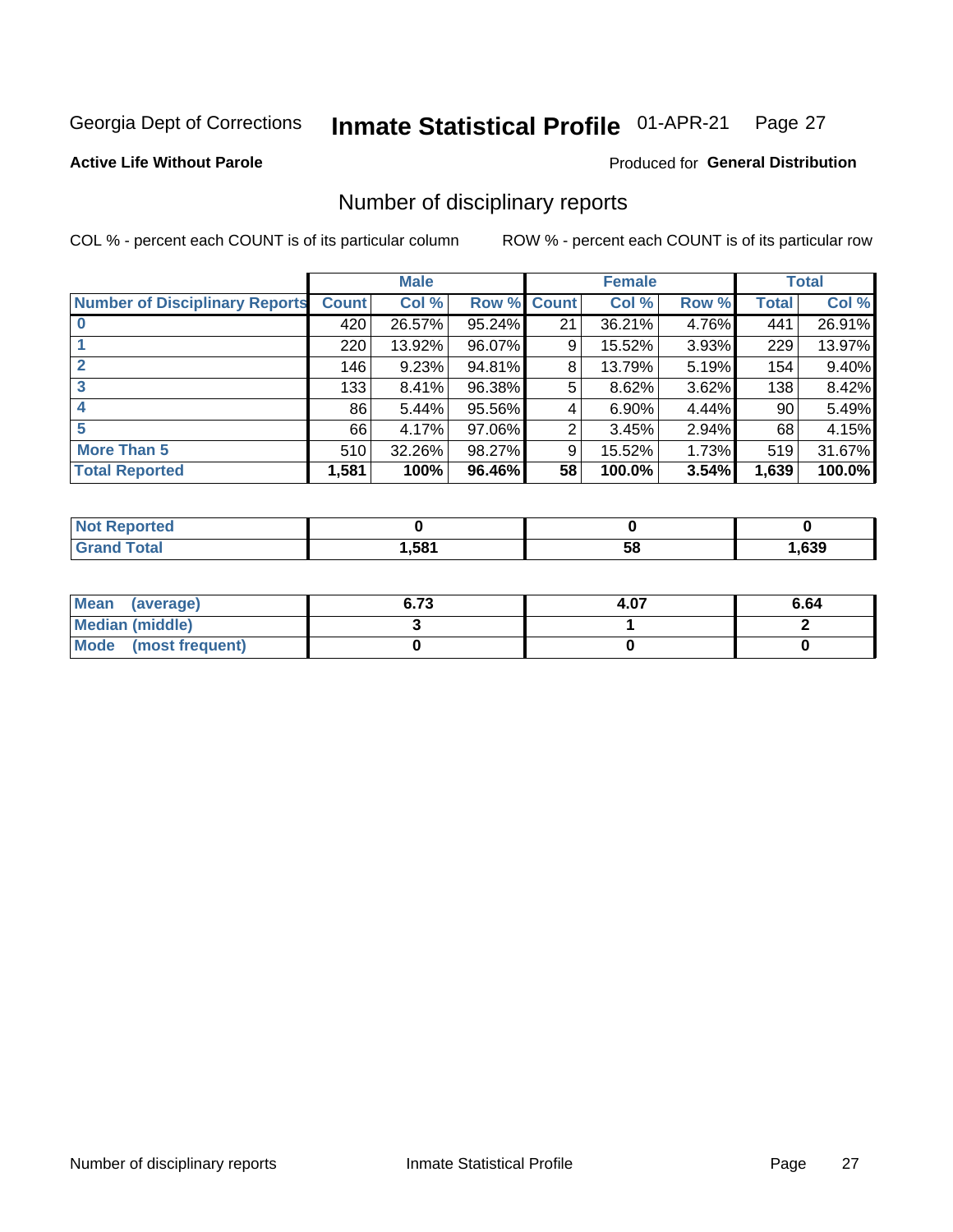#### Inmate Statistical Profile 01-APR-21 Page 28

### **Active Life Without Parole**

### **Produced for General Distribution**

## Number of transfers

COL % - percent each COUNT is of its particular column

|                            | <b>Male</b> |        | <b>Female</b> |              |        | <b>Total</b> |       |        |
|----------------------------|-------------|--------|---------------|--------------|--------|--------------|-------|--------|
| <b>Number of Transfers</b> | Count l     | Col %  | Row %         | <b>Count</b> | Col %  | Row %        | Total | Col %  |
|                            | 11          | 0.70%  | 57.89%        | 8            | 13.79% | 42.11%       | 19    | 1.16%  |
|                            | 400         | 25.30% | 94.56%        | 23           | 39.66% | 5.44%        | 423   | 25.81% |
| $\mathbf{2}$               | 221         | 13.98% | 94.04%        | 14           | 24.14% | 5.96%        | 235   | 14.34% |
| 3                          | 185         | 11.70% | 96.86%        | 6            | 10.34% | 3.14%        | 191   | 11.65% |
|                            | 124         | 7.84%  | 99.20%        |              | 1.72%  | 0.80%        | 125   | 7.63%  |
| 5                          | 107         | 6.77%  | 98.17%        | 2            | 3.45%  | 1.83%        | 109   | 6.65%  |
| <b>More Than 5</b>         | 533         | 33.71% | 99.26%        | 4            | 6.90%  | 0.74%        | 537   | 32.76% |
| <b>Total Reported</b>      | 1,581       | 100%   | 96.46%        | 58           | 100%   | 3.54%        | 1,639 | 100%   |

| <b>orted</b><br>NOT RADO |      |    |      |
|--------------------------|------|----|------|
| <sup>-</sup> otal        | ,581 | 58 | ,639 |

| Mean (average)         | 6.09 | 1.98 | 5.94 |
|------------------------|------|------|------|
| <b>Median (middle)</b> |      |      |      |
| Mode (most frequent)   |      |      |      |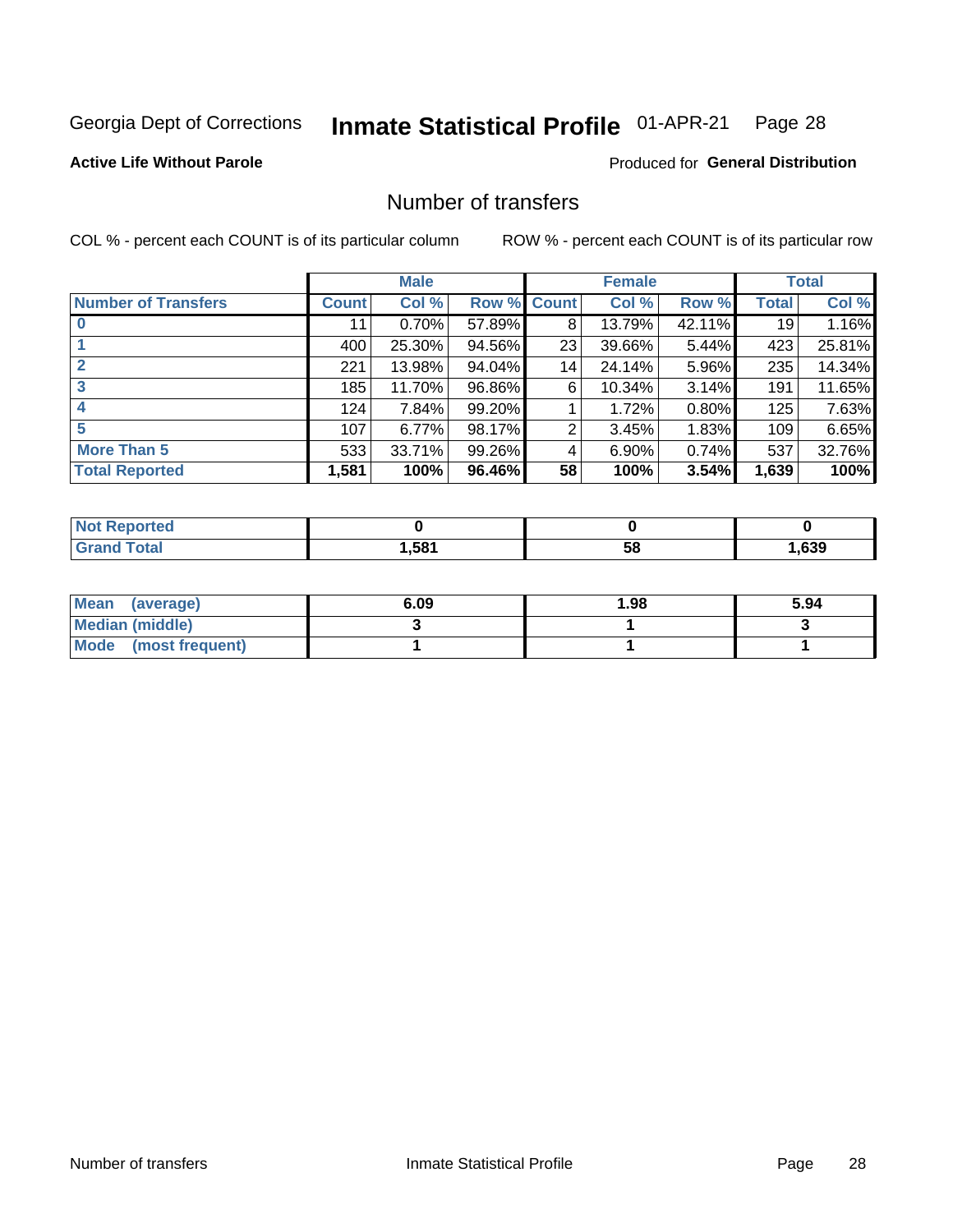#### Inmate Statistical Profile 01-APR-21 Page 29

**Active Life Without Parole** 

Produced for General Distribution

## Number of escapes

COL % - percent each COUNT is of its particular column

|                          | <b>Male</b>  |        |                    | <b>Female</b> |            |          | Total |        |
|--------------------------|--------------|--------|--------------------|---------------|------------|----------|-------|--------|
| <b>Number of Escapes</b> | <b>Count</b> | Col %  | <b>Row % Count</b> |               | Col %      | Row %    | Total | Col %  |
|                          | .577         | 99.75% | $96.45\%$          | 58            | $100.00\%$ | $3.55\%$ | 1,635 | 99.76% |
|                          |              | 0.13%  | 100.00%            |               |            |          |       | 0.12%  |
|                          |              | 0.13%  | $100.00\%$         |               |            |          |       | 0.12%  |
| <b>Total Reported</b>    | .581         | 100%   | $96.46\%$          | 58            | 100%       | $3.54\%$ | 1,639 | 100%   |

| <b>Reported</b><br><b>NOT</b> |       |    |      |
|-------------------------------|-------|----|------|
| <b>Total</b>                  | 581.ا | 58 | ,639 |

| Mean (average)       |  |  |
|----------------------|--|--|
| Median (middle)      |  |  |
| Mode (most frequent) |  |  |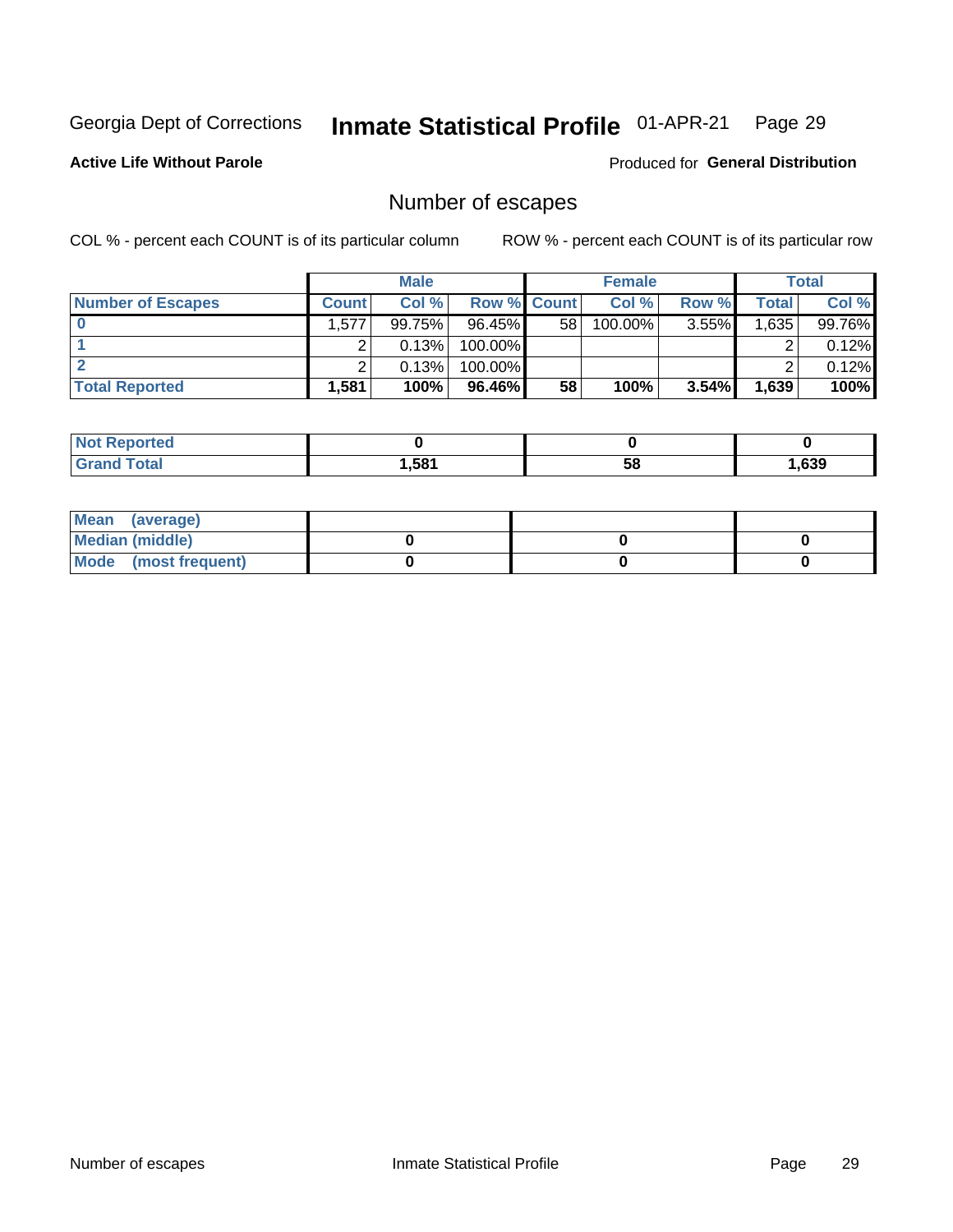### **Active Life Without Parole**

### **Produced for General Distribution**

### Time served in current (or last) institution

COL % - percent each COUNT is of its particular column

|                            |              | <b>Male</b> |         |              | <b>Female</b> |       | <b>Total</b> |        |
|----------------------------|--------------|-------------|---------|--------------|---------------|-------|--------------|--------|
| <b>Time In Institution</b> | <b>Count</b> | Col %       | Row %   | <b>Count</b> | Col %         | Row % | <b>Total</b> | Col %  |
| 0 to 3 months              | 89           | 5.63%       | 96.74%  | 3            | 5.17%         | 3.26% | 92           | 5.61%  |
| 3.01 to 6 months           | 41           | 2.59%       | 100.00% |              |               |       | 41           | 2.50%  |
| 6.01 to 9 months           | 69           | 4.36%       | 100.00% |              |               |       | 69           | 4.21%  |
| 9.01 to 12 months          | 56           | 3.54%       | 100.00% |              |               |       | 56           | 3.42%  |
| 12.01 to 18 months         | 166          | 10.50%      | 98.22%  | 3            | 5.17%         | 1.78% | 169          | 10.31% |
| 18.01 to 24 months         | 173          | 10.94%      | 98.30%  | 3            | 5.17%         | 1.70% | 176          | 10.74% |
| $2.01$ to 3 years          | 306          | 19.35%      | 95.33%  | 15           | 25.86%        | 4.67% | 321          | 19.59% |
| 3.01 to 4 years            | 198          | 12.52%      | 97.54%  | 5            | 8.62%         | 2.46% | 203          | 12.39% |
| 4.01 to 5 years            | 131          | 8.29%       | 94.93%  | 7            | 12.07%        | 5.07% | 138          | 8.42%  |
| 5.01 to 6 years            | 96           | 6.07%       | 92.31%  | 8            | 13.79%        | 7.69% | 104          | 6.35%  |
| 6.01 to 7 years            | 55           | 3.48%       | 93.22%  | 4            | 6.90%         | 6.78% | 59           | 3.60%  |
| 7.01 to 8 years            | 50           | 3.16%       | 92.59%  | 4            | 6.90%         | 7.41% | 54           | 3.29%  |
| 8.01 to 9 years            | 40           | 2.53%       | 97.56%  | 1            | 1.72%         | 2.44% | 41           | 2.50%  |
| 9.01 to 10 years           | 29           | 1.83%       | 90.63%  | 3            | 5.17%         | 9.38% | 32           | 1.95%  |
| Over 10 years              | 82           | 5.19%       | 97.62%  | 2            | 3.45%         | 2.38% | 84           | 5.13%  |
| <b>Total Reported</b>      | 1,581        | 100%        | 96.46%  | 58           | 100%          | 3.54% | 1,639        | 100.0% |

| <b>Not Reported</b>  |      |   |      |
|----------------------|------|---|------|
| <b>Total</b><br>Gran | ,581 | ວ | ,639 |

| <b>Mean</b><br>(average) | 43 months | 52 months | 43 months |
|--------------------------|-----------|-----------|-----------|
| Median (middle)          | 32 months | 50 months | 32 months |
| Mode (most frequent)     | 8 months  | 4 months  | 1 months  |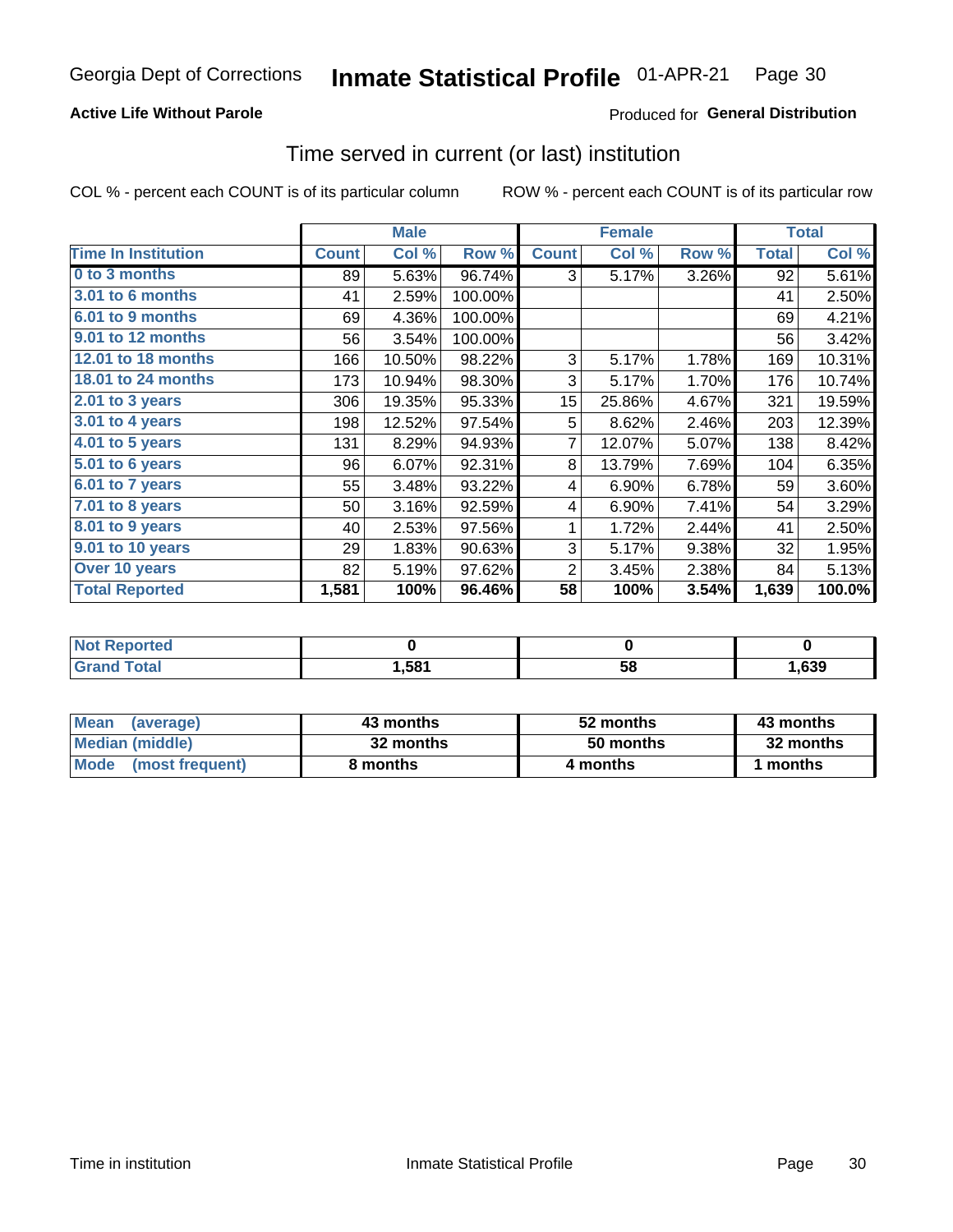#### Inmate Statistical Profile 01-APR-21 Page 31

#### **Active Life Without Parole**

#### Produced for General Distribution

## Highest grade level attained

COL % - percent each COUNT is of its particular column

|                              |                | <b>Male</b> |         |                 | <b>Female</b> |        |                | <b>Total</b> |
|------------------------------|----------------|-------------|---------|-----------------|---------------|--------|----------------|--------------|
| <b>Grade Level</b>           | <b>Count</b>   | Col %       | Row %   | <b>Count</b>    | Col %         | Row %  | <b>Total</b>   | Col %        |
| No school at all             | 2              | 0.17%       | 100.00% |                 |               |        | $\overline{2}$ | 0.17%        |
| <b>Grade 1</b>               | 1              | 0.08%       | 100.00% |                 |               |        | 1              | 0.08%        |
| <b>Grade 2</b>               | 1              | 0.08%       | 100.00% |                 |               |        | 1              | 0.08%        |
| <b>Grade 3</b>               | $\overline{2}$ | 0.17%       | 100.00% |                 |               |        | $\overline{2}$ | 0.17%        |
| Grade 4                      | 3              | 0.25%       | 100.00% |                 |               |        | 3              | 0.25%        |
| Grade 5                      | 1              | 0.08%       | 100.00% |                 |               |        | 1              | 0.08%        |
| Grade 6                      | 9              | 0.76%       | 100.00% |                 |               |        | 9              | 0.75%        |
| Grade 7                      | 33             | 2.80%       | 100.00% |                 |               |        | 33             | 2.74%        |
| <b>Grade 8</b>               | 79             | 6.69%       | 98.75%  | 1               | 3.85%         | 1.25%  | 80             | 6.63%        |
| Grade 9                      | 142            | 12.03%      | 97.93%  | 3               | 11.54%        | 2.07%  | 145            | 12.02%       |
| Grade 10                     | 226            | 19.15%      | 97.41%  | 6               | 23.08%        | 2.59%  | 232            | 19.24%       |
| Grade 11                     | 216            | 18.31%      | 98.63%  | 3               | 11.54%        | 1.37%  | 219            | 18.16%       |
| <b>Grade 12 or GED</b>       | 307            | 26.02%      | 97.46%  | 8               | 30.77%        | 2.54%  | 315            | 26.12%       |
| Some tech school             | 14             | 1.19%       | 93.33%  | 1               | 3.85%         | 6.67%  | 15             | 1.24%        |
| <b>Completed tech school</b> | 17             | 1.44%       | 100.00% |                 |               |        | 17             | 1.41%        |
| College, 1 year              | 38             | 3.22%       | 97.44%  | 1               | 3.85%         | 2.56%  | 39             | 3.23%        |
| College, 2 year              | 42             | 3.56%       | 97.67%  | 1               | 3.85%         | 2.33%  | 43             | 3.57%        |
| College, 3 year              | 19             | 1.61%       | 100.00% |                 |               |        | 19             | 1.58%        |
| <b>Bachelor's degree</b>     | 21             | 1.78%       | 100.00% |                 |               |        | 21             | 1.74%        |
| <b>Master's degree</b>       | 4              | 0.34%       | 80.00%  | 1               | 3.85%         | 20.00% | 5              | 0.41%        |
| Ph.D. degree                 | 1              | 0.08%       | 50.00%  | 1               | 3.85%         | 50.00% | $\overline{2}$ | 0.17%        |
| Law degree                   | $\overline{2}$ | 0.17%       | 100.00% |                 |               |        | $\overline{2}$ | 0.17%        |
| <b>Total Reported</b>        | 1,180          | 100%        | 97.84%  | $\overline{26}$ | 100.0%        | 2.16%  | 1,206          | 100.0%       |

| rtea | AC.    | ^^ | .    |
|------|--------|----|------|
| NO   | тu     | ◡∠ | ママー  |
| υιαι | 581. ا | 58 | ,639 |

| <b>Mean</b><br>(average) | 10.84           | 11.62           | 10.86           |
|--------------------------|-----------------|-----------------|-----------------|
| <b>Median (middle)</b>   | Grade 11        | Other           | Grade 11        |
| Mode<br>(most frequent)  | Grade 12 or GED | Grade 12 or GED | Grade 12 or GED |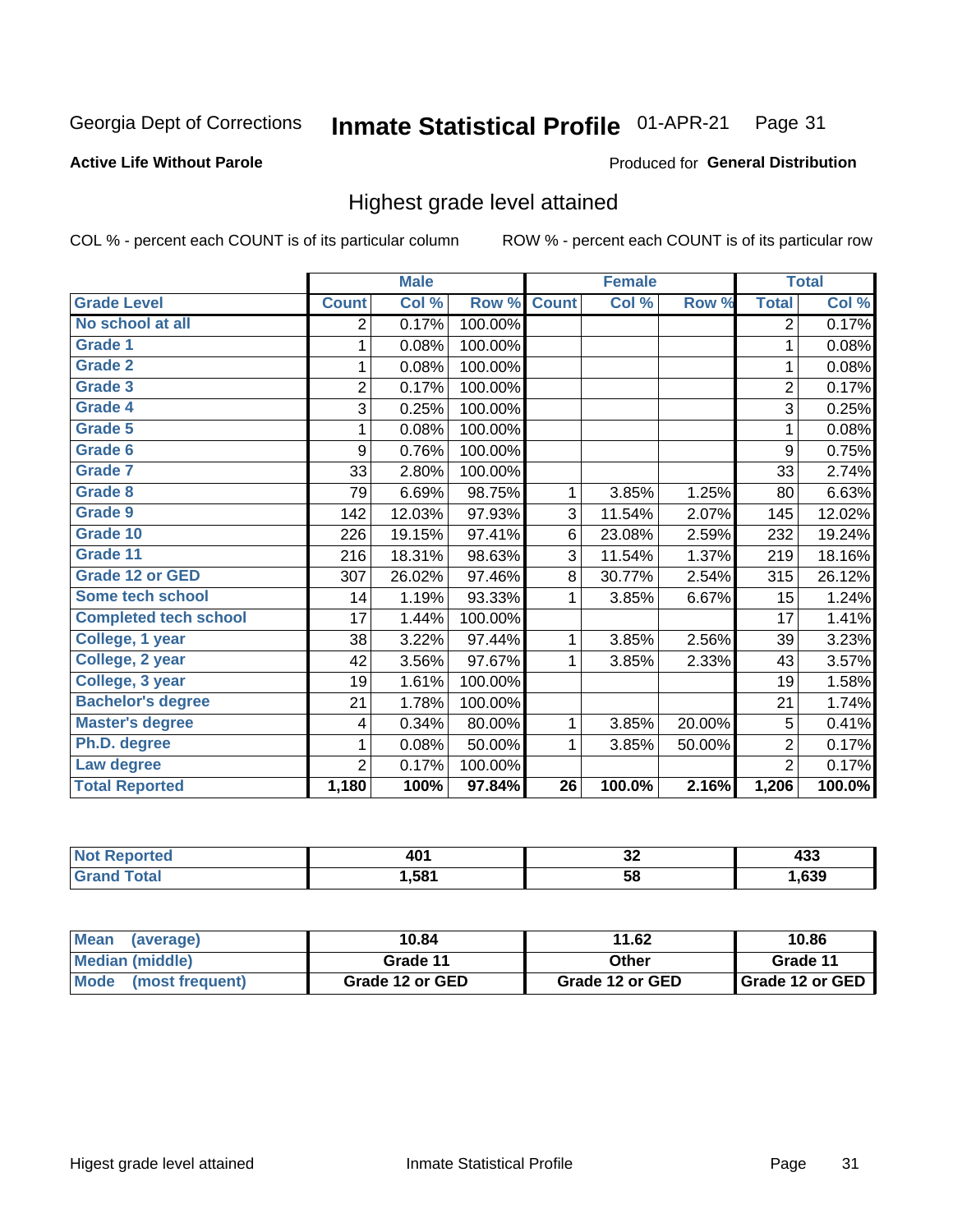#### Inmate Statistical Profile 01-APR-21 Page 32

#### **Active Life Without Parole**

### **Produced for General Distribution**

## Culture fair IQ scores

COL % - percent each COUNT is of its particular column

|                       |              | <b>Male</b> |                    |                | <b>Female</b> |          |              | <b>Total</b> |
|-----------------------|--------------|-------------|--------------------|----------------|---------------|----------|--------------|--------------|
| <b>IQ Scores</b>      | <b>Count</b> | Col %       | <b>Row % Count</b> |                | Col %         | Row %    | <b>Total</b> | Col %        |
| $60 - 69$             | 44           | 3.23%       | 97.78%             |                | 2.13%         | 2.22%    | 45           | 3.19%        |
| $70 - 79$             | 101          | 7.42%       | 97.12%             | 3              | 6.38%         | 2.88%    | 104          | 7.38%        |
| $80 - 89$             | 187          | 13.73%      | 96.39%             | $\overline{7}$ | 14.89%        | 3.61%    | 194          | 13.77%       |
| $90 - 99$             | 355          | 26.06%      | 94.92%             | 19             | 40.43%        | $5.08\%$ | 374          | 26.54%       |
| $100 - 109$           | 372          | 27.31%      | 97.64%             | 9              | 19.15%        | 2.36%    | 381          | 27.04%       |
| $110 - 119$           | 252          | 18.50%      | 98.05%             | 5              | 10.64%        | 1.95%    | 257          | 18.24%       |
| $120 - 129$           | 49           | 3.60%       | 96.08%             | $\overline{2}$ | 4.26%         | $3.92\%$ | 51           | 3.62%        |
| $130 - 139$           | 2            | 0.15%       | 66.67%             | 1              | 2.13%         | 33.33%   | 3            | 0.21%        |
| <b>Total Reported</b> | 1,362        | 100%        | 96.66%             | 47             | 100.0%        | 3.34%    | 1,409        | 100%         |

| <b>Not Reported</b>         | 201   |    | 208     |
|-----------------------------|-------|----|---------|
| <b>Not Valid (under 60)</b> | 18    |    | ົ<br>LL |
| <b>Grand Total</b>          | 1,581 | 58 | 1,639   |

| <b>Mean</b><br>(average) | 98 | 98  | 98 |
|--------------------------|----|-----|----|
| Median (middle)          | 99 | 96  | 99 |
| Mode (most frequent)     | 99 | 102 | 99 |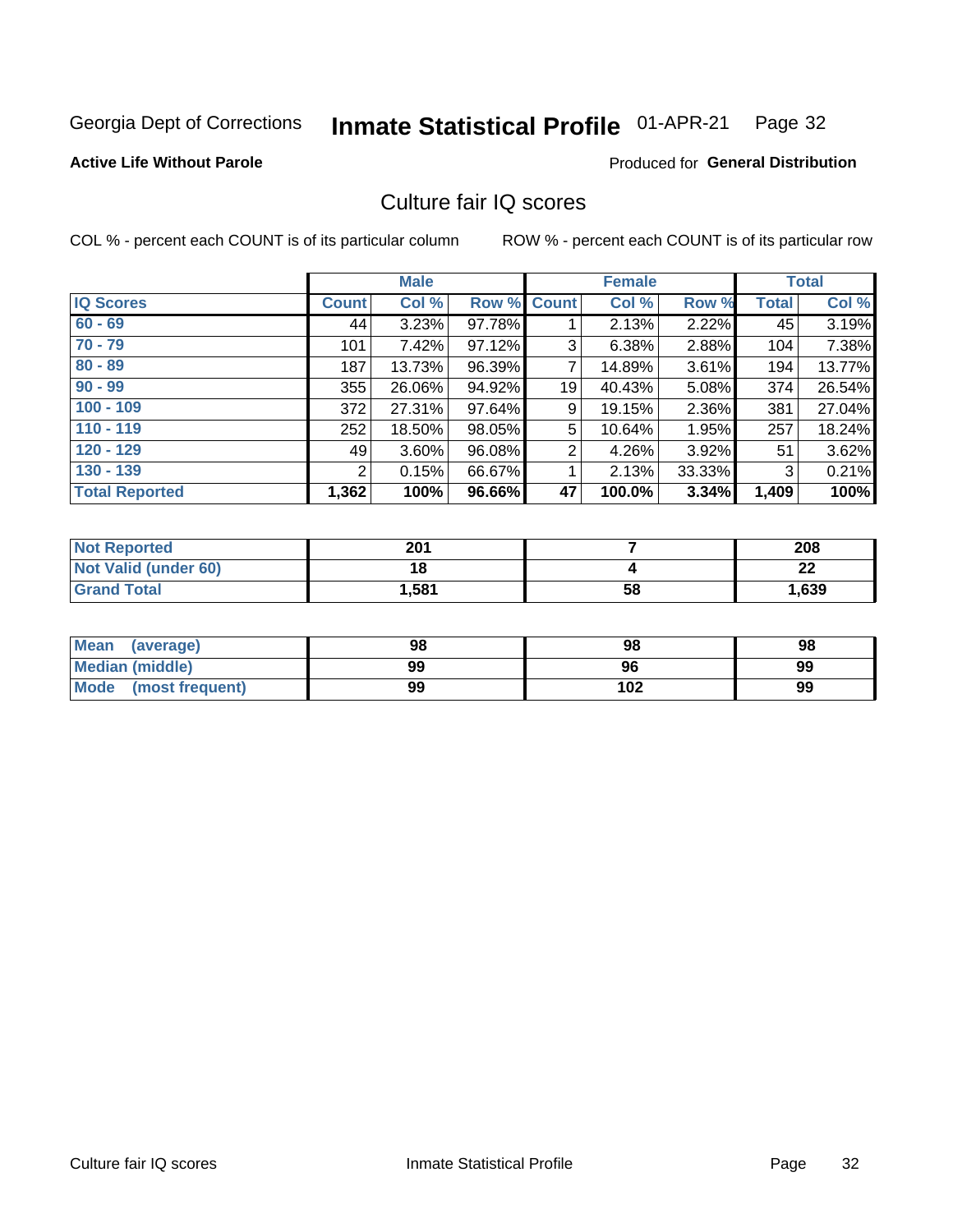#### Inmate Statistical Profile 01-APR-21 Page 33

#### **Active Life Without Parole**

### **Produced for General Distribution**

## Wide Range Achievement Test (WRAT) reading score

COL % - percent each COUNT is of its particular column

|                           |              | <b>Male</b> |         |                           | <b>Female</b> |       |              | <b>Total</b> |
|---------------------------|--------------|-------------|---------|---------------------------|---------------|-------|--------------|--------------|
| <b>WRAT Reading Score</b> | <b>Count</b> | Col %       | Row %   | <b>Count</b>              | Col %         | Row % | <b>Total</b> | Col %        |
| 0.1 to 0.9                | 27           | 1.85%       | 100.00% |                           |               |       | 27           | 1.79%        |
| 1.0 to 1.9                | 23           | 1.58%       | 100.00% |                           |               |       | 23           | 1.52%        |
| 2.0 to 2.9                | 48           | 3.29%       | 96.00%  | $\overline{2}$            | 3.92%         | 4.00% | 50           | 3.31%        |
| 3.0 to 3.9                | 88           | 6.03%       | 95.65%  | 4                         | 7.84%         | 4.35% | 92           | 6.09%        |
| 4.0 to 4.9                | 108          | 7.40%       | 96.43%  | 4                         | 7.84%         | 3.57% | 112          | 7.41%        |
| 5.0 to 5.9                | 137          | 9.38%       | 98.56%  | $\overline{c}$            | 3.92%         | 1.44% | 139          | 9.20%        |
| 6.0 to 6.9                | 119          | 8.15%       | 98.35%  | $\overline{2}$            | 3.92%         | 1.65% | 121          | 8.01%        |
| 7.0 to 7.9                | 46           | 3.15%       | 100.00% |                           |               |       | 46           | 3.04%        |
| 8.0 to 8.9                | 126          | 8.63%       | 97.67%  | $\ensuremath{\mathsf{3}}$ | 5.88%         | 2.33% | 129          | 8.54%        |
| 9.0 to 9.9                | 71           | 4.86%       | 97.26%  | $\overline{c}$            | 3.92%         | 2.74% | 73           | 4.83%        |
| 10.0 to 10.9              | 85           | 5.82%       | 98.84%  | 1                         | 1.96%         | 1.16% | 86           | 5.69%        |
| 11.0 to 11.9              | 142          | 9.73%       | 95.95%  | 6                         | 11.76%        | 4.05% | 148          | 9.79%        |
| 12.0 to 12.9              | 386          | 26.44%      | 94.61%  | 22                        | 43.14%        | 5.39% | 408          | 27.00%       |
| 13                        | 54           | 3.70%       | 94.74%  | 3                         | 5.88%         | 5.26% | 57           | 3.77%        |
| <b>Total Reported</b>     | 1,460        | 100%        | 96.62%  | $\overline{51}$           | 100%          | 3.38% | 1,511        | 100%         |
|                           |              |             |         |                           |               |       |              |              |
| <b>Not Reported</b>       |              | 121         |         |                           | 7             |       |              | 128          |
| <b>Grand Total</b>        |              | 1,581       |         |                           | 58            |       |              | 1,639        |

| <b>Mean</b><br>(average)       | ד כ<br>O.1 | 9.88 | 8.75 |
|--------------------------------|------------|------|------|
| Median (middle)                | י ה<br>J.Z | 11.9 | J.Z  |
| <b>Mode</b><br>(most frequent) | 12.9       | 12.9 | 12.9 |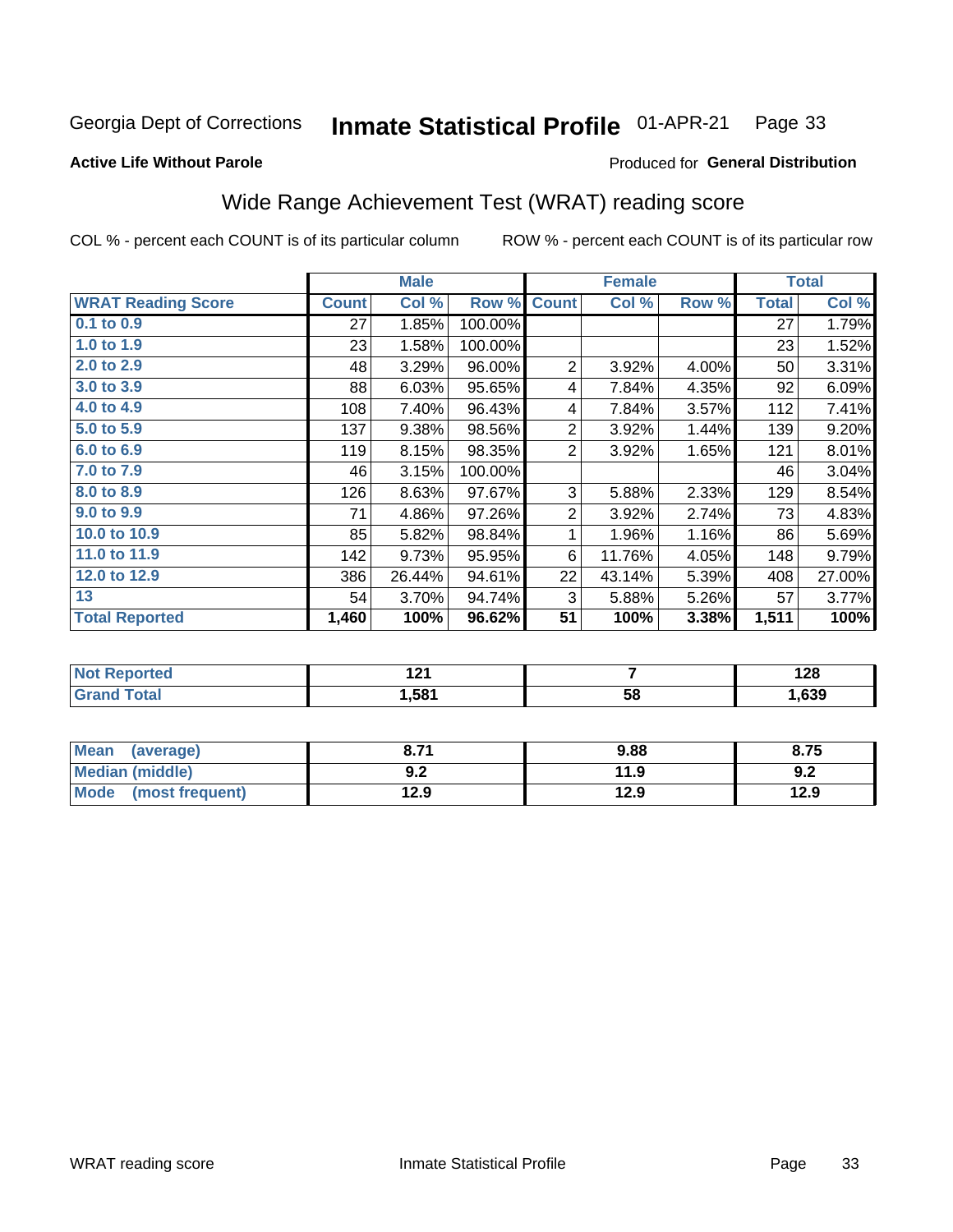#### Inmate Statistical Profile 01-APR-21 Page 34

### **Active Life Without Parole**

### **Produced for General Distribution**

## Wide Range Achievement Test (WRAT) math score

COL % - percent each COUNT is of its particular column

|                                   |                 | <b>Male</b>   |         |                | <b>Female</b> |        |              | <b>Total</b>             |
|-----------------------------------|-----------------|---------------|---------|----------------|---------------|--------|--------------|--------------------------|
| <b>WRAT Mathematic Score</b>      | <b>Count</b>    | Col %         | Row %   | <b>Count</b>   | Col %         | Row %  | <b>Total</b> | Col %                    |
| $0.1$ to $0.9$                    | 5               | 0.34%         | 100.00% |                |               |        | 5            | 0.33%                    |
| 1.0 to 1.9                        | 12              | 0.82%         | 100.00% |                |               |        | 12           | 0.79%                    |
| 2.0 to 2.9                        | 36              | 2.47%         | 97.30%  | 1              | 1.96%         | 2.70%  | 37           | 2.45%                    |
| 3.0 to 3.9                        | 82              | 5.62%         | 97.62%  | $\overline{2}$ | 3.92%         | 2.38%  | 84           | 5.56%                    |
| 4.0 to 4.9                        | 162             | 11.10%        | 97.01%  | 5              | 9.80%         | 2.99%  | 167          | 11.05%                   |
| 5.0 to 5.9                        | 208             | 14.25%        | 97.65%  | 5              | 9.80%         | 2.35%  | 213          | 14.10%                   |
| 6.0 to 6.9                        | 308             | 21.10%        | 97.16%  | 9              | 17.65%        | 2.84%  | 317          | 20.98%                   |
| 7.0 to 7.9                        | 134             | 9.18%         | 96.40%  | 5              | 9.80%         | 3.60%  | 139          | 9.20%                    |
| 8.0 to 8.9                        | 146             | 10.00%        | 97.99%  | 3              | 5.88%         | 2.01%  | 149          | 9.86%                    |
| 9.0 to 9.9                        | 109             | 7.47%         | 95.61%  | 5              | 9.80%         | 4.39%  | 114          | 7.54%                    |
| 10.0 to 10.9                      | 30 <sup>°</sup> | 2.05%         | 100.00% |                |               |        | 30           | 1.99%                    |
| 11.0 to 11.9                      | 49              | 3.36%         | 96.08%  | 2              | 3.92%         | 3.92%  | 51           | 3.38%                    |
| 12.0 to 12.9                      | 173             | 11.85%        | 93.01%  | 13             | 25.49%        | 6.99%  | 186          | 12.31%                   |
| 13                                | 6               | 0.41%         | 85.71%  | 1              | 1.96%         | 14.29% | 7            | 0.46%                    |
| <b>Total Reported</b>             | 1,460           | 100%          | 96.62%  | 51             | 100%          | 3.38%  | 1,511        | 100%                     |
|                                   |                 |               |         |                |               |        |              |                          |
| <b>Contract Contract Contract</b> |                 | $\sim$ $\sim$ |         |                |               |        |              | $\overline{\phantom{a}}$ |

| 'Not<br>Reported | ה ה<br>. |    | 1 7 0<br>140 |
|------------------|----------|----|--------------|
| <b>otal</b>      | .581     | 58 | ,639         |

| <b>Mean</b><br>(average)       | 7 22<br>7د.∶ | 8.40 | 7.36 |
|--------------------------------|--------------|------|------|
| Median (middle)                | 6.9          |      | 6.9  |
| <b>Mode</b><br>(most frequent) | 12.9         | 12.9 | 12.9 |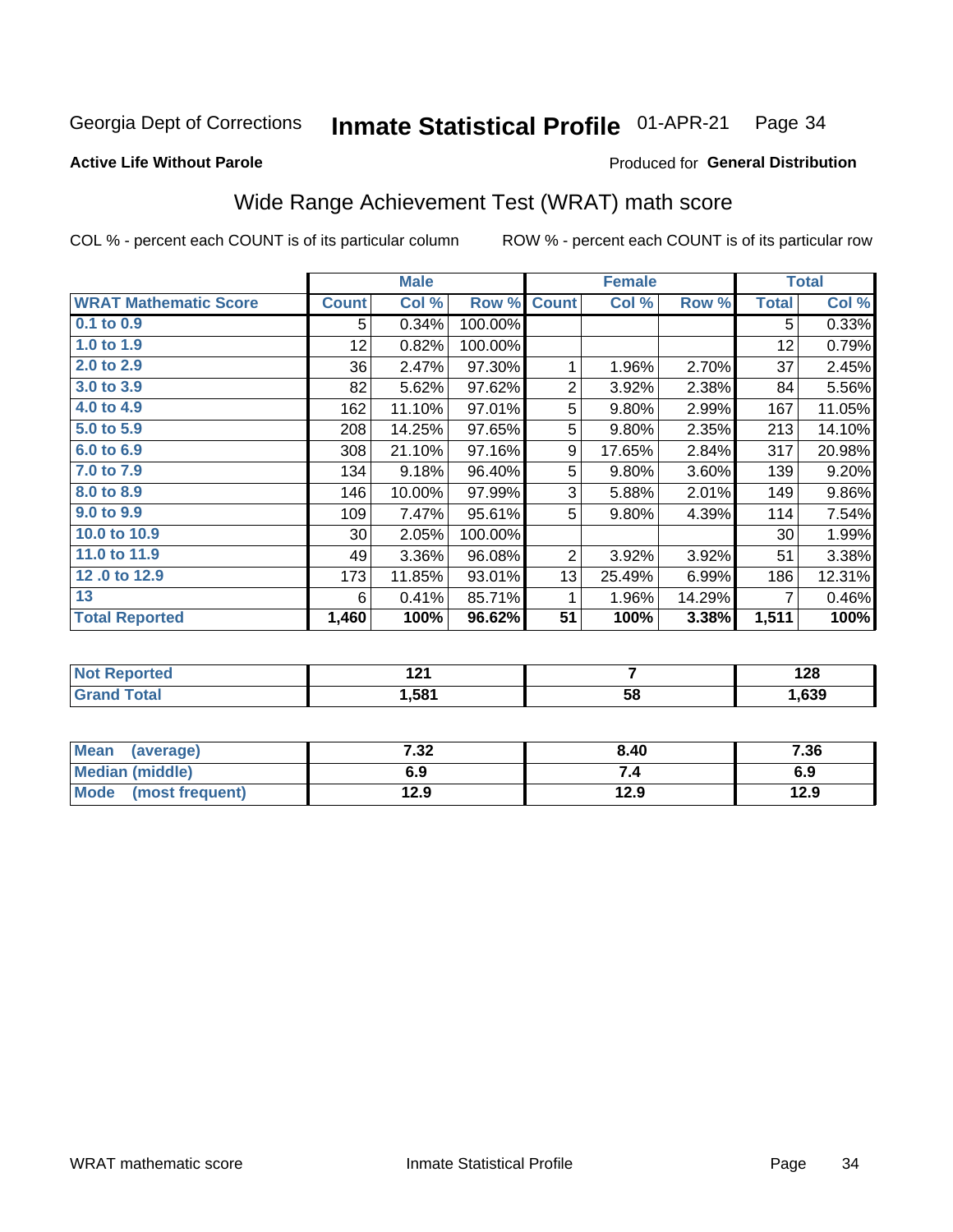#### Inmate Statistical Profile 01-APR-21 Page 35

#### **Active Life Without Parole**

### Produced for General Distribution

## Wide Range Achievement Test (WRAT) spelling score

COL % - percent each COUNT is of its particular column

|                            |              | <b>Male</b> |         |                 | <b>Female</b>  |          |              | <b>Total</b> |
|----------------------------|--------------|-------------|---------|-----------------|----------------|----------|--------------|--------------|
| <b>WRAT Spelling Score</b> | <b>Count</b> | Col %       | Row %   | <b>Count</b>    | Col %          | Row %    | <b>Total</b> | Col %        |
| 0.1 to 0.9                 | 26           | 1.78%       | 100.00% |                 |                |          | 26           | 1.72%        |
| 1.0 to 1.9                 | 36           | 2.47%       | 100.00% |                 |                |          | 36           | 2.39%        |
| 2.0 to 2.9                 | 62           | 4.25%       | 96.88%  | $\overline{2}$  | 3.92%          | 3.13%    | 64           | 4.24%        |
| 3.0 to 3.9                 | 86           | 5.90%       | 97.73%  | $\mathbf 2$     | 3.92%          | 2.27%    | 88           | 5.83%        |
| 4.0 to 4.9                 | 85           | 5.83%       | 97.70%  | $\overline{c}$  | 3.92%          | 2.30%    | 87           | 5.77%        |
| 5.0 to 5.9                 | 148          | 10.15%      | 99.33%  | 1               | 1.96%          | 0.67%    | 149          | 9.87%        |
| 6.0 to 6.9                 | 129          | 8.85%       | 98.47%  | $\overline{2}$  | 3.92%          | 1.53%    | 131          | 8.68%        |
| 7.0 to 7.9                 | 135          | 9.26%       | 97.83%  | 3               | 5.88%          | 2.17%    | 138          | 9.15%        |
| 8.0 to 8.9                 | 126          | 8.64%       | 97.67%  | 3               | 5.88%          | 2.33%    | 129          | 8.55%        |
| 9.0 to 9.9                 | 79           | 5.42%       | 100.00% |                 |                |          | 79           | 5.24%        |
| 10.0 to 10.9               | 74           | 5.08%       | 100.00% |                 |                |          | 74           | 4.90%        |
| 11.0 to 11.9               | 103          | 7.06%       | 93.64%  | $\overline{7}$  | 13.73%         | $6.36\%$ | 110          | 7.29%        |
| 12.0 to 12.9               | 339          | 23.25%      | 92.37%  | 28              | 54.90%         | 7.63%    | 367          | 24.32%       |
| 13                         | $30$         | 2.06%       | 96.77%  | 1               | 1.96%          | 3.23%    | 31           | 2.05%        |
| <b>Total Reported</b>      | 1,458        | 100%        | 96.62%  | $\overline{51}$ | 100%           | 3.38%    | 1,509        | 100%         |
|                            |              |             |         |                 |                |          |              |              |
| <b>Not Reported</b>        |              | 123         |         |                 | $\overline{7}$ |          |              | 130          |
| <b>Grand Total</b>         |              | 1,581       |         |                 | 58             |          |              | 1,639        |

| <b>Mean</b><br>(average)       | 8.25 | 10.55        | 8.33 |
|--------------------------------|------|--------------|------|
| Median (middle)                | o. J | 127<br>I 4.I | ი.ა  |
| <b>Mode</b><br>(most frequent) | 12.9 | 12.9         | 12.9 |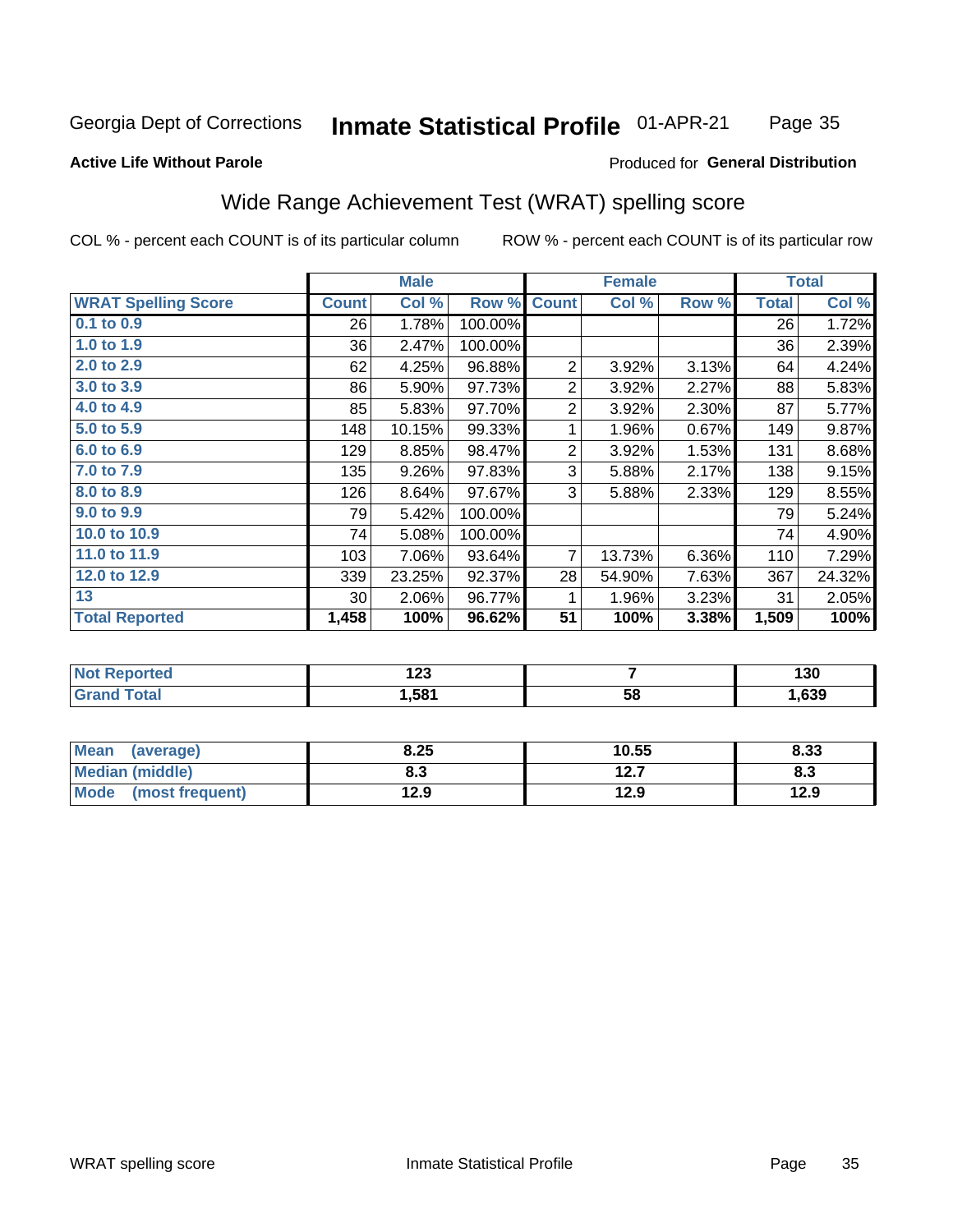#### Inmate Statistical Profile 01-APR-21 Page 36

#### **Active Life Without Parole**

#### Produced for General Distribution

## Current / last mental health treatment level

COL % - percent each COUNT is of its particular column

|                                    |              | <b>Male</b> |         |              | <b>Female</b> |       |              | <b>Total</b> |
|------------------------------------|--------------|-------------|---------|--------------|---------------|-------|--------------|--------------|
| <b>Mental Health Treatment Lev</b> | <b>Count</b> | Col %       | Row %   | <b>Count</b> | Col %         | Row % | <b>Total</b> | Col %        |
| 1 No problem at current time       | 276          | 38.17%      | 95.83%  | 12           | 23.53%        | 4.17% | 288          | 37.21%       |
| 2 Receiving outpatient             | 358          | 49.52%      | 90.18%  | 39           | 76.47%        | 9.82% | 397          | 51.29%       |
| <b>Treatment</b>                   |              |             |         |              |               |       |              |              |
| 3 Inpatient, moderate              | 68           | 9.41%       | 100.00% |              |               |       | 68           | 8.79%        |
| Treatment                          |              |             |         |              |               |       |              |              |
| 4 Inpatient, intensive             | 20           | 2.77%       | 100.00% |              |               |       | 20           | 2.58%        |
| Treatment                          |              |             |         |              |               |       |              |              |
| <b>5 Undergoing crisis</b>         |              | 0.14%       | 100.00% |              |               |       |              | 0.13%        |
| <b>stabilization</b>               |              |             |         |              |               |       |              |              |
| <b>Total Evaluated</b>             | 723          | 100%        | 93.41%  | 51           | 100%          | 6.59% | 774          | 100%         |

| <b>evaluation</b><br>Never had MF | 858   |    | 865  |
|-----------------------------------|-------|----|------|
| $f$ otol                          | .,581 | 58 | ,639 |

| Median (middle)                | <b>Receiving outpatient</b><br>treatment | <b>Receiving outpatient</b><br>treatment | <b>Receiving</b><br>outpatient<br>treatment |  |
|--------------------------------|------------------------------------------|------------------------------------------|---------------------------------------------|--|
| <b>Mode</b><br>(most frequent) | <b>Receiving outpatient</b><br>treatment | <b>Receiving outpatient</b><br>treatment | Receiving<br>outpatient<br>treatment        |  |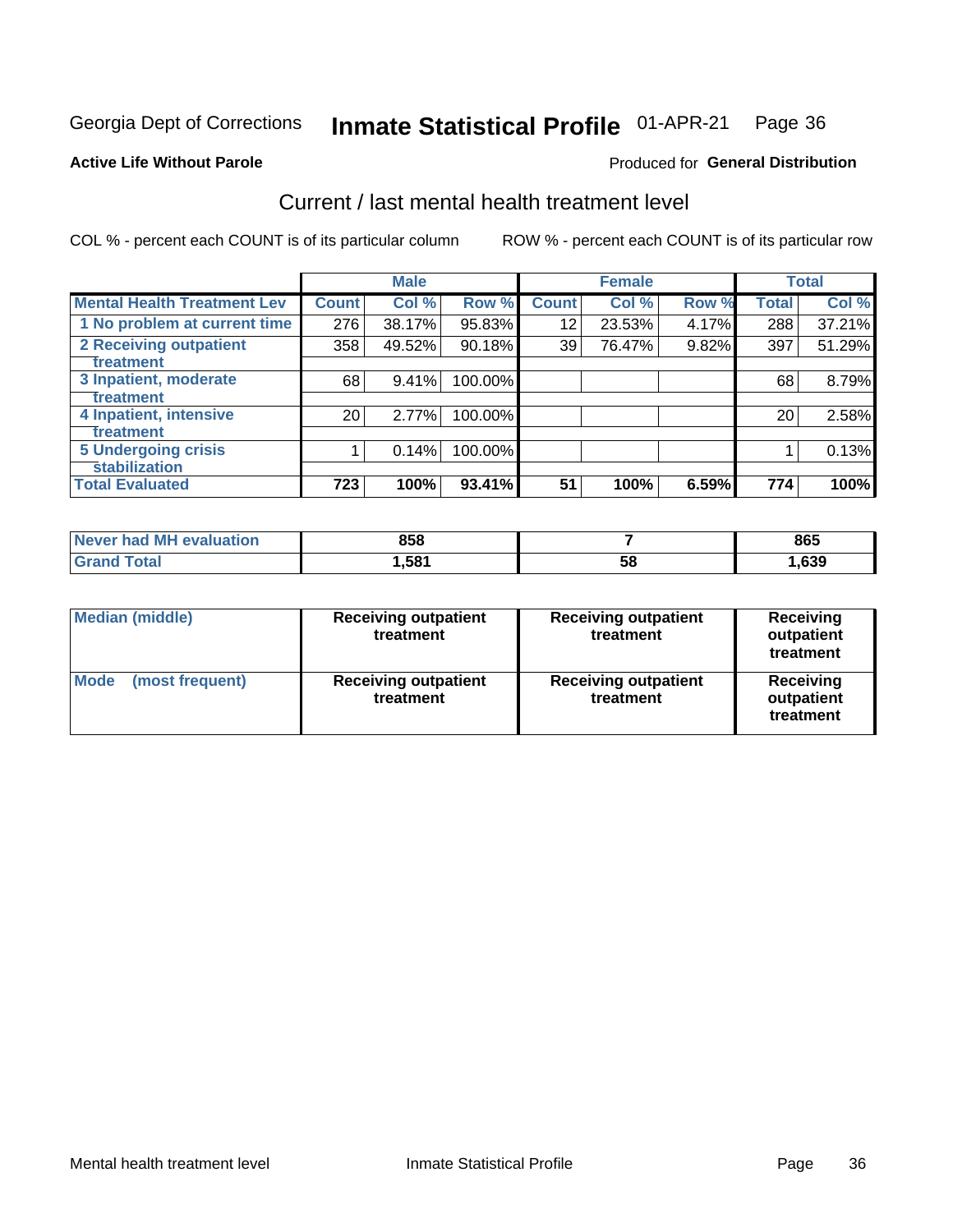#### Inmate Statistical Profile 01-APR-21 Page 37

### **Active Life Without Parole**

### Produced for General Distribution

## PULHESDWIT medical scale - 'P' overall condition ('P'hysical)

COL % - percent each COUNT is of its particular column

|                                  |                | <b>Male</b> |             |    | <b>Female</b> |       |              | <b>Total</b> |
|----------------------------------|----------------|-------------|-------------|----|---------------|-------|--------------|--------------|
| 'P' Overall Condition            | <b>Count</b>   | Col %       | Row % Count |    | Col %         | Row % | <b>Total</b> | Col %        |
| 1 No medical illness             | 1,129          | 76.34%      | 97.33%      | 31 | 53.45%        | 2.67% | 1,160        | 75.47%       |
| 2 Well-controlled chronic        | 314            | 21.23%      | 92.35%      | 26 | 44.83%        | 7.65% | 340          | 22.12%       |
| <b>illness</b>                   |                |             |             |    |               |       |              |              |
| 3 Poorly-controlled chronic      | 33             | 2.23%       | 97.06%      |    | 1.72%         | 2.94% | 34           | 2.21%        |
| <b>illness</b>                   |                |             |             |    |               |       |              |              |
| 4 Significant problems requiring | 2 <sub>1</sub> | 0.14%       | 100.00%     |    |               |       | 2            | 0.13%        |
| special housing                  |                |             |             |    |               |       |              |              |
| 5 Terminal illness, < 6 months   |                | 0.07%       | 100.00%     |    |               |       |              | 0.07%        |
| to live                          |                |             |             |    |               |       |              |              |
| <b>Total Reported</b>            | 1,479          | 100%        | 96.23%      | 58 | 100%          | 3.77% | 1,537        | 100%         |

| rteo                   | מחו<br>1 U Z |    | ィハク<br>1 V 4 |
|------------------------|--------------|----|--------------|
| $f \wedge f \wedge f'$ | 1,581        | ວດ | ,639         |

|  |  | Mode (most frequent) | 1 No medical illness | 1 No medical illness | 1 No medical<br>illness |
|--|--|----------------------|----------------------|----------------------|-------------------------|
|--|--|----------------------|----------------------|----------------------|-------------------------|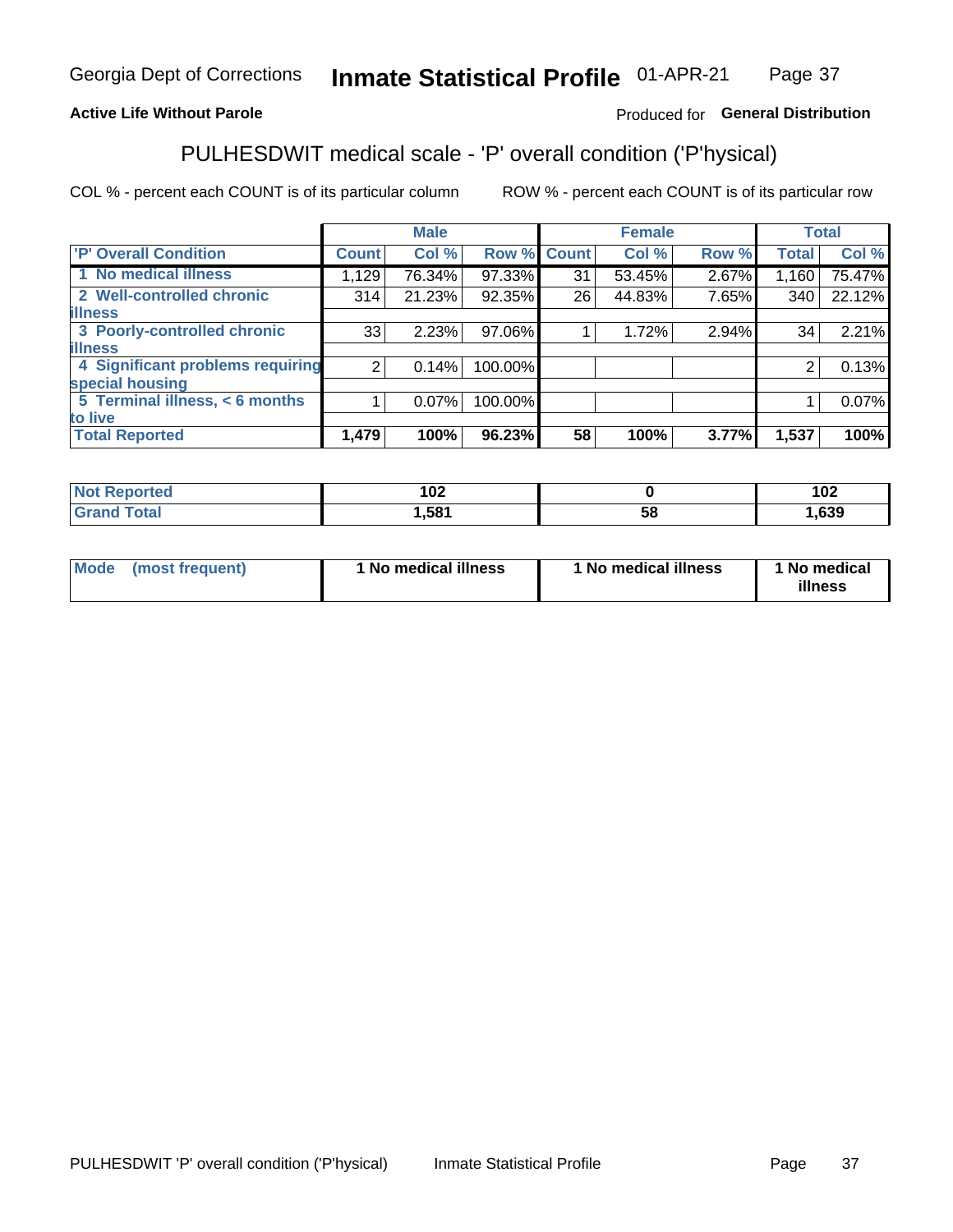### **Active Life Without Parole**

### Produced for General Distribution

## PULHESDWIT medical scale - 'U' upper body

COL % - percent each COUNT is of its particular column

|                              |              | <b>Male</b> |           |              | <b>Female</b> |       |              | <b>Total</b> |
|------------------------------|--------------|-------------|-----------|--------------|---------------|-------|--------------|--------------|
| <b>U' Upper Body</b>         | <b>Count</b> | Col %       | Row %     | <b>Count</b> | Col %         | Row % | <b>Total</b> | Col %        |
| 1 Upper bones, joints,       | 1,389        | 94.11%      | 96.26%    | 54           | 93.10%        | 3.74% | 1,443        | 94.07%       |
| muscles all OK               |              |             |           |              |               |       |              |              |
| 2 One or both arms minimally | 75           | 5.08%       | 94.94%    | 4            | 6.90%         | 5.06% | 79           | 5.15%        |
| limited                      |              |             |           |              |               |       |              |              |
| 3 One or both arms           | 9            | 0.61%       | 100.00%   |              |               |       | 9            | 0.59%        |
| <b>moderately limited</b>    |              |             |           |              |               |       |              |              |
| 4 One arm disabled,          | 3            | 0.20%       | 100.00%   |              |               |       | 3            | 0.20%        |
| paralyzed, or amputated      |              |             |           |              |               |       |              |              |
| <b>Total Reported</b>        | 1,476        | 100%        | $96.22\%$ | 58           | 100%          | 3.78% | 1,534        | 100.0%       |

| <b>Not Reported</b> | 105  |    | 105  |
|---------------------|------|----|------|
| <b>Total</b>        | ,581 | 58 | ,639 |

| <b>Mode</b> | (most frequent) | 1 Upper bones, joints,<br>muscles all OK | 1 Upper bones, joints,<br>muscles all OK | 1 Upper bones,<br>ljoints, muscles all<br>ОK |
|-------------|-----------------|------------------------------------------|------------------------------------------|----------------------------------------------|
|-------------|-----------------|------------------------------------------|------------------------------------------|----------------------------------------------|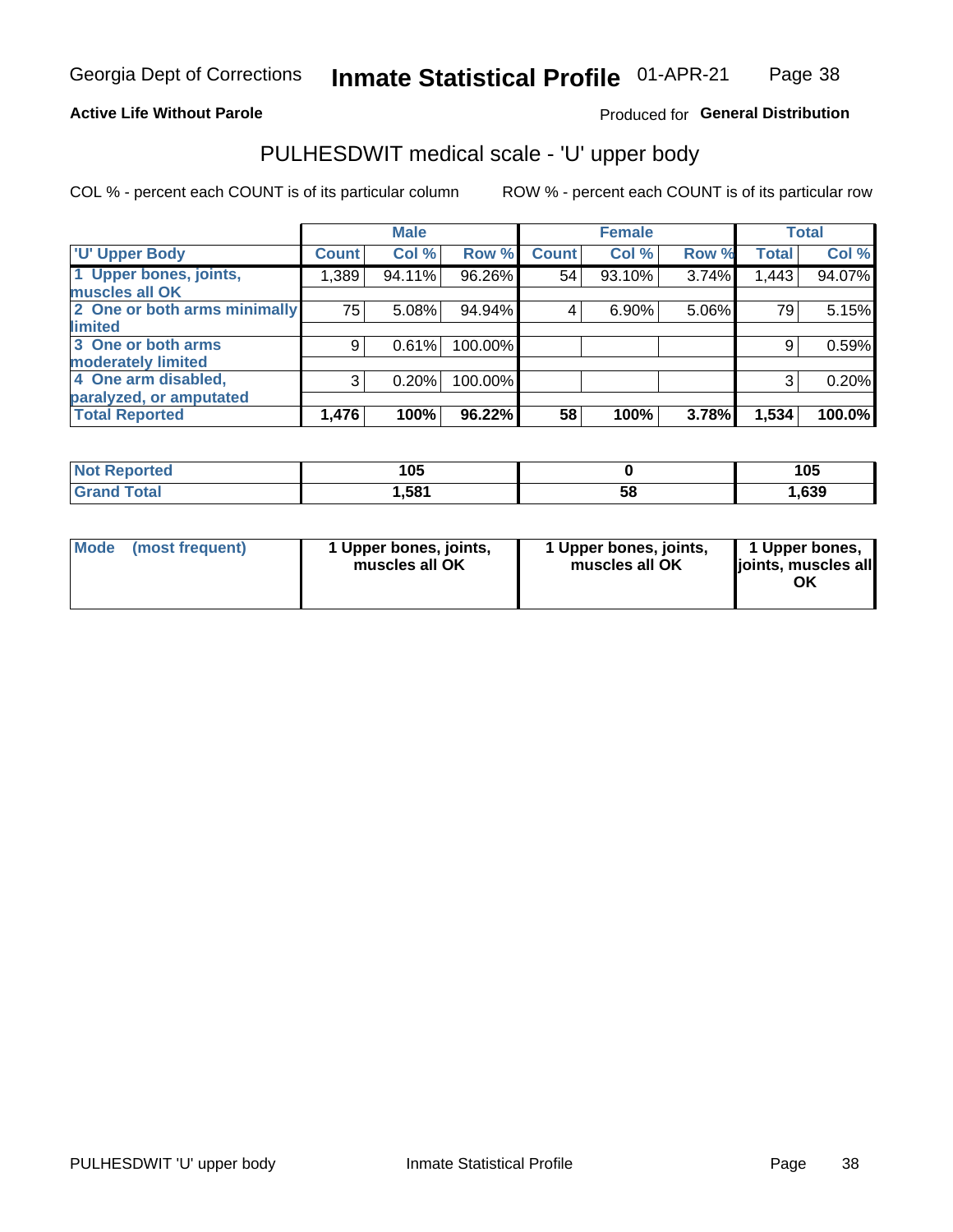### **Active Life Without Parole**

### Produced for General Distribution

## PULHESDWIT medical scale - 'L' lower body

COL % - percent each COUNT is of its particular column

|                                |              | <b>Male</b> |         |              | <b>Female</b> |       |              | <b>Total</b> |
|--------------------------------|--------------|-------------|---------|--------------|---------------|-------|--------------|--------------|
| 'L' Lower Body                 | <b>Count</b> | Col %       | Row %   | <b>Count</b> | Col %         | Row % | <b>Total</b> | Col %        |
| 1 Lower bones, joints,         | 1.282        | 86.86%      | 96.17%  | 51           | 87.93%        | 3.83% | 1,333        | 86.90%       |
| muscles all OK                 |              |             |         |              |               |       |              |              |
| 2 One or both legs minimally   | 165          | 11.18%      | 95.93%  |              | 12.07%        | 4.07% | 172          | 11.21%       |
| limited                        |              |             |         |              |               |       |              |              |
| 3 One or both legs             | 23           | 1.56%       | 100.00% |              |               |       | 23           | 1.50%        |
| moderately limited             |              |             |         |              |               |       |              |              |
| 4 One leg disabled, paralyzed, | 5            | 0.34%       | 100.00% |              |               |       | 5            | 0.33%        |
| or amputated                   |              |             |         |              |               |       |              |              |
| 5 Both legs disabled,          |              | 0.07%       | 100.00% |              |               |       |              | 0.07%        |
| paralyzed, or amputated        |              |             |         |              |               |       |              |              |
| <b>Total Reported</b>          | 1,476        | 100%        | 96.22%  | 58           | 100%          | 3.78% | 1,534        | 100.0%       |

| <b>Not Reported</b> | 1 N 5<br>טע |    | 4 A E<br>טו |
|---------------------|-------------|----|-------------|
| <b>Grand Total</b>  | 1,581       | 58 | ,639        |

| Mode (most frequent) | 1 Lower bones, joints,<br>muscles all OK | 1 Lower bones, joints,<br>muscles all OK | 1 Lower bones,<br>joints, muscles all<br>ΟK |
|----------------------|------------------------------------------|------------------------------------------|---------------------------------------------|
|----------------------|------------------------------------------|------------------------------------------|---------------------------------------------|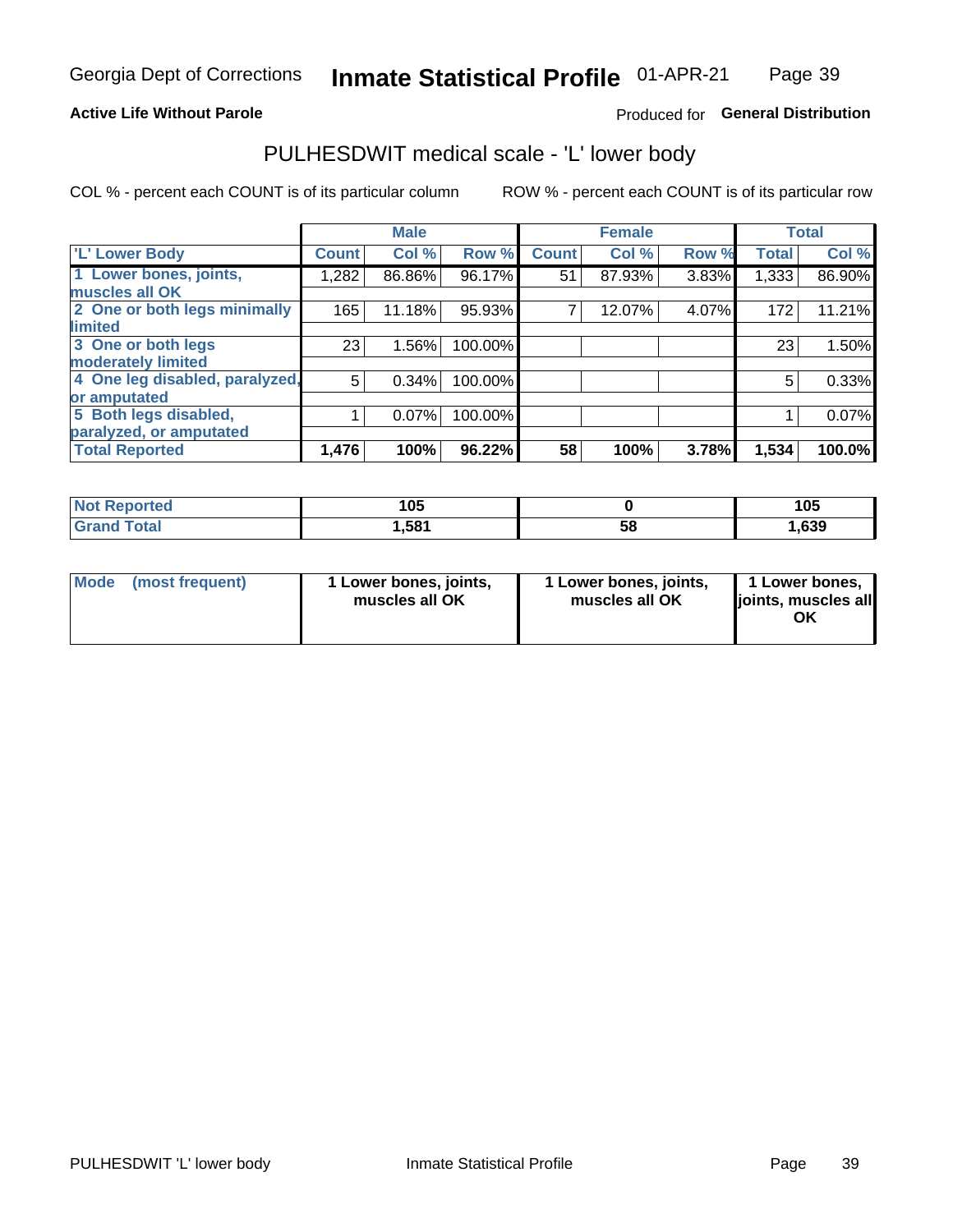### **Active Life Without Parole**

Produced for General Distribution

### PULHESDWIT medical scale - 'H' hearing

COL % - percent each COUNT is of its particular column

|                                |                 | <b>Male</b> |             |    | <b>Female</b> |       | <b>Total</b> |        |
|--------------------------------|-----------------|-------------|-------------|----|---------------|-------|--------------|--------|
| <b>H' Hearing</b>              | <b>Count</b>    | Col %       | Row % Count |    | Col %         | Row % | <b>Total</b> | Col %  |
| 1 Normal hearing both ears     | 1,456           | 98.78%      | 96.23%      | 57 | 100.00%       | 3.77% | 1,513        | 98.82% |
| 2 Some loss in one ear with    | 13 <sub>1</sub> | 0.88%       | 100.00%     |    |               |       | 13           | 0.85%  |
| other OK, or mild loss in both |                 |             |             |    |               |       |              |        |
| 3 Total loss in one ear with   | 4               | 0.27%       | 100.00%     |    |               |       | 4            | 0.26%  |
| mild loss in other             |                 |             |             |    |               |       |              |        |
| 4 Severe loss in both ears     |                 | $0.07\%$    | 100.00%     |    |               |       |              | 0.07%  |
| <b>Total Reported</b>          | 1,474           | 100%        | 96.28%      | 57 | 100%          | 3.72% | 1,531        | 100%   |

| <b>Not</b><br><b>ported</b> | 107  |    | 108  |
|-----------------------------|------|----|------|
| <b>otal</b>                 | .581 | აა | ,639 |

|  | Mode (most frequent) | 1 Normal hearing both ears 1 Normal hearing both ears 1 Normal hearing |  | both ears |
|--|----------------------|------------------------------------------------------------------------|--|-----------|
|--|----------------------|------------------------------------------------------------------------|--|-----------|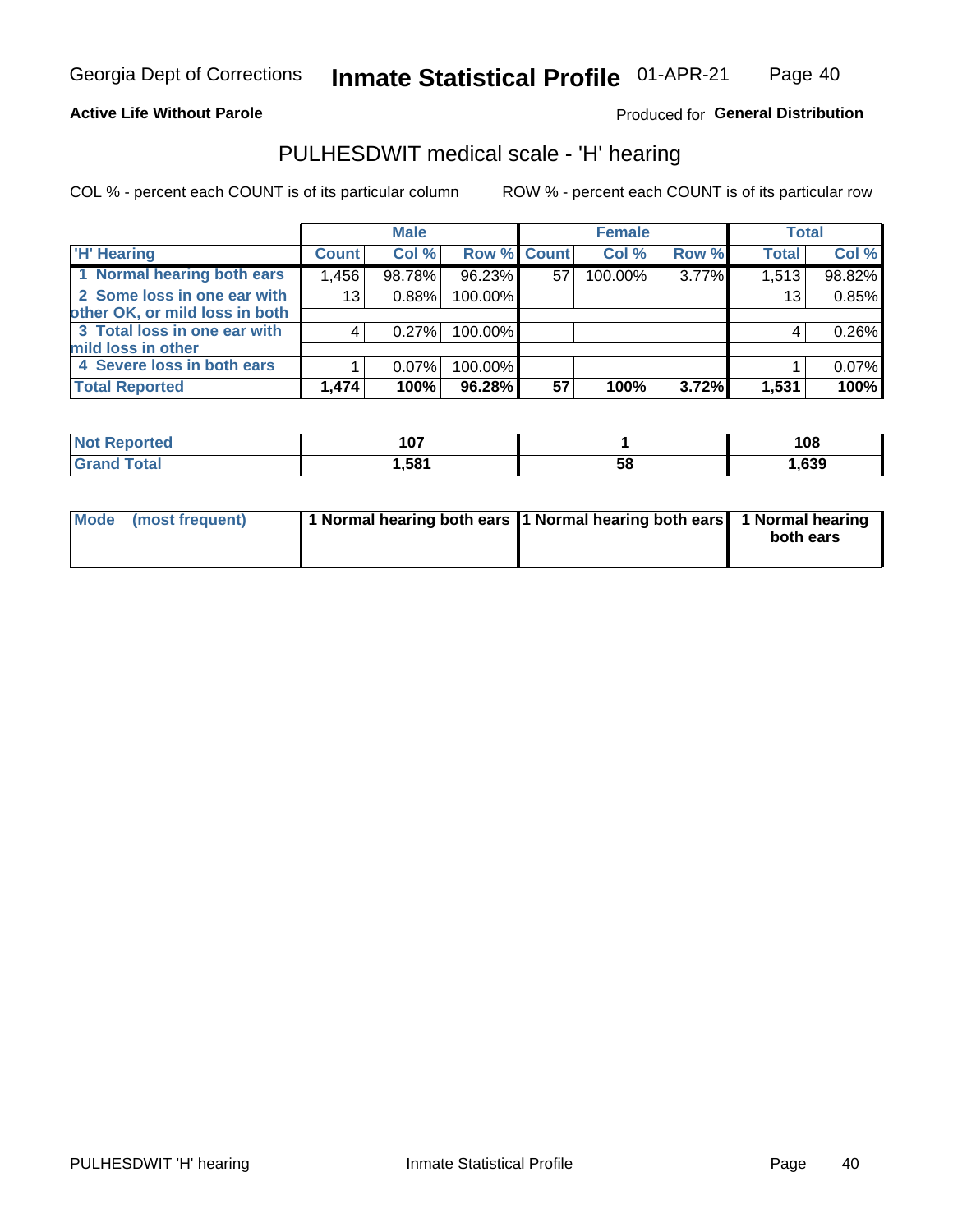### **Active Life Without Parole**

### Produced for General Distribution

## PULHESDWIT medical scale - 'E' vision

COL % - percent each COUNT is of its particular column

|                                 |              | <b>Male</b> |         |              | <b>Female</b> |       |              | <b>Total</b> |
|---------------------------------|--------------|-------------|---------|--------------|---------------|-------|--------------|--------------|
| <b>E' Vision</b>                | <b>Count</b> | Col %       | Row %   | <b>Count</b> | Col %         | Row % | <b>Total</b> | Col %        |
| 1 Correctable to 20/40 in both  | 1,044        | 72.85%      | 97.03%  | 32           | 56.14%        | 2.97% | 1,076        | 72.21%       |
| eyes                            |              |             |         |              |               |       |              |              |
| 2 Correctable to 20/70 in one   | 325          | 22.68%      | 92.86%  | 25           | 43.86%        | 7.14% | 350          | 23.49%       |
| eye, may be blind in other      |              |             |         |              |               |       |              |              |
| 3 Correctable to 20/200 in one  | 57           | 3.98%       | 100.00% |              |               |       | 57           | 3.83%        |
| eye, may be blind in other      |              |             |         |              |               |       |              |              |
| 4 One eye not correctable to    | 6            | 0.42%       | 100.00% |              |               |       | 6            | 0.40%        |
| 20/200, other may be blind      |              |             |         |              |               |       |              |              |
| 5 Blind in both eyes, requiring |              | 0.07%       | 100.00% |              |               |       |              | 0.07%        |
| special housing                 |              |             |         |              |               |       |              |              |
| <b>Total Reported</b>           | 1,433        | 100%        | 96.17%  | 57           | 100%          | 3.83% | 1,490        | 100%         |

| Reported     | 148  |    | 149  |
|--------------|------|----|------|
| <b>Total</b> | ,581 | 58 | ,639 |

| Mode (most frequent) | 1 Correctable to 20/40 in both<br>eves | 1 Correctable to 20/40 in   1 Correctable to  <br>both eves | 20/40 in both eyes |
|----------------------|----------------------------------------|-------------------------------------------------------------|--------------------|
|                      |                                        |                                                             |                    |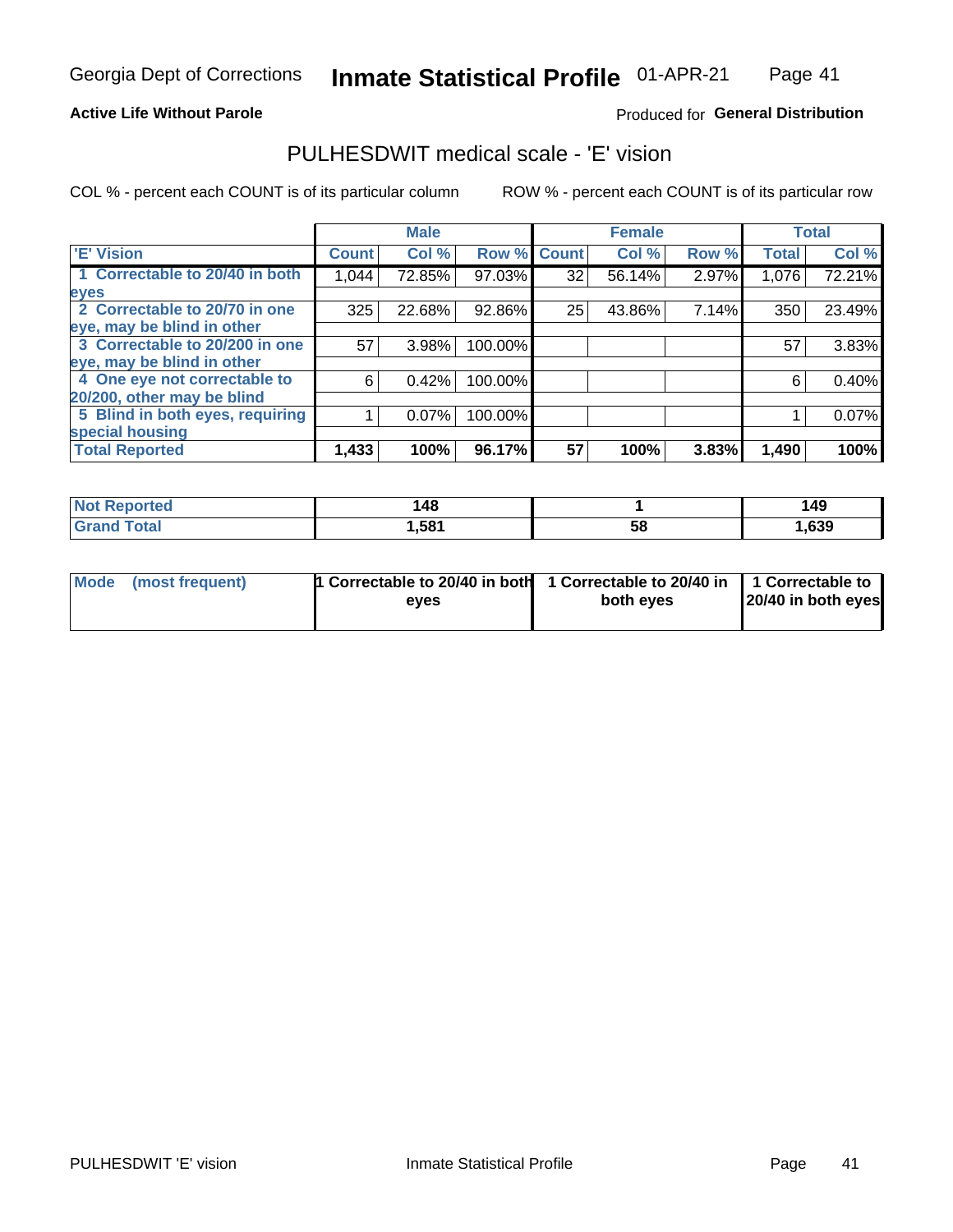### **Active Life Without Parole**

### Produced for General Distribution

## PULHESDWIT medical scale - 'S' pSychiatric

COL % - percent each COUNT is of its particular column

|                                        |              | <b>Male</b> |         |             | <b>Female</b> |        |              | <b>Total</b> |
|----------------------------------------|--------------|-------------|---------|-------------|---------------|--------|--------------|--------------|
| 'S' pSychiatric                        | <b>Count</b> | Col %       |         | Row % Count | Col %         | Row %  | <b>Total</b> | Col %        |
| 1 No impairment or disorders           | 1,211        | 82.38%      | 98.54%  | 18          | 34.62%        | 1.46%  | 1,229        | 80.75%       |
| 2 Stable, or in remission, or          | 207          | 14.08%      | 86.25%  | 33          | 63.46%        | 13.75% | 240          | 15.77%       |
| mild impairment or retardation         |              |             |         |             |               |        |              |              |
| 3 Requires moderate inpatient          | 39           | 2.65%       | 97.50%  |             | 1.92%         | 2.50%  | 40           | 2.63%        |
| treatment                              |              |             |         |             |               |        |              |              |
| 4 Requires intensive inpatient         | 12           | 0.82%       | 100.00% |             |               |        | 12           | 0.79%        |
| treatment                              |              |             |         |             |               |        |              |              |
| <b>5 Requires Crisis Stabilization</b> |              | 0.07%       | 100.00% |             |               |        |              | 0.07%        |
| Unit (CSU) inpatient care              |              |             |         |             |               |        |              |              |
| <b>Total Reported</b>                  | 1,470        | 100%        | 96.58%  | 52          | 100%          | 3.42%  | 1,522        | 100.0%       |

| <b>Not Reported</b>  | 44 <sup>7</sup> |    | 447<br>. |
|----------------------|-----------------|----|----------|
| <b>Total</b><br>Cron | 581,            | ວະ | ,639     |

| Mode (most frequent) | <b>1 No impairment or disorders</b> 2 Stable, or in remission, 11 No impairment or |                       |           |
|----------------------|------------------------------------------------------------------------------------|-----------------------|-----------|
|                      |                                                                                    | or mild impairment or | disorders |
|                      |                                                                                    | retardation           |           |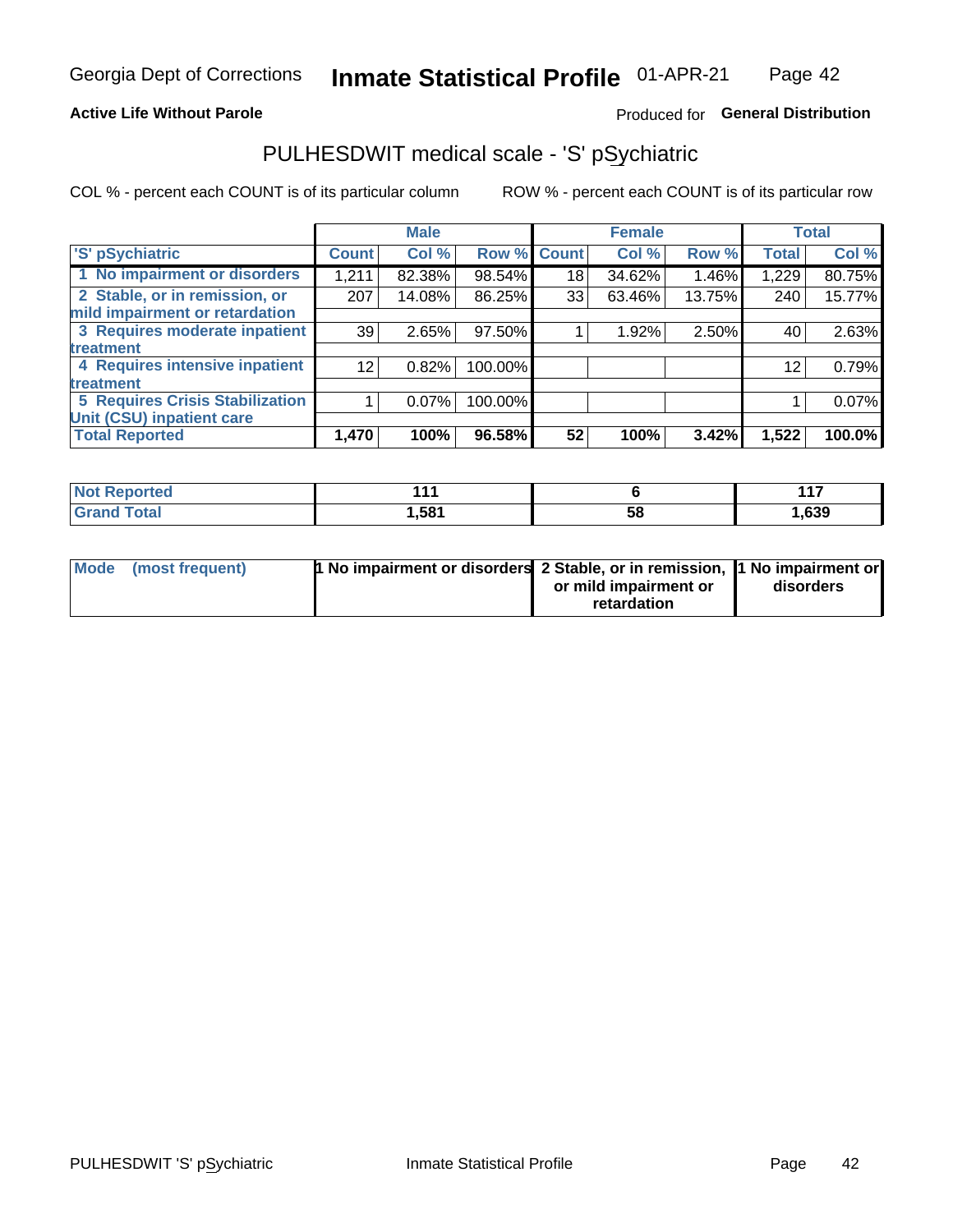### **Active Life Without Parole**

### Produced for General Distribution

## PULHESDWIT medical scale - 'D' dental

COL % - percent each COUNT is of its particular column

|                                 |              | <b>Male</b> |                    |    | <b>Female</b> |       |              | Total  |
|---------------------------------|--------------|-------------|--------------------|----|---------------|-------|--------------|--------|
| 'D' Dental                      | <b>Count</b> | Col %       | <b>Row % Count</b> |    | Col %         | Row % | <b>Total</b> | Col %  |
| 1 Minimal routine dental health | 1,059        | 77.41%      | 95.49%             | 50 | 94.34%        | 4.51% | 1,109        | 78.04% |
| <b>needs</b>                    |              |             |                    |    |               |       |              |        |
| 2 Moderate cavities and/or gum  | 270          | 19.74%      | 99.26%             | 2  | $3.77\%$      | 0.74% | 272          | 19.14% |
| <b>disease</b>                  |              |             |                    |    |               |       |              |        |
| 3 Extensive gum disease         | 39           | 2.85%       | 97.50%             |    | 1.89%         | 2.50% | 40           | 2.81%  |
| and/or widespread decay         |              |             |                    |    |               |       |              |        |
| <b>Total Reported</b>           | 1,368        | 100%        | 96.27%             | 53 | 100%          | 3.73% | 1.421        | 100%   |

| prtea<br><b>NOT</b><br> | 24c<br>2 I J     |    | 240<br>ZIO. |
|-------------------------|------------------|----|-------------|
| <b>cotal</b>            | .58 <sup>4</sup> | 58 | ,639        |

| Mode<br>(most frequent) | Minimal routine dental<br>health needs | <b>Minimal routine dental</b><br>health needs | 1 Minimal routine<br>dental health<br>needs |
|-------------------------|----------------------------------------|-----------------------------------------------|---------------------------------------------|
|-------------------------|----------------------------------------|-----------------------------------------------|---------------------------------------------|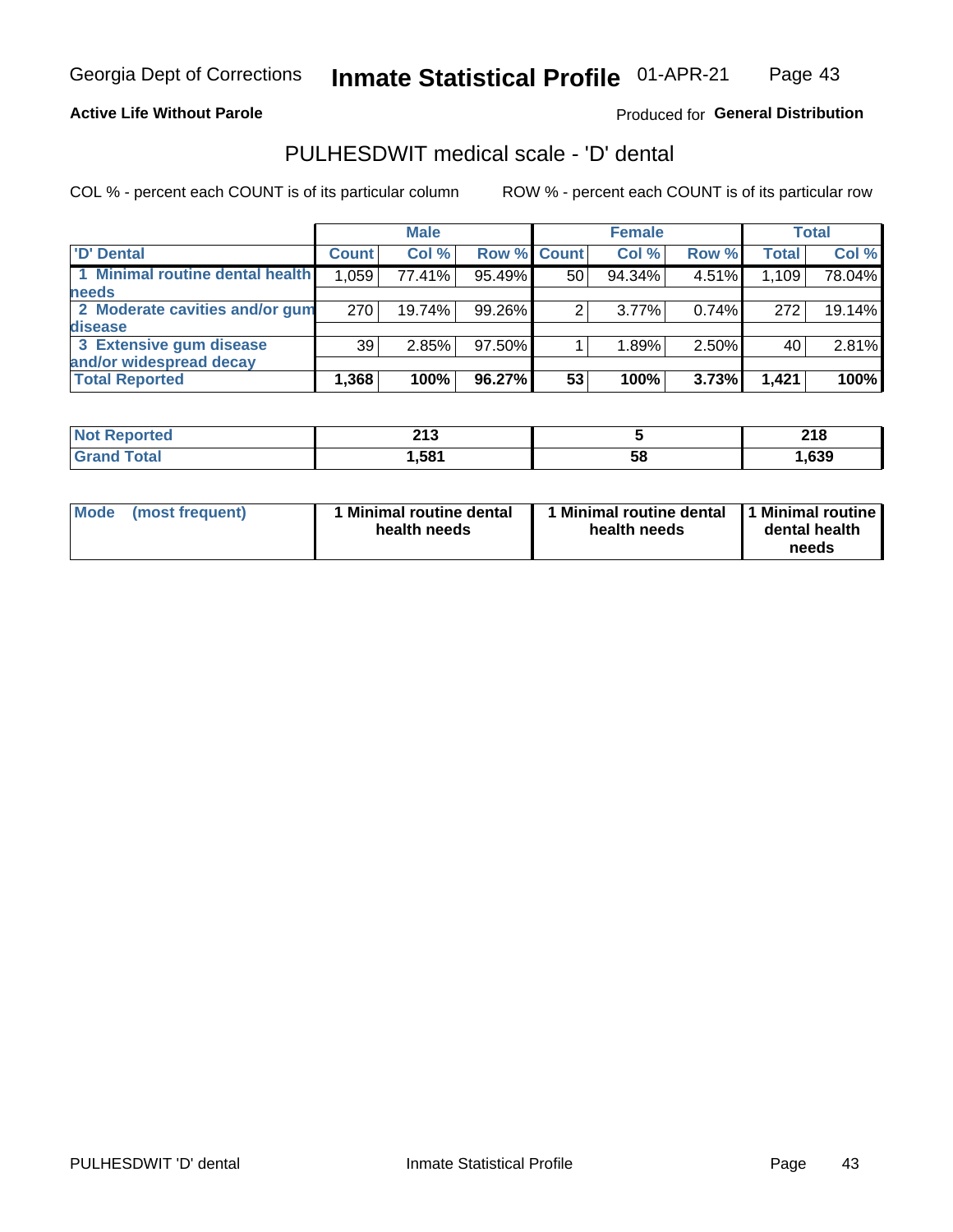### **Active Life Without Parole**

### Produced for General Distribution

### PULHESDWIT medical scale - 'W' work ability

COL % - percent each COUNT is of its particular column

|                                 |              | <b>Male</b> |         |             | <b>Female</b> |       |              | <b>Total</b> |
|---------------------------------|--------------|-------------|---------|-------------|---------------|-------|--------------|--------------|
| <b>W' work ability</b>          | <b>Count</b> | Col %       |         | Row % Count | Col %         | Row % | <b>Total</b> | Col %        |
| 1 Unrestricted work or activity | 1,233        | 83.54%      | 96.48%  | 45          | 77.59%        | 3.52% | 1,278        | 83.31%       |
| 2 Minor restrictions on type of | 192          | 13.01%      | 93.66%  | 13          | 22.41%        | 6.34% | 205          | 13.36%       |
| <b>work</b>                     |              |             |         |             |               |       |              |              |
| 3 Moderate restrictions on type | 34           | $2.30\%$    | 100.00% |             |               |       | 34           | 2.22%        |
| lof work                        |              |             |         |             |               |       |              |              |
| 4 Major restrictions on type of | 10           | 0.68%       | 100.00% |             |               |       | 10           | 0.65%        |
| <b>work</b>                     |              |             |         |             |               |       |              |              |
| 5 Cannot work under any         |              | 0.47%       | 100.00% |             |               |       |              | 0.46%        |
| <b>circumstances</b>            |              |             |         |             |               |       |              |              |
| <b>Total Reported</b>           | 1,476        | 100%        | 96.22%  | 58          | 100%          | 3.78% | 1,534        | 100%         |

| 'Not Reported | 105  |   | 105  |
|---------------|------|---|------|
| <b>Total</b>  | ,581 | ວ | ,639 |

| Mode            | 1 Unrestricted work or | 1 Unrestricted work or | 1 Unrestricted   |
|-----------------|------------------------|------------------------|------------------|
| (most frequent) | activity               | activity               | work or activity |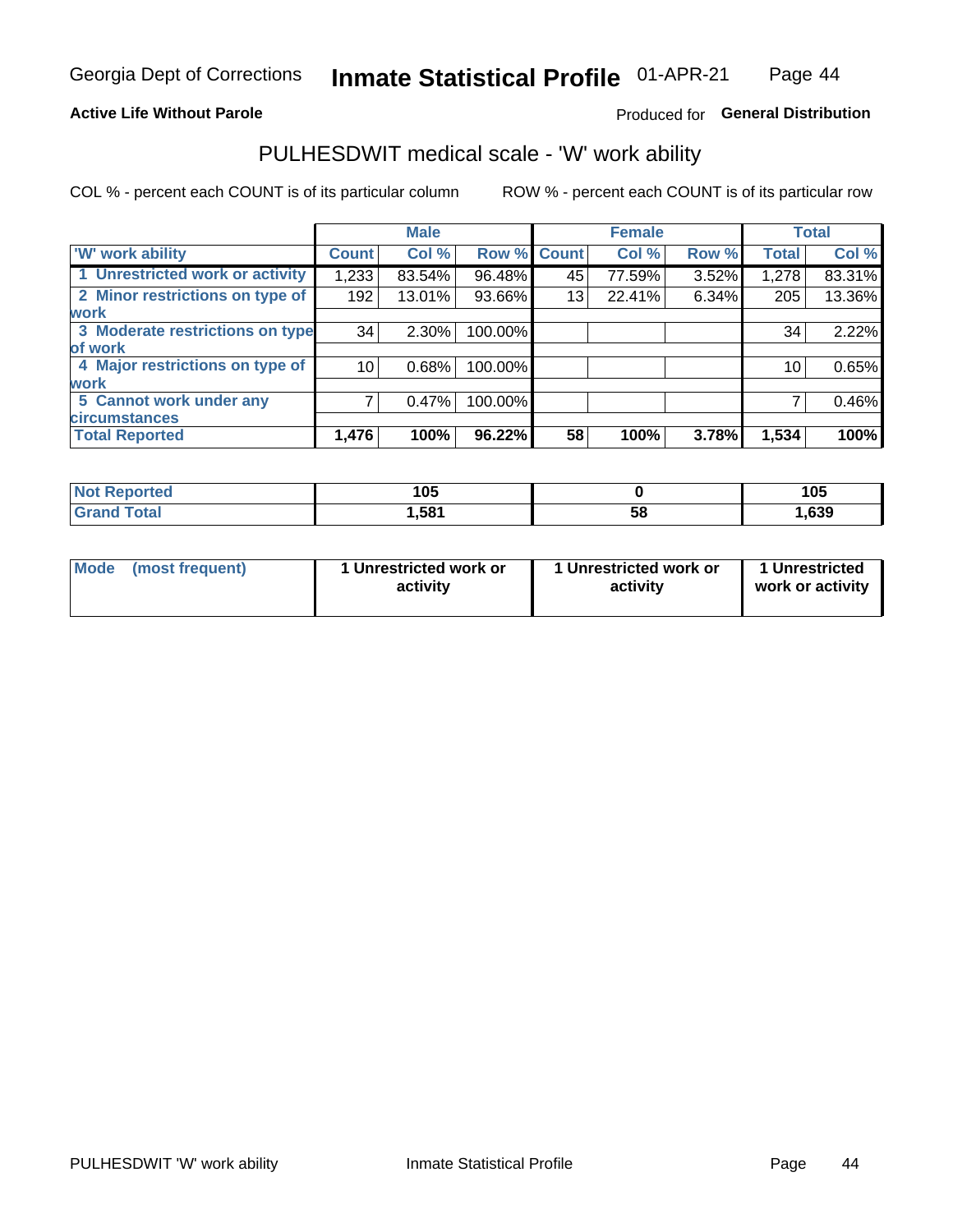### **Active Life Without Parole**

### Produced for General Distribution

## PULHESDWIT medical scale - 'I' impairment

COL % - percent each COUNT is of its particular column ROW % - percent each COUNT is of its particular row

|                                   |                | <b>Male</b> |             |    | <b>Female</b> |       |              | <b>Total</b> |
|-----------------------------------|----------------|-------------|-------------|----|---------------|-------|--------------|--------------|
| <b>T' Impairment</b>              | <b>Count</b>   | Col %       | Row % Count |    | Col %         | Row % | <b>Total</b> | Col %        |
| 1 No impairments or               | 450. ا         | 98.44%      | 96.15%      | 58 | 100.00%       | 3.85% | 1,508        | 98.50%       |
| disabilities                      |                |             |             |    |               |       |              |              |
| 2 Wheelchair-bound but            | 10             | 0.68%       | 100.00%     |    |               |       | 10           | 0.65%        |
| otherwise OK                      |                |             |             |    |               |       |              |              |
| <b>3 Needs low-level Assisted</b> | $\overline{2}$ | 0.14%       | 100.00%     |    |               |       | 2            | 0.13%        |
| Living (level I)                  |                |             |             |    |               |       |              |              |
| 4 Needs moderate Assisted         |                | 0.07%       | 100.00%     |    |               |       |              | 0.07%        |
| Living (level II)                 |                |             |             |    |               |       |              |              |
| <b>5 Needs maximal Assisted</b>   | 10             | 0.68%       | 100.00%     |    |               |       | 10           | 0.65%        |
| <b>Living (level III)</b>         |                |             |             |    |               |       |              |              |
| <b>Total Reported</b>             | 1,473          | 100%        | 96.21%      | 58 | 100%          | 3.79% | 1,531        | 100%         |

| orted        | 108  |    | 108  |
|--------------|------|----|------|
| <b>Total</b> | .581 | ၁၀ | ,639 |

| Mode | (most frequent) | 1 No impairments or<br>disabilities | 1 No impairments or<br>disabilities | 1 No impairments<br>or disabilities |
|------|-----------------|-------------------------------------|-------------------------------------|-------------------------------------|
|------|-----------------|-------------------------------------|-------------------------------------|-------------------------------------|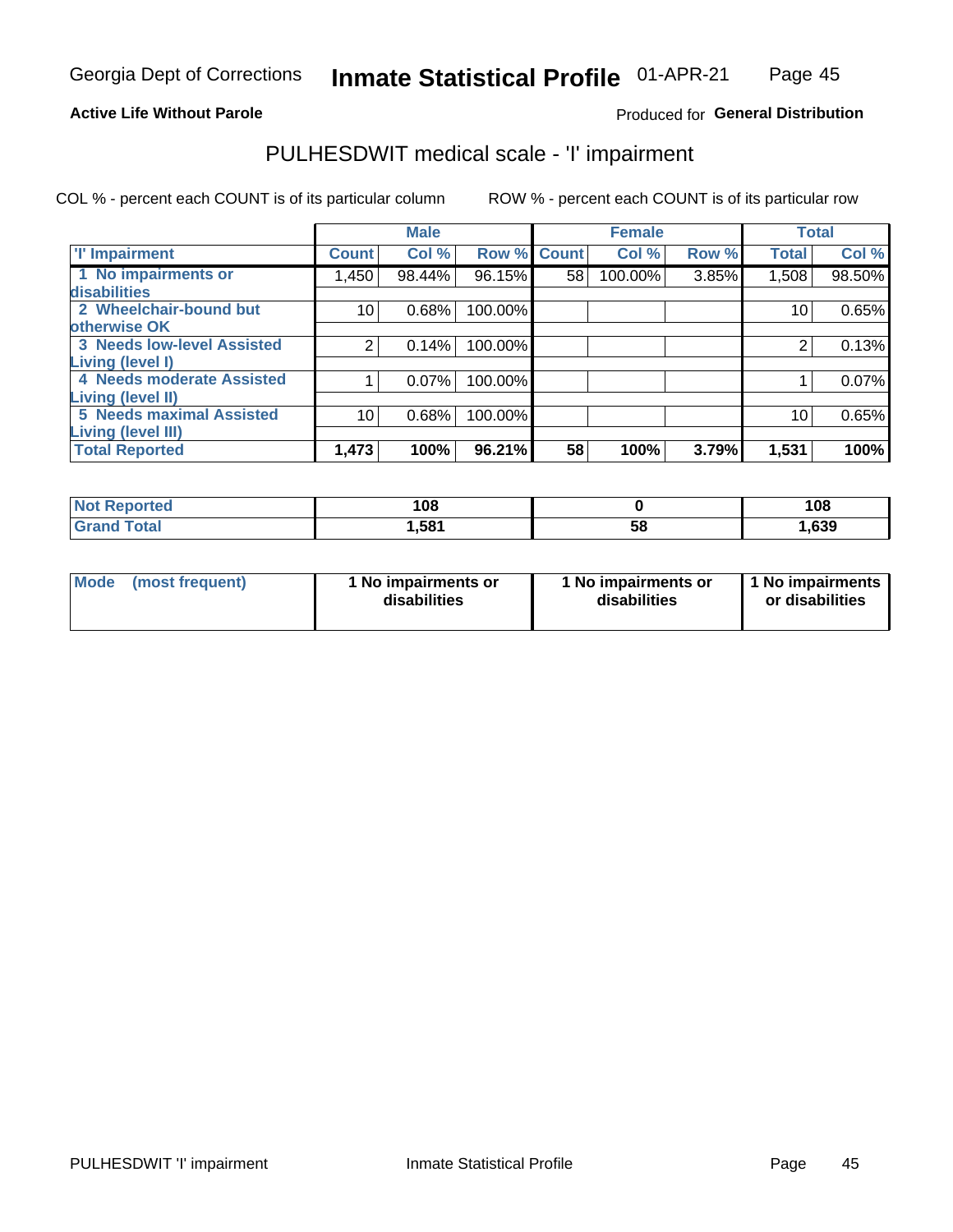### **Active Life Without Parole**

### Produced fo General Distribution

## PULHESDWIT medical scale - 'T' transportability

COL % - percent each COUNT is of its particular column

ROW % - percent each COUNT is of its particular row

|                              |              | <b>Male</b> |         |             | <b>Female</b> |       |              | <b>Total</b> |
|------------------------------|--------------|-------------|---------|-------------|---------------|-------|--------------|--------------|
| <b>T' Transportability</b>   | <b>Count</b> | Col %       |         | Row % Count | Col %         | Row % | <b>Total</b> | Col %        |
| 1 Can be transported in any  | 1,465        | 98.79%      | 96.25%  | 57          | 100.00%       | 3.75% | 1,522        | 98.83%       |
| ordinary approved vehicle    |              |             |         |             |               |       |              |              |
| 2 Wheelchair-bound, not      | 8            | 0.54%       | 100.00% |             |               |       |              | 0.52%        |
| needing special vehicle      |              |             |         |             |               |       |              |              |
| 3 Wheelchair-bound, requires |              | 0.13%       | 100.00% |             |               |       |              | 0.13%        |
| special vehicle              |              |             |         |             |               |       |              |              |
| 5 Requires ambulance         | 8            | 0.54%       | 100.00% |             |               |       | 8            | 0.52%        |
| transport                    |              |             |         |             |               |       |              |              |
| <b>Total Reported</b>        | .483         | 100%        | 96.30%  | 57          | 100%          | 3.70% | 1,540        | 100%         |

| orted        | 98    |    | 99   |
|--------------|-------|----|------|
| <b>Total</b> | 581.ا | Ⴢჾ | ,639 |

| <b>Mode</b> | (most frequent) | 1 Can be transported in any 1 Can be transported in any<br>ordinary approved vehicle   ordinary approved vehicle   transported in any |  | 1 Can be<br>  ordinary approved  <br>vehicle |
|-------------|-----------------|---------------------------------------------------------------------------------------------------------------------------------------|--|----------------------------------------------|
|-------------|-----------------|---------------------------------------------------------------------------------------------------------------------------------------|--|----------------------------------------------|

**Inmate Statistical Profile**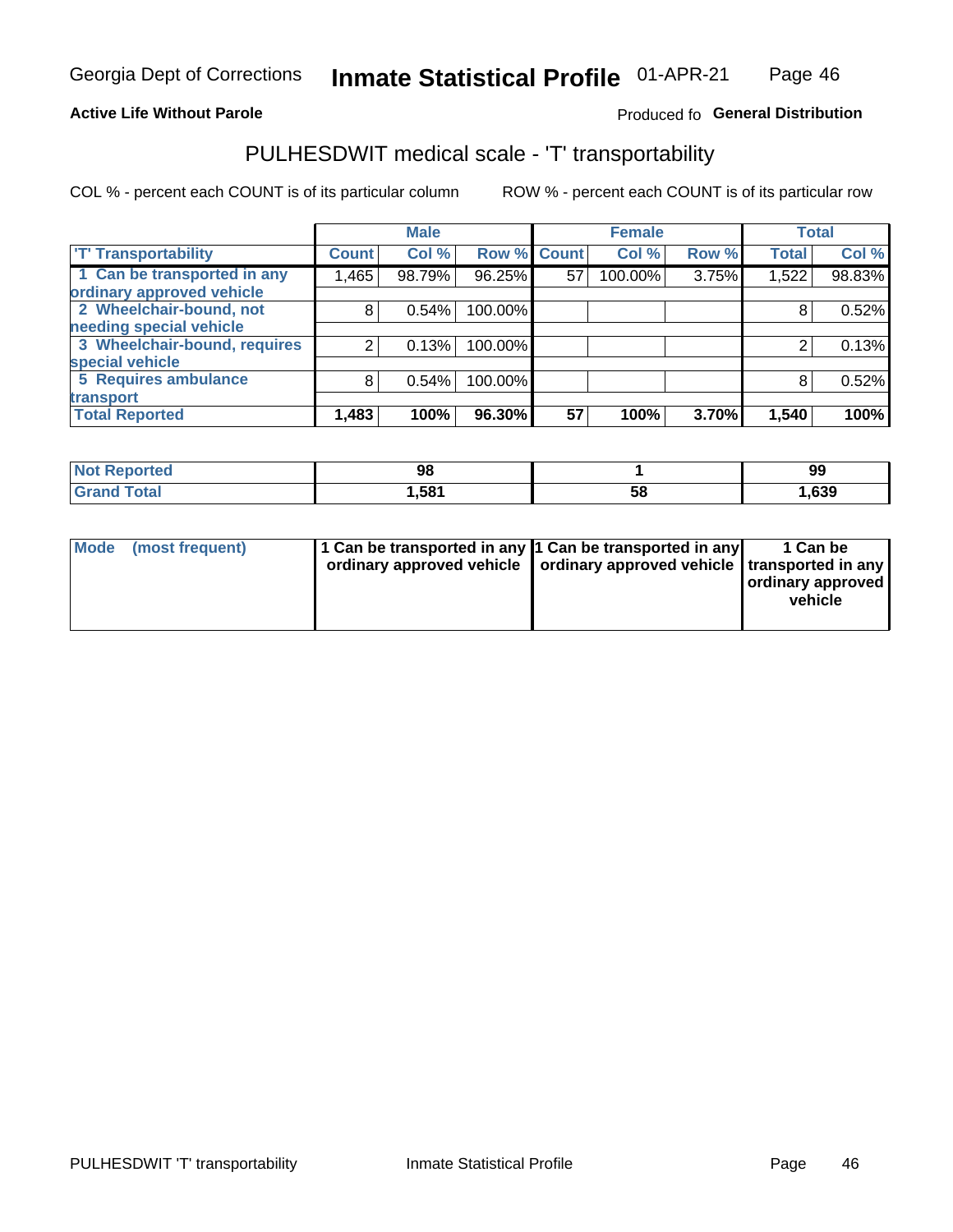#### Inmate Statistical Profile 01-APR-21 Page 47

#### **Active Life Without Parole**

### **Produced for General Distribution**

## Number of prior Georgia incarcerations

COL % - percent each COUNT is of its particular column

|                                       |       | <b>Male</b> |             |    | <b>Female</b> |       |       | <b>Total</b> |
|---------------------------------------|-------|-------------|-------------|----|---------------|-------|-------|--------------|
| <b>Num of Prior GA Incarcerations</b> | Count | Col %       | Row % Count |    | Col %         | Row % | Total | Col %        |
| $\bf{0}$                              | 805   | 50.92%      | 94.48%      | 47 | 81.03%        | 5.52% | 852   | 51.98%       |
|                                       | 312   | 19.73%      | 98.11%      | 6  | 10.34%        | 1.89% | 318   | 19.40%       |
|                                       | 195   | 12.33%      | 98.98%      | 2  | 3.45%         | 1.02% | 197   | 12.02%       |
| 3                                     | 128   | 8.10%       | 98.46%      | 2  | 3.45%         | 1.54% | 130   | 7.93%        |
| 4                                     | 67    | 4.24%       | 100.00%     |    |               |       | 67    | 4.09%        |
| 5                                     | 41    | 2.59%       | 100.00%     |    |               |       | 41    | 2.50%        |
| <b>More Than 5</b>                    | 33    | 2.09%       | $97.06\%$   |    | 1.72%         | 2.94% | 34    | 2.07%        |
| <b>Total Reported</b>                 | 1,581 | 100%        | 96.46%      | 58 | 100%          | 3.54% | 1,639 | 100%         |

| ported<br><b>NOT</b> |      |    |      |
|----------------------|------|----|------|
| <b>Total</b>         | ,581 | эι | ,639 |

| Mean (average)         | 1 1 J | .40 | 1.10 |
|------------------------|-------|-----|------|
| <b>Median (middle)</b> |       |     |      |
| Mode (most frequent)   |       |     |      |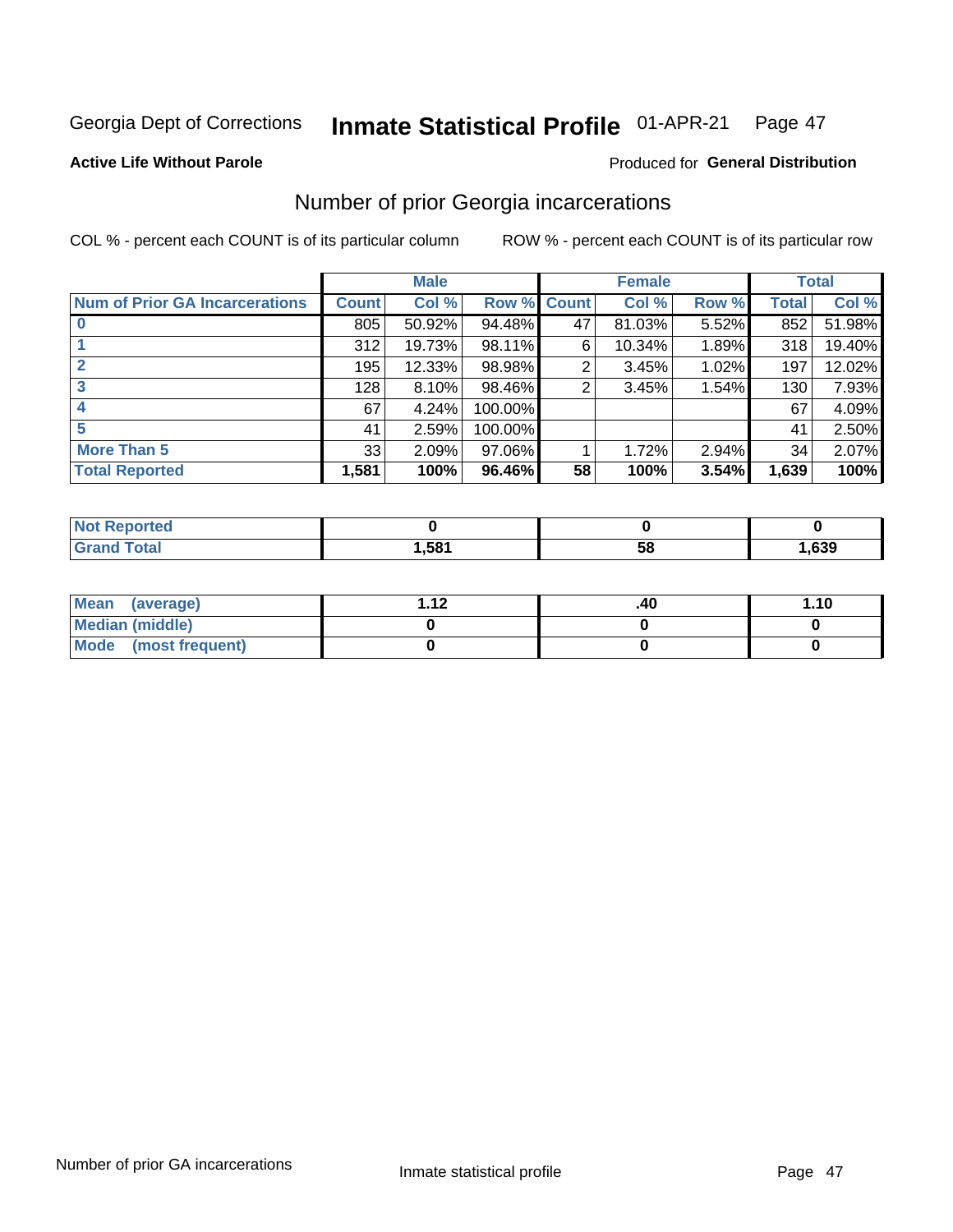#### Inmate Statistical Profile 01-APR-21 Page 48

**Active Life Without Parole** 

Produced for General Distribution

### Prison sentence in years

COL % - percent each COUNT is of its particular column

ROW % - percent each COUNT is of its particular row

|                                 |        | <b>Male</b> |                    |    | <b>Female</b> |          |             | Total    |
|---------------------------------|--------|-------------|--------------------|----|---------------|----------|-------------|----------|
| <b>Prison Sentence In Years</b> | Count⊺ | Col %       | <b>Row % Count</b> |    | Col %         | Row %    | $\tau$ otal | Col %    |
| <b>Life Without Parole</b>      | .580   | 99.94%      | 96.46%             | 58 | 100.00%       | $3.54\%$ | .638        | 99.94%   |
| <b>Death</b>                    |        | 0.06%       | 100.00%            |    |               |          |             | $0.06\%$ |
| <b>Total Reported</b>           | 1,581  | 100%        | 96.46%             | 58 | 100%          | $3.54\%$ | 1,639       | 100%     |

| ported      |       |    |      |
|-------------|-------|----|------|
| <b>otal</b> | 1,581 | эс | ,639 |

#### **Determinate (numeric) sentences only**

| Mea<br>юе<br>. |  |  |  |
|----------------|--|--|--|
|                |  |  |  |

All sentences (including determinate), with life, life without parole, and death sentences figured at 45 years

| MС<br>a r -<br>-- |         |  |  |
|-------------------|---------|--|--|
|                   | ------- |  |  |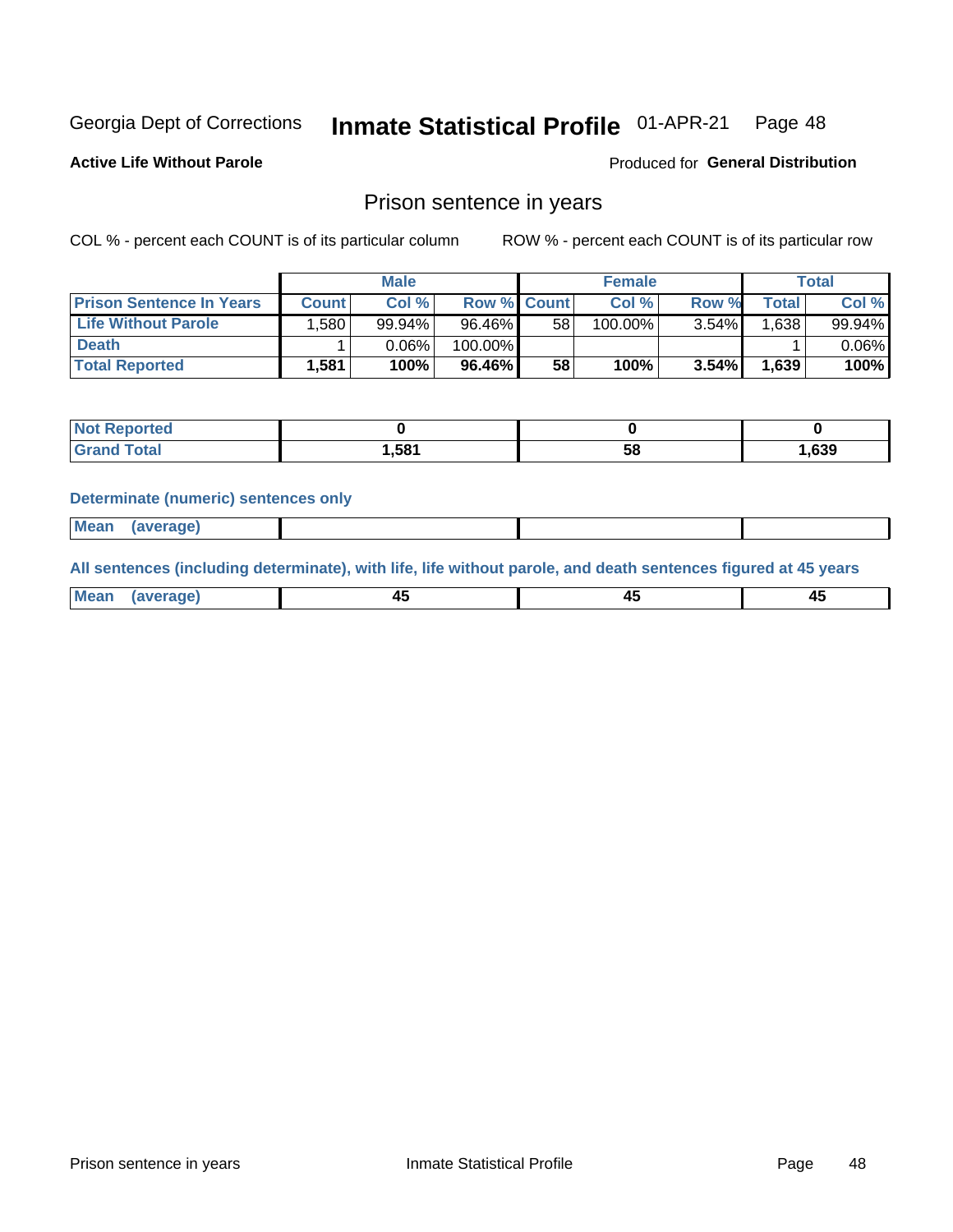#### Inmate Statistical Profile 01-APR-21 Georgia Dept of Corrections Page 49

#### **Active Life Without Parole**

#### Produced for General Distribution

## Primary offense, broken out into felonies vs misdemeanors

COL % - percent each COUNT is of its particular column

|                                  |              | <b>Male</b> |                    |    | <b>Female</b> |       | Total        |         |
|----------------------------------|--------------|-------------|--------------------|----|---------------|-------|--------------|---------|
| <b>Felonies and Misdemeanors</b> | <b>Count</b> | Col%        | <b>Row % Count</b> |    | Col%          | Row % | <b>Total</b> | Col %   |
| <b>Felonies</b>                  | 1,577        | 100.00%     | 96.57%             | 56 | 100.00%       | 3.43% | 1,633        | 100.00% |
| <b>Total Reported</b>            | .577         | 100%        | 96.57%             | 56 | 100%          | 3.43% | 1,633        | 100%    |

| <b>Not Reported</b>  |       |               |      |
|----------------------|-------|---------------|------|
| <b>Total</b><br>Gran | 1,581 | 570<br>.J I J | ,639 |

| <b>Mode</b><br>frequent)<br>nies<br>≧ (most tr.<br>. | onies<br>. | lonies<br>енл<br>____ |
|------------------------------------------------------|------------|-----------------------|
|------------------------------------------------------|------------|-----------------------|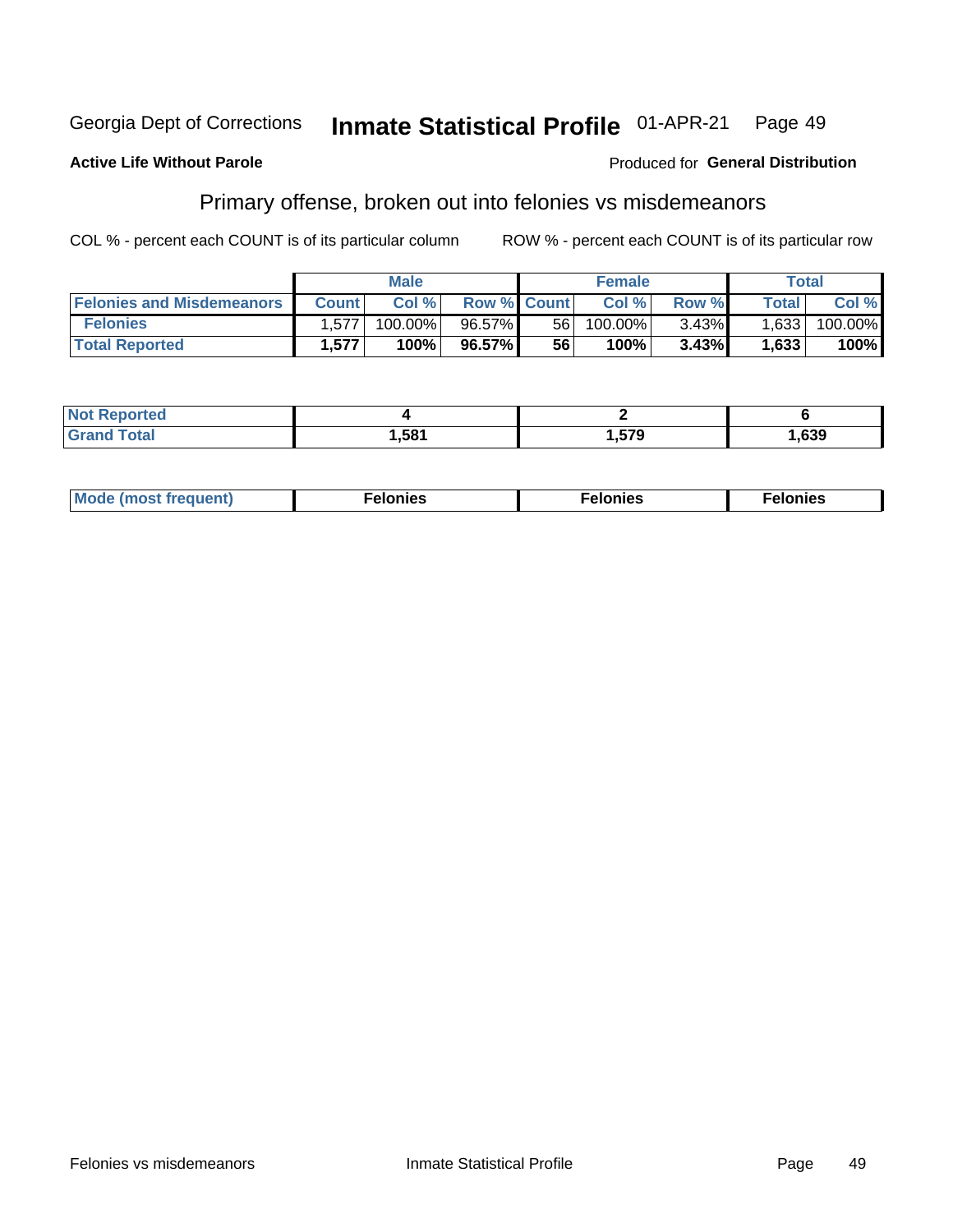#### Inmate Statistical Profile 01-APR-21 Georgia Dept of Corrections Page 50

#### **Active Life Without Parole**

#### Produced for General Distribution

## Primary offense, broken out into six broad crime categories

COL % - percent each COUNT is of its particular column

|                         |              | <b>Male</b> |             |    | <b>Female</b> |          |              | Total   |
|-------------------------|--------------|-------------|-------------|----|---------------|----------|--------------|---------|
| <b>Crime Categories</b> | <b>Count</b> | Col %1      | Row % Count |    | Col %         | Row %    | <b>Total</b> | Col %   |
| <b>Violent</b>          | 1.377        | 87.10%      | 96.03%      | 57 | 98.28%        | 3.97%    | 1,434        | 87.49%  |
| <b>Sex Crime</b>        | 198          | 12.52%      | $99.50\%$   |    | $1.72\%$      | $.50\%$  | 199          | 12.14%  |
| <b>Drug</b>             | 6            | .38%        | 100.00%     |    | .00%          |          | 6            | $.37\%$ |
| <b>Total Reported</b>   | 1,581        | 100%        | 96.46%      | 58 | 100%          | $3.54\%$ | 1,639        | 100%    |

| .           |     |          |     |
|-------------|-----|----------|-----|
| -<br>______ | 581 | --<br>ာင | 639 |

| Mo<br>quenti | .<br>iolent<br>ΊΙ. | --<br>olent | .<br>'ent |
|--------------|--------------------|-------------|-----------|
|              |                    |             |           |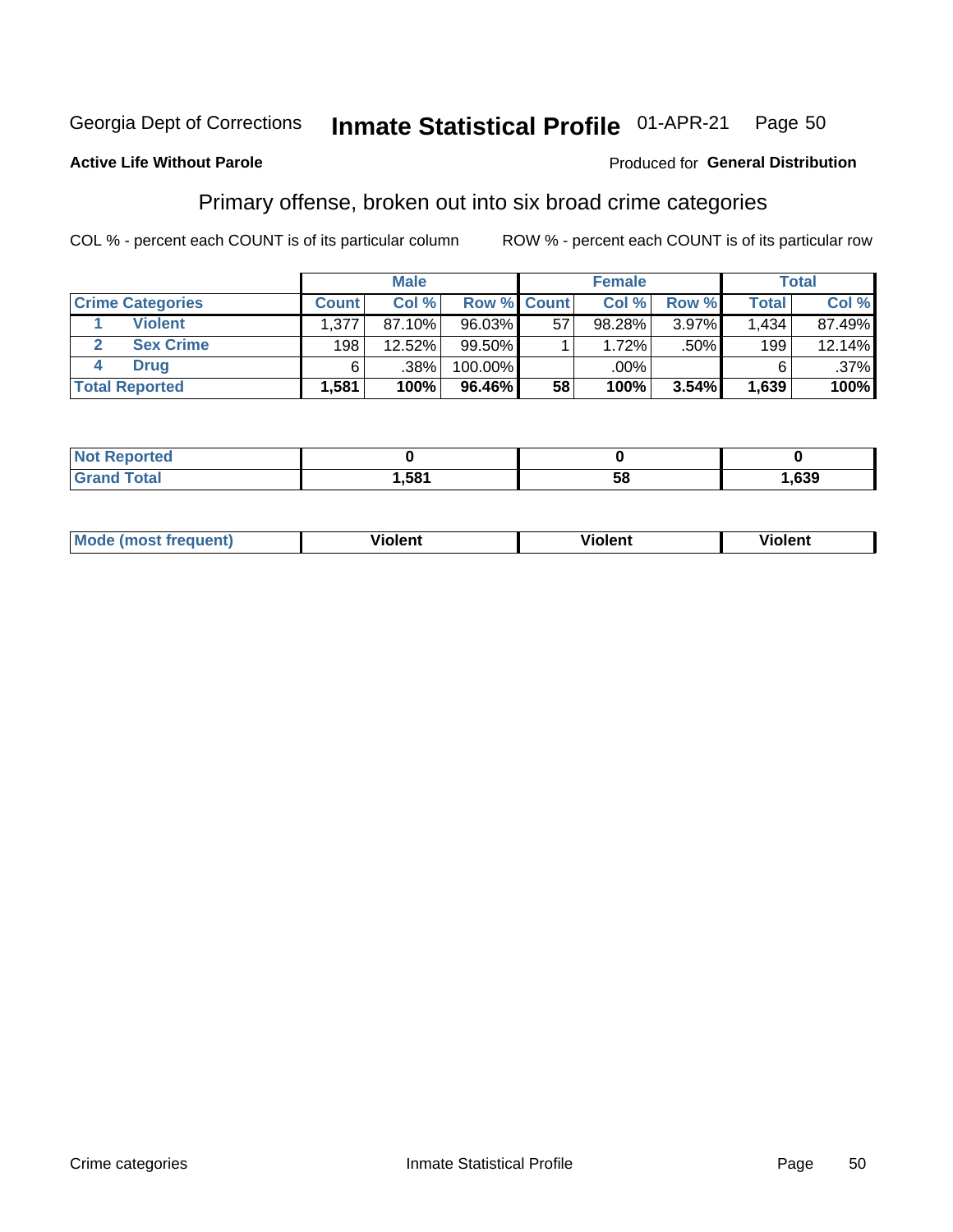#### Inmate Statistical Profile 01-APR-21 Page 51

#### **Active Life Without Parole**

#### Produced for General Distribution

## Primary offense, detailed offense code

COL % - percent each COUNT is of its particular column

|                                         |              | <b>Male</b>                |         |              | <b>Female</b> |        |              | <b>Total</b> |
|-----------------------------------------|--------------|----------------------------|---------|--------------|---------------|--------|--------------|--------------|
| <b>Primary Offense</b>                  | <b>Count</b> | $\overline{\text{Col }^9}$ | Row %   | <b>Count</b> | Col %         | Row %  | <b>Total</b> | Col %        |
| <b>Agg Sex Battery Atmpt (2099)</b>     |              | .06%                       | 100.00% |              |               |        | 1            | .06%         |
| <b>Aggrav Assault (1302)</b>            | 3            | .19%                       | 75.00%  | 1            | 1.72%         | 25.00% | 4            | .24%         |
| <b>Aggrav Battery (1305)</b>            |              | .06%                       | 100.00% |              |               |        |              | .06%         |
| <b>Aggrav Child Molestation (2021)</b>  | 26           | 1.64%                      | 100.00% |              |               |        | 26           | 1.59%        |
| <b>Aggrav Sexual Battery (2009)</b>     |              | .44%                       | 100.00% |              |               |        | 7            | .43%         |
| <b>Aggrav Sodomy (2003)</b>             | 12           | .76%                       | 100.00% |              |               |        | 12           | .73%         |
| <b>Armed Robbery (1902)</b>             | 160          | 10.12%                     | 99.38%  | 1            | 1.72%         | .62%   | 161          | 9.82%        |
| <b>Child Molestation (2019)</b>         | 5            | .32%                       | 100.00% |              |               |        | 5            | .31%         |
| <b>False Imprisonment (1308)</b>        |              | .06%                       | 100.00% |              |               |        |              | .06%         |
| <b>Hijacking Motor Vehicle (1911)</b>   |              | .06%                       | 100.00% |              |               |        |              | .06%         |
| Kidnapping (1311)                       | 92           | 5.82%                      | 100.00% |              |               |        | 92           | 5.61%        |
| <b>Murder (1101)</b>                    | 1,116        | 70.59%                     | 95.30%  | 55           | 94.83%        | 4.70%  | 1,171        | 71.45%       |
| <b>Poss Of Firearm Dur Crime</b>        | 2            | .13%                       | 100.00% |              |               |        | 2            | .12%         |
| (2910)                                  |              |                            |         |              |               |        |              |              |
| Rape (2001)                             | 147          | 9.30%                      | 99.32%  |              | 1.72%         | .68%   | 148          | 9.03%        |
| S/D Cocaine (4021)                      |              | .06%                       | 100.00% |              |               |        |              | .06%         |
| S/D Cont Sub Public (4017)              |              | .06%                       | 100.00% |              |               |        |              | .06%         |
| S/D Cont Sub School (4018)              |              | .06%                       | 100.00% |              |               |        | 1            | .06%         |
| <b>Traf Cocaine 401+ Gm (4103)</b>      |              | .06%                       | 100.00% |              |               |        | 1            | .06%         |
| <b>Traf Methamph 28-199 Gm</b>          |              | .06%                       | 100.00% |              |               |        | 1            | .06%         |
| (4140)                                  |              |                            |         |              |               |        |              |              |
| Traf Narcotic 29+ Gm (4113)             |              | .06%                       | 100.00% |              |               |        |              | .06%         |
| <b>Traffick Sexual Servitude (1331)</b> |              | .06%                       | 100.00% |              |               |        |              | .06%         |
| <b>Total Rported</b>                    | 1,581        | 100%                       | 96.46%  | 58           | 100%          | 3.54%  | 1,639        | 100%         |

| <b>Not</b><br><b>orted</b> |      |    |      |
|----------------------------|------|----|------|
| <b>Total</b>               | ,581 | 58 | ,639 |

| Mode (most frequent) | 1101 Murder | 1101 Murder | 1101 Murder |
|----------------------|-------------|-------------|-------------|
|----------------------|-------------|-------------|-------------|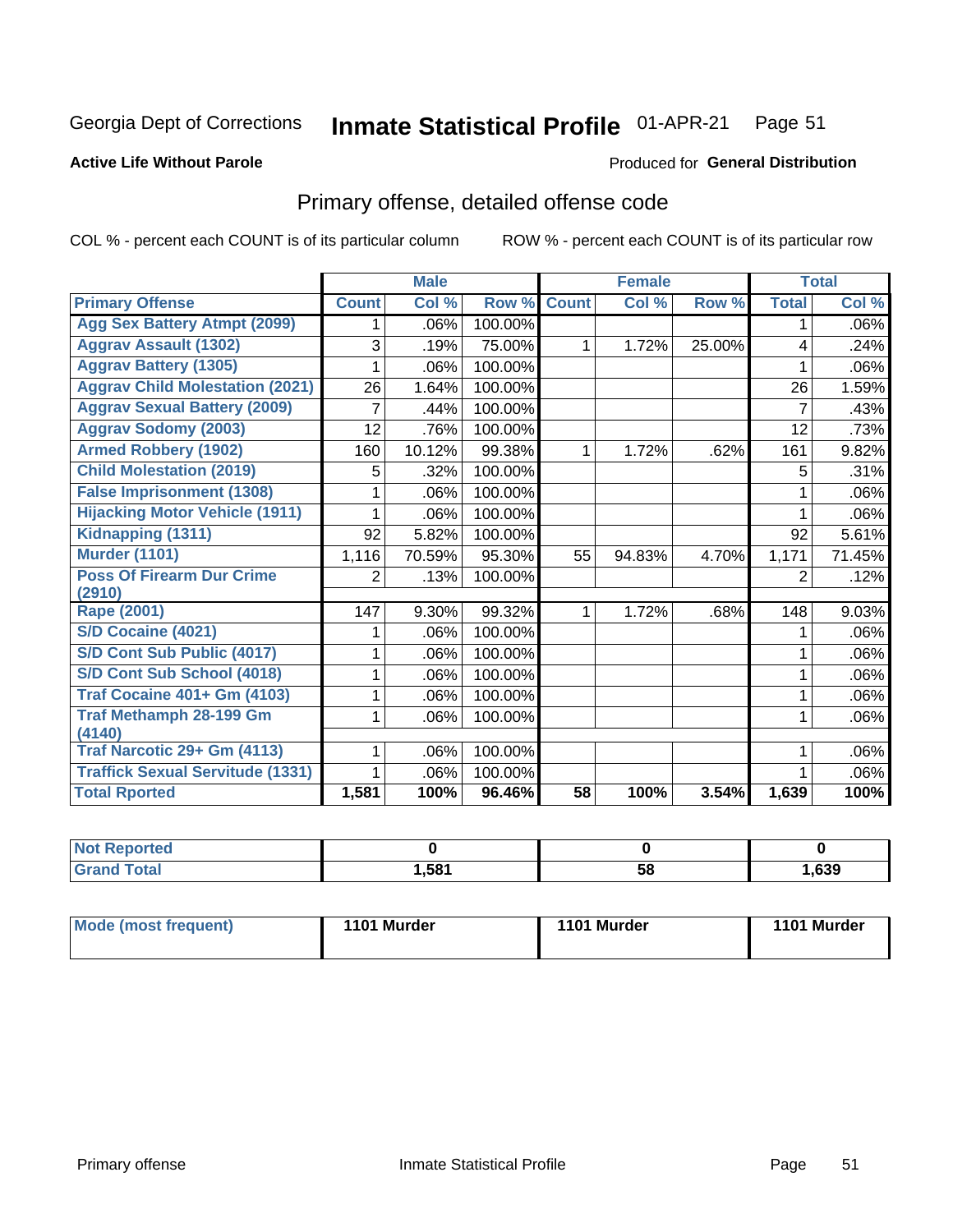#### Inmate Statistical Profile 01-APR-21 Page 52

### **Active Life Without Parole**

#### Produced for General Distribution

## County of conviction of primary offense

COL % - percent each COUNT is of its particular column

|                                |                  | <b>Male</b> |         |                | <b>Female</b> |        |                | <b>Total</b> |
|--------------------------------|------------------|-------------|---------|----------------|---------------|--------|----------------|--------------|
| <b>County of Conviction</b>    | <b>Count</b>     | Col %       | Row %   | <b>Count</b>   | Col %         | Row %  | <b>Total</b>   | Col %        |
| 000<br><b>Unknown</b>          | 4                | .25%        | 66.67%  | $\overline{2}$ | 3.45%         | 33.33% | 6              | .37%         |
| <b>Appling County</b><br>001   | 4                | .25%        | 100.00% |                |               |        | 4              | .24%         |
| <b>Atkinson County</b><br>002  | 4                | .25%        | 100.00% |                |               |        | 4              | .24%         |
| <b>Bacon County</b><br>003     | 5                | .32%        | 100.00% |                |               |        | 5              | .31%         |
| <b>Baker County</b><br>004     | 1                | .06%        | 100.00% |                |               |        | 1              | .06%         |
| <b>Baldwin County</b><br>005   | 5                | .32%        | 100.00% |                |               |        | 5              | .31%         |
| <b>Banks County</b><br>006     | 3                | .19%        | 100.00% |                |               |        | 3              | .18%         |
| <b>Barrow County</b><br>007    | $\overline{7}$   | .44%        | 100.00% |                |               |        | $\overline{7}$ | .43%         |
| <b>Bartow County</b><br>008    | $\boldsymbol{9}$ | .57%        | 90.00%  | 1              | 1.72%         | 10.00% | 10             | .61%         |
| <b>Ben Hill County</b><br>009  | 8                | .51%        | 100.00% |                |               |        | 8              | .49%         |
| <b>Berrien County</b><br>010   | $\overline{2}$   | .13%        | 100.00% |                |               |        | $\overline{2}$ | .12%         |
| <b>Bibb County</b><br>011      | 44               | 2.78%       | 95.65%  | $\overline{2}$ | 3.45%         | 4.35%  | 46             | 2.81%        |
| <b>Bleckley County</b><br>012  | 1                | .06%        | 100.00% |                |               |        | $\mathbf{1}$   | .06%         |
| <b>Brantley County</b><br>013  | $\overline{2}$   | .13%        | 100.00% |                |               |        | $\overline{2}$ | .12%         |
| <b>Brooks County</b><br>014    | $\overline{2}$   | .13%        | 100.00% |                |               |        | $\overline{2}$ | .12%         |
| <b>Bryan County</b><br>015     | $\mathbf{1}$     | .06%        | 100.00% |                |               |        | $\mathbf{1}$   | .06%         |
| <b>Bulloch County</b><br>016   | 8                | .51%        | 88.89%  | 1              | 1.72%         | 11.11% | 9              | .55%         |
| <b>Burke County</b><br>017     | 13               | .82%        | 100.00% |                |               |        | 13             | .79%         |
| <b>Butts County</b><br>018     | 4                | .25%        | 100.00% |                |               |        | 4              | .24%         |
| <b>Calhoun County</b><br>019   | $\mathbf{3}$     | .19%        | 100.00% |                |               |        | $\sqrt{3}$     | .18%         |
| <b>Camden County</b><br>020    | 7                | .44%        | 100.00% |                |               |        | 7              | .43%         |
| <b>Candler County</b><br>021   | 3                | .19%        | 100.00% |                |               |        | 3              | .18%         |
| <b>Carroll County</b><br>022   | 5                | .32%        | 100.00% |                |               |        | 5              | .31%         |
| <b>Catoosa County</b><br>023   | 4                | .25%        | 80.00%  | 1              | 1.72%         | 20.00% | 5              | .31%         |
| <b>Chatham County</b><br>025   | 66               | 4.17%       | 97.06%  | $\overline{2}$ | 3.45%         | 2.94%  | 68             | 4.15%        |
| <b>Chattooga County</b><br>027 | 1                | .06%        | 100.00% |                |               |        | 1              | .06%         |
| <b>Cherokee County</b><br>028  | $\boldsymbol{9}$ | .57%        | 100.00% |                |               |        | 9              | .55%         |
| <b>Clarke County</b><br>029    | 24               | 1.52%       | 96.00%  | 1              | 1.72%         | 4.00%  | 25             | 1.53%        |
| <b>Clay County</b><br>030      | $\mathbf{1}$     | .06%        | 100.00% |                |               |        | $\mathbf{1}$   | .06%         |
| <b>Clayton County</b><br>031   | 75               | 4.74%       | 93.75%  | 5              | 8.62%         | 6.25%  | 80             | 4.88%        |
| <b>Clinch County</b><br>032    | $\mathbf{1}$     | .06%        | 100.00% |                |               |        | 1              | .06%         |
| <b>Cobb County</b><br>033      | 71               | 4.49%       | 97.26%  | 2              | 3.45%         | 2.74%  | 73             | 4.45%        |
| <b>Coffee County</b><br>034    | 12               | .76%        | 85.71%  | $\overline{2}$ | 3.45%         | 14.29% | 14             | .85%         |
| 035<br><b>Colquitt County</b>  | $\sqrt{3}$       | .19%        | 100.00% |                |               |        | $\sqrt{3}$     | .18%         |
| <b>Columbia County</b><br>036  | 10               | .63%        | 83.33%  | $\overline{2}$ | 3.45%         | 16.67% | 12             | .73%         |
| <b>Cook County</b><br>037      | 5                | .32%        | 100.00% |                |               |        | 5              | .31%         |
| <b>Coweta County</b><br>038    | $\boldsymbol{9}$ | .57%        | 100.00% |                |               |        | 9              | .55%         |
| <b>Crisp County</b><br>040     | 6                | .38%        | 100.00% |                |               |        | 6              | .37%         |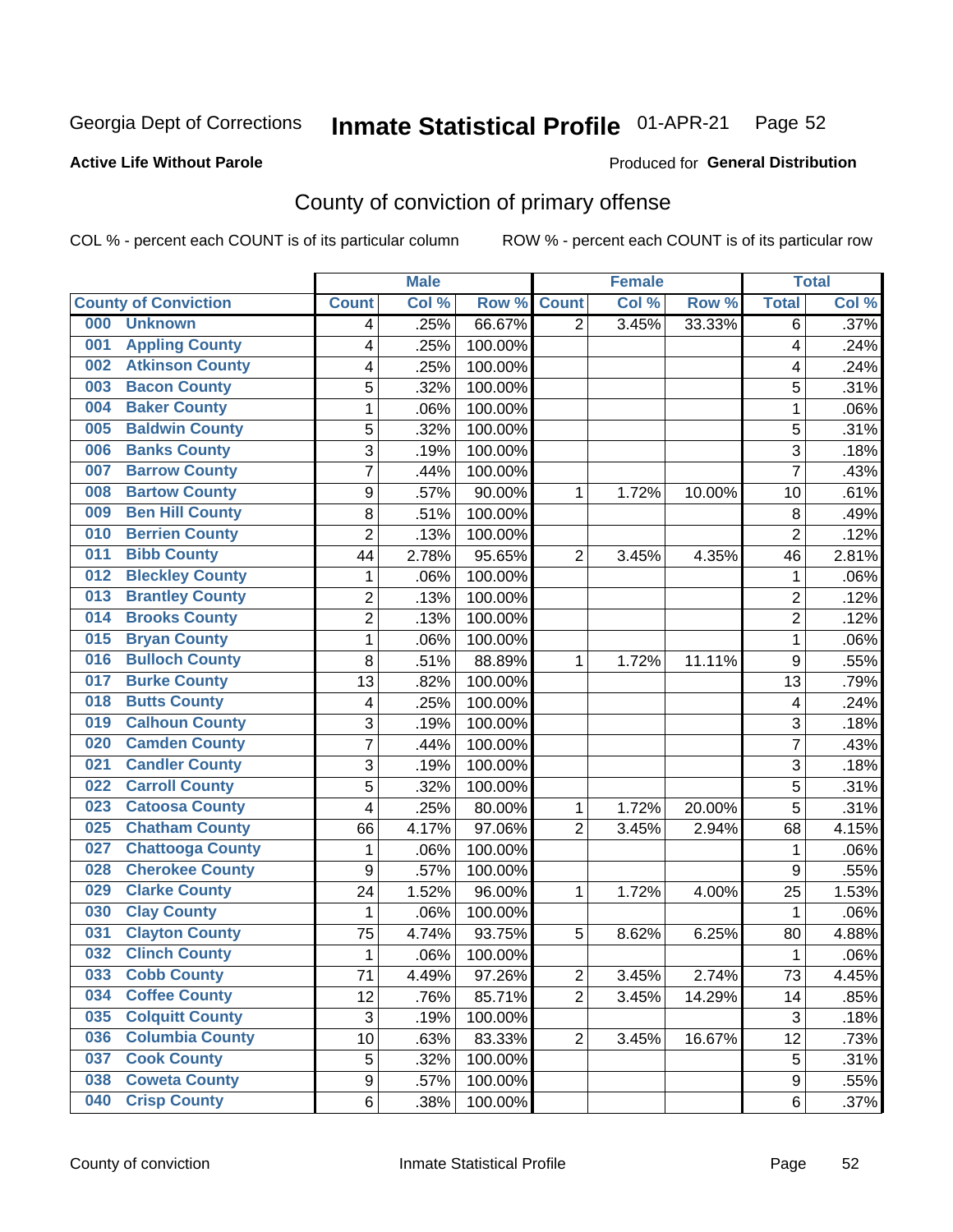#### Inmate Statistical Profile 01-APR-21 Page 53

### **Active Life Without Parole**

#### Produced for General Distribution

## County of conviction of primary offense

COL % - percent each COUNT is of its particular column

|     |                             |                         | <b>Male</b> |         |                | <b>Female</b> |        |                | <b>Total</b> |
|-----|-----------------------------|-------------------------|-------------|---------|----------------|---------------|--------|----------------|--------------|
|     | <b>County of Conviction</b> | <b>Count</b>            | Col %       | Row %   | <b>Count</b>   | Col %         | Row %  | <b>Total</b>   | Col %        |
| 041 | <b>Dade County</b>          | 1                       | .06%        | 100.00% |                |               |        | 1              | .06%         |
| 042 | <b>Dawson County</b>        | $\overline{c}$          | .13%        | 100.00% |                |               |        | $\overline{2}$ | .12%         |
| 043 | <b>Decatur County</b>       | 6                       | .38%        | 100.00% |                |               |        | 6              | .37%         |
| 044 | <b>Dekalb County</b>        | 142                     | 8.98%       | 97.26%  | 4              | 6.90%         | 2.74%  | 146            | 8.91%        |
| 046 | <b>Dooly County</b>         | $\overline{2}$          | .13%        | 100.00% |                |               |        | $\overline{2}$ | .12%         |
| 047 | <b>Dougherty County</b>     | 32                      | 2.02%       | 96.97%  | 1              | 1.72%         | 3.03%  | 33             | 2.01%        |
| 048 | <b>Douglas County</b>       | 37                      | 2.34%       | 94.87%  | $\overline{2}$ | 3.45%         | 5.13%  | 39             | 2.38%        |
| 049 | <b>Early County</b>         | $\mathbf 2$             | .13%        | 100.00% |                |               |        | $\overline{2}$ | .12%         |
| 051 | <b>Effingham County</b>     | 7                       | .44%        | 100.00% |                |               |        | $\overline{7}$ | .43%         |
| 052 | <b>Elbert County</b>        | $\overline{3}$          | .19%        | 75.00%  | 1              | 1.72%         | 25.00% | 4              | .24%         |
| 053 | <b>Emanuel County</b>       | $\overline{12}$         | .76%        | 100.00% |                |               |        | 12             | .73%         |
| 056 | <b>Fayette County</b>       | $\boldsymbol{9}$        | .57%        | 100.00% |                |               |        | 9              | .55%         |
| 057 | <b>Floyd County</b>         | 34                      | 2.15%       | 97.14%  | 1              | 1.72%         | 2.86%  | 35             | 2.14%        |
| 058 | <b>Forsyth County</b>       | $\overline{\mathbf{4}}$ | .25%        | 80.00%  | 1              | 1.72%         | 20.00% | 5              | .31%         |
| 059 | <b>Franklin County</b>      | 6                       | .38%        | 85.71%  | 1              | 1.72%         | 14.29% | $\overline{7}$ | .43%         |
| 060 | <b>Fulton County</b>        | 216                     | 13.66%      | 98.63%  | 3              | 5.17%         | 1.37%  | 219            | 13.36%       |
| 061 | <b>Gilmer County</b>        | $\overline{2}$          | .13%        | 100.00% |                |               |        | $\overline{2}$ | .12%         |
| 063 | <b>Glynn County</b>         | 21                      | 1.33%       | 100.00% |                |               |        | 21             | 1.28%        |
| 064 | <b>Gordon County</b>        | $\overline{7}$          | .44%        | 100.00% |                |               |        | $\overline{7}$ | .43%         |
| 065 | <b>Grady County</b>         | 3                       | .19%        | 100.00% |                |               |        | 3              | .18%         |
| 066 | <b>Greene County</b>        | $\overline{2}$          | .13%        | 100.00% |                |               |        | $\overline{2}$ | .12%         |
| 067 | <b>Gwinnett County</b>      | 72                      | 4.55%       | 94.74%  | 4              | 6.90%         | 5.26%  | 76             | 4.64%        |
| 068 | <b>Habersham County</b>     | $\overline{\mathbf{4}}$ | .25%        | 100.00% |                |               |        | 4              | .24%         |
| 069 | <b>Hall County</b>          | 24                      | 1.52%       | 85.71%  | $\overline{4}$ | 6.90%         | 14.29% | 28             | 1.71%        |
| 070 | <b>Hancock County</b>       | $\overline{\mathbf{4}}$ | .25%        | 100.00% |                |               |        | 4              | .24%         |
| 071 | <b>Haralson County</b>      | 5                       | .32%        | 100.00% |                |               |        | 5              | .31%         |
| 072 | <b>Harris County</b>        | $\overline{2}$          | .13%        | 100.00% |                |               |        | $\overline{2}$ | .12%         |
| 073 | <b>Hart County</b>          | $\overline{3}$          | .19%        | 100.00% |                |               |        | $\overline{3}$ | .18%         |
| 075 | <b>Henry County</b>         | 18                      | 1.14%       | 94.74%  | 1              | 1.72%         | 5.26%  | 19             | 1.16%        |
| 076 | <b>Houston County</b>       | 26                      | 1.64%       | 100.00% |                |               |        | 26             | 1.59%        |
| 078 | <b>Jackson County</b>       | 11                      | .70%        | 100.00% |                |               |        | 11             | .67%         |
| 079 | <b>Jasper County</b>        | 1                       | .06%        | 100.00% |                |               |        | 1              | .06%         |
| 080 | <b>Jeff Davis County</b>    | 1                       | .06%        | 100.00% |                |               |        | $\mathbf{1}$   | .06%         |
| 081 | <b>Jefferson County</b>     | 6                       | .38%        | 100.00% |                |               |        | 6              | .37%         |
| 082 | <b>Jenkins County</b>       | $\overline{2}$          | .13%        | 100.00% |                |               |        | 2              | .12%         |
| 083 | <b>Johnson County</b>       | 1                       | .06%        | 100.00% |                |               |        | 1              | .06%         |
| 084 | <b>Jones County</b>         | 1                       | .06%        | 50.00%  | 1              | 1.72%         | 50.00% | $\overline{2}$ | .12%         |
| 085 | <b>Lamar County</b>         | 1                       | .06%        | 100.00% |                |               |        | 1              | .06%         |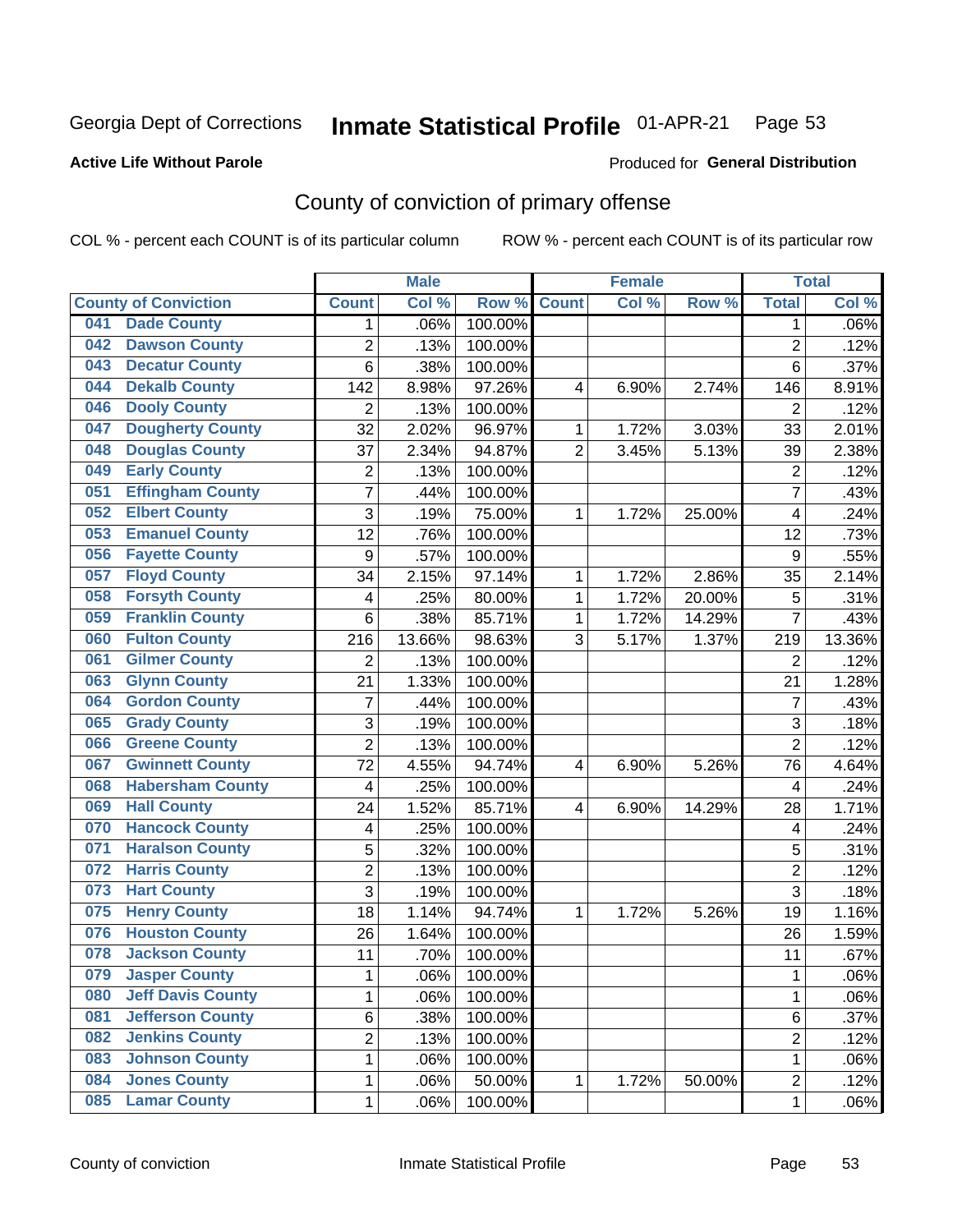#### Inmate Statistical Profile 01-APR-21 Page 54

### **Active Life Without Parole**

### **Produced for General Distribution**

## County of conviction of primary offense

COL % - percent each COUNT is of its particular column

|                                              |                | <b>Male</b> |         |                | <b>Female</b> |        |                | <b>Total</b> |
|----------------------------------------------|----------------|-------------|---------|----------------|---------------|--------|----------------|--------------|
| <b>County of Conviction</b>                  | <b>Count</b>   | Col %       | Row %   | <b>Count</b>   | Col %         | Row %  | <b>Total</b>   | Col %        |
| <b>Lanier County</b><br>086                  | 2              | .13%        | 100.00% |                |               |        | 2              | .12%         |
| <b>Laurens County</b><br>087                 | 4              | .25%        | 100.00% |                |               |        | 4              | .24%         |
| <b>Lee County</b><br>088                     | 4              | .25%        | 100.00% |                |               |        | 4              | .24%         |
| <b>Liberty County</b><br>089                 | 7              | .44%        | 100.00% |                |               |        | 7              | .43%         |
| <b>Long County</b><br>091                    | 5              | .32%        | 100.00% |                |               |        | 5              | .31%         |
| <b>Lowndes County</b><br>092                 | 7              | .44%        | 100.00% |                |               |        | $\overline{7}$ | .43%         |
| <b>Lumpkin County</b><br>093                 | 1              | .06%        | 100.00% |                |               |        | 1              | .06%         |
| <b>Madison County</b><br>095                 | 3              | .19%        | 100.00% |                |               |        | 3              | .18%         |
| <b>Marion County</b><br>096                  | 1              | .06%        | 100.00% |                |               |        | $\mathbf{1}$   | .06%         |
| <b>Mcduffie County</b><br>097                | 3              | .19%        | 100.00% |                |               |        | 3              | .18%         |
| <b>Meriwether County</b><br>099              | 2              | .13%        | 100.00% |                |               |        | $\overline{c}$ | .12%         |
| <b>Miller County</b><br>100                  | 1              | .06%        | 100.00% |                |               |        | $\mathbf{1}$   | .06%         |
| <b>Mitchell County</b><br>101                | 3              | .19%        | 100.00% |                |               |        | 3              | .18%         |
| <b>Monroe County</b><br>102                  | 7              | .44%        | 100.00% |                |               |        | 7              | .43%         |
| <b>Morgan County</b><br>104                  | 1              | .06%        | 100.00% |                |               |        | $\mathbf{1}$   | .06%         |
| <b>Murray County</b><br>105                  | 5              | .32%        | 100.00% |                |               |        | 5              | .31%         |
| <b>Muscogee County</b><br>106                | 47             | 2.97%       | 97.92%  | 1              | 1.72%         | 2.08%  | 48             | 2.93%        |
| <b>Newton County</b><br>107                  | 15             | .95%        | 88.24%  | $\overline{2}$ | 3.45%         | 11.76% | 17             | 1.04%        |
| <b>Oconee County</b><br>108                  | 1              | .06%        | 100.00% |                |               |        | 1              | .06%         |
| <b>Oglethorpe County</b><br>109              | 1              | .06%        | 100.00% |                |               |        | $\mathbf{1}$   | .06%         |
| <b>Paulding County</b><br>110                | 6              | .38%        | 100.00% |                |               |        | 6              | .37%         |
| <b>Peach County</b><br>$\overline{111}$      | 4              | .25%        | 100.00% |                |               |        | 4              | .24%         |
| <b>Pickens County</b><br>$\overline{112}$    | $\overline{2}$ | .13%        | 100.00% |                |               |        | $\overline{2}$ | .12%         |
| <b>Pierce County</b><br>113                  | $\overline{2}$ | .13%        | 100.00% |                |               |        | $\overline{2}$ | .12%         |
| <b>Pike County</b><br>114                    | 2              | .13%        | 50.00%  | $\overline{2}$ | 3.45%         | 50.00% | 4              | .24%         |
| 115<br><b>Polk County</b>                    | 6              | .38%        | 100.00% |                |               |        | 6              | .37%         |
| <b>Pulaski County</b><br>$\overline{116}$    | 1              | .06%        | 100.00% |                |               |        | $\mathbf{1}$   | .06%         |
| <b>Putnam County</b><br>117                  | 7              | .44%        | 100.00% |                |               |        | $\overline{7}$ | .43%         |
| <b>Rabun County</b><br>119                   | 1              | .06%        | 100.00% |                |               |        | $\mathbf{1}$   | .06%         |
| <b>Randolph County</b><br>120                | $\overline{2}$ | .13%        | 100.00% |                |               |        | $\overline{2}$ | .12%         |
| <b>Richmond County</b><br>121                | 78             | 4.93%       | 96.30%  | 3              | 5.17%         | 3.70%  | 81             | 4.94%        |
| 122<br><b>Rockdale County</b>                | 10             | .63%        | 100.00% |                |               |        | 10             | .61%         |
| <b>Seminole County</b><br>125                | $\overline{2}$ | .13%        | 100.00% |                |               |        | $\overline{2}$ | .12%         |
| <b>Spalding County</b><br>$\overline{126}$   | 14             | .89%        | 100.00% |                |               |        | 14             | .85%         |
| <b>Stephens County</b><br>127                | 3              | .19%        | 100.00% |                |               |        | 3              | .18%         |
| <b>Stewart County</b><br>128                 | 1              | .06%        | 100.00% |                |               |        | 1              | .06%         |
| <b>Sumter County</b><br>129                  | 6              | .38%        | 100.00% |                |               |        | 6              | .37%         |
| <b>Taliaferro County</b><br>$\overline{131}$ | $\mathbf{1}$   | .06%        | 100.00% |                |               |        | $\mathbf 1$    | .06%         |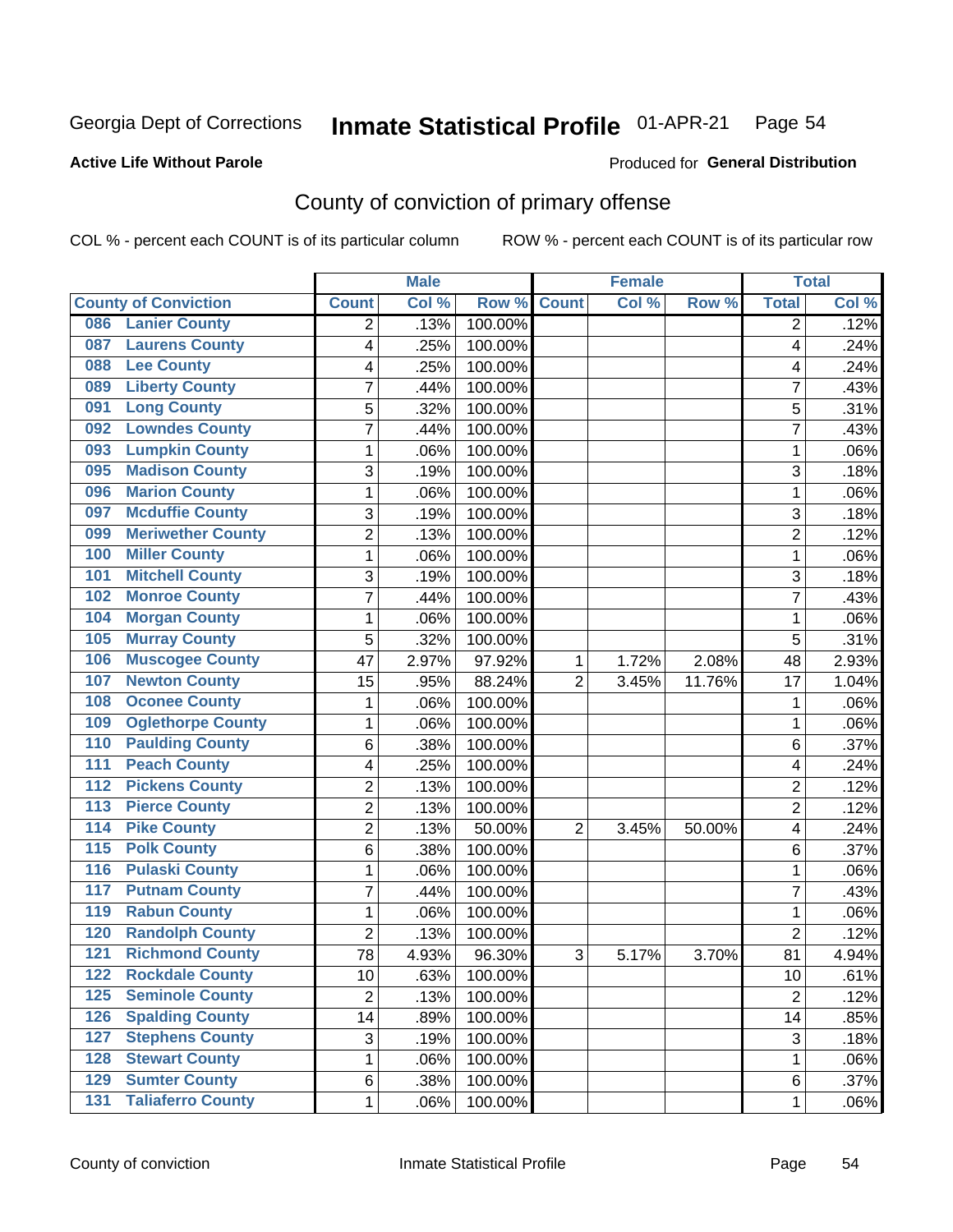#### Inmate Statistical Profile 01-APR-21 Page 55

Produced for General Distribution

#### **Active Life Without Parole**

## County of conviction of primary offense

COL % - percent each COUNT is of its particular column

|                                 |              | <b>Male</b> |         |                 | <b>Female</b> |        |                | <b>Total</b> |
|---------------------------------|--------------|-------------|---------|-----------------|---------------|--------|----------------|--------------|
| <b>County of Conviction</b>     | <b>Count</b> | Col %       | Row %   | <b>Count</b>    | Col %         | Row %  | <b>Total</b>   | Col %        |
| <b>Tattnall County</b><br>132   | 2            | .13%        | 66.67%  | 1               | 1.72%         | 33.33% | 3              | .18%         |
| <b>Taylor County</b><br>133     | 1            | .06%        | 100.00% |                 |               |        | 1              | .06%         |
| <b>Terrell County</b><br>135    | 3            | .19%        | 100.00% |                 |               |        | 3              | .18%         |
| <b>Thomas County</b><br>136     | 5            | .32%        | 100.00% |                 |               |        | 5              | .31%         |
| <b>Tift County</b><br>137       | 10           | .63%        | 100.00% |                 |               |        | 10             | .61%         |
| <b>Toombs County</b><br>138     | 10           | .63%        | 100.00% |                 |               |        | 10             | .61%         |
| <b>Towns County</b><br>139      |              | .06%        | 100.00% |                 |               |        | 1              | .06%         |
| <b>Treutlen County</b><br>140   | 5            | .32%        | 100.00% |                 |               |        | 5              | .31%         |
| <b>Troup County</b><br>141      | 10           | .63%        | 90.91%  | 1               | 1.72%         | 9.09%  | 11             | .67%         |
| <b>Turner County</b><br>142     | 2            | .13%        | 100.00% |                 |               |        | 2              | .12%         |
| <b>Twiggs County</b><br>143     |              | .06%        | 100.00% |                 |               |        | 1              | .06%         |
| <b>Upson County</b><br>145      | 5            | .32%        | 100.00% |                 |               |        | 5              | .31%         |
| <b>Walker County</b><br>146     | 9            | .57%        | 90.00%  | 1               | 1.72%         | 10.00% | 10             | .61%         |
| <b>Walton County</b><br>147     | 22           | 1.39%       | 100.00% |                 |               |        | 22             | 1.34%        |
| <b>Ware County</b><br>148       | 16           | 1.01%       | 100.00% |                 |               |        | 16             | .98%         |
| <b>Warren County</b><br>149     | 3            | .19%        | 75.00%  | 1               | 1.72%         | 25.00% | 4              | .24%         |
| <b>Washington County</b><br>150 | 5            | .32%        | 100.00% |                 |               |        | 5              | .31%         |
| <b>Wayne County</b><br>151      | 12           | .76%        | 100.00% |                 |               |        | 12             | .73%         |
| <b>White County</b><br>154      |              | .06%        | 100.00% |                 |               |        |                | .06%         |
| <b>Whitfield County</b><br>155  | 13           | .82%        | 92.86%  | 1               | 1.72%         | 7.14%  | 14             | .85%         |
| <b>Wilkes County</b><br>157     | 2            | .13%        | 100.00% |                 |               |        | $\overline{2}$ | .12%         |
| <b>Worth County</b><br>159      | 1            | .06%        | 100.00% |                 |               |        | 1              | .06%         |
| <b>Total Rported</b>            | 1,581        | 100%        | 96.46%  | $\overline{58}$ | 100%          | 3.54%  | 1,639          | 100%         |

| Reported |      |    |      |
|----------|------|----|------|
| otal     | .581 | วง | ,639 |

| <b>Mode (most frequent)</b> | <b>Fulton County</b> | <b>Clayton County</b> | <b>Fulton County</b> |
|-----------------------------|----------------------|-----------------------|----------------------|
|-----------------------------|----------------------|-----------------------|----------------------|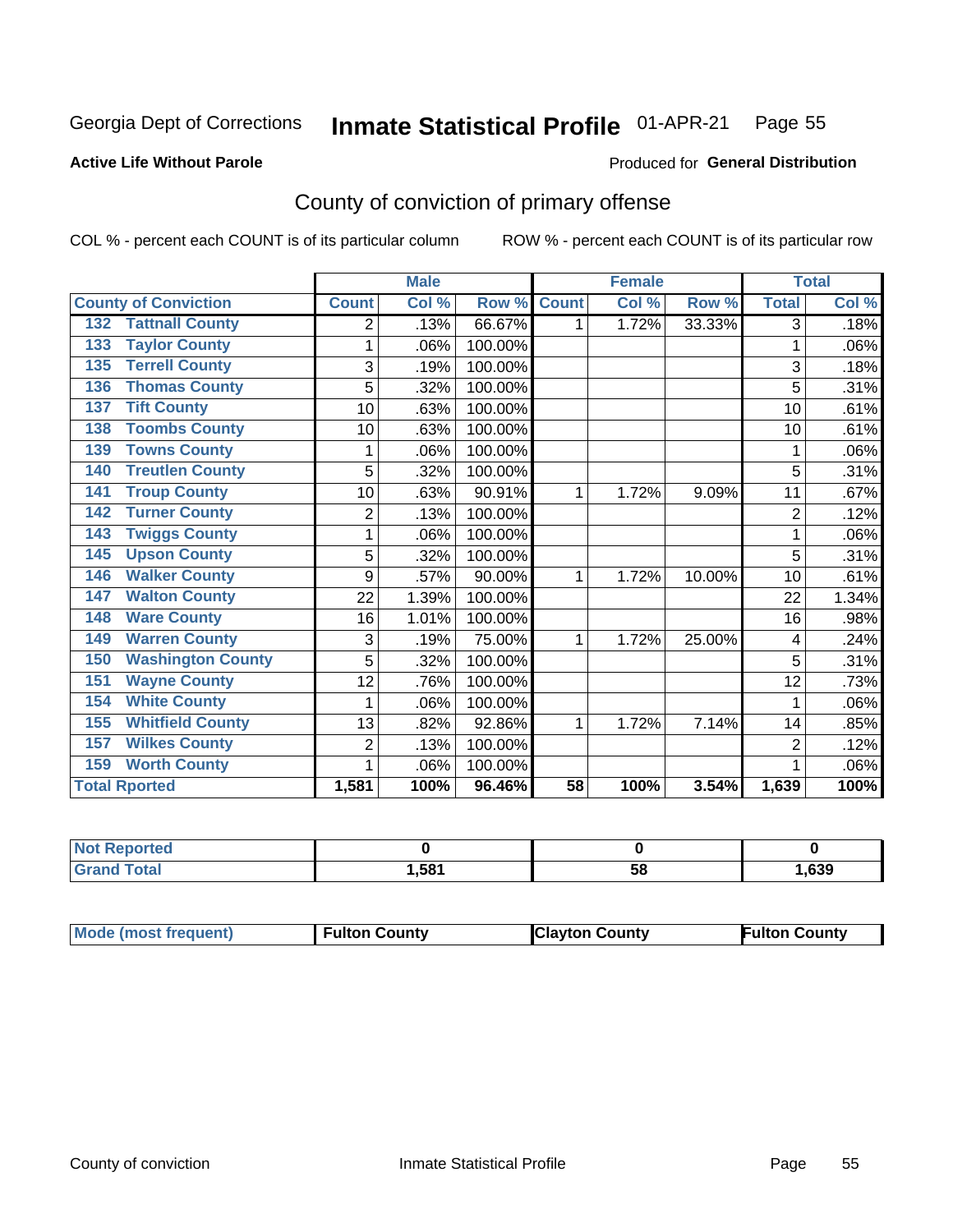### Georgia Dept of Corrections **Active Life Without Parole**

#### Inmate Statistical Profile 01-APR-21 Page 56

Produced for General Distribution

## Circuit of conviction of primary offense

COL % - percent each COUNT is of its particular column ROW % - percent each COUNT is of its particular row

|                         |                                 |                  | <b>Male</b> |         |                          | <b>Female</b> |        |                  | <b>Total</b> |
|-------------------------|---------------------------------|------------------|-------------|---------|--------------------------|---------------|--------|------------------|--------------|
|                         | <b>Circuit of Conviction</b>    | <b>Count</b>     | Col %       | Row %   | <b>Count</b>             | Col %         | Row %  | <b>Total</b>     | Col %        |
| 1                       | <b>Alapaha Circuit</b>          | 14               | .89%        | 100.00% |                          |               |        | 14               | .86%         |
| $\overline{2}$          | <b>Alcovy Circuit</b>           | 37               | 2.35%       | 94.87%  | $\overline{2}$           | 3.57%         | 5.13%  | 39               | 2.39%        |
| $\overline{\mathbf{3}}$ | <b>Atlanta Circuit</b>          | 216              | 13.70%      | 98.63%  | 3                        | 5.36%         | 1.37%  | 219              | 13.41%       |
| 4                       | <b>Atlantic Circuit</b>         | 15               | .95%        | 93.75%  | $\mathbf 1$              | 1.79%         | 6.25%  | 16               | .98%         |
| 5                       | <b>Augusta Circuit</b>          | 101              | 6.40%       | 95.28%  | 5                        | 8.93%         | 4.72%  | 106              | 6.49%        |
| $\overline{6}$          | <b>Blue Ridge Circuit</b>       | $\boldsymbol{9}$ | .57%        | 100.00% |                          |               |        | $\boldsymbol{9}$ | .55%         |
| 7                       | <b>Brunswick Circuit</b>        | 45               | 2.85%       | 100.00% |                          |               |        | 45               | 2.76%        |
| 8                       | <b>Chattahoochee Circuit</b>    | 51               | 3.23%       | 98.08%  | 1                        | 1.79%         | 1.92%  | 52               | 3.18%        |
| $\overline{9}$          | <b>Cherokee Circuit</b>         | 16               | 1.01%       | 94.12%  | 1                        | 1.79%         | 5.88%  | 17               | 1.04%        |
| 10                      | <b>Clayton Circuit</b>          | 75               | 4.76%       | 93.75%  | 5                        | 8.93%         | 6.25%  | 80               | 4.90%        |
| $\overline{11}$         | <b>Cobb Circuit</b>             | 71               | 4.50%       | 97.26%  | $\overline{c}$           | 3.57%         | 2.74%  | 73               | 4.47%        |
| 12                      | <b>Conasauga Circuit</b>        | 18               | 1.14%       | 94.74%  | $\mathbf{1}$             | 1.79%         | 5.26%  | 19               | 1.16%        |
| 13                      | <b>Cordele Circuit</b>          | 16               | 1.01%       | 100.00% |                          |               |        | 16               | .98%         |
| $\overline{14}$         | <b>Coweta Circuit</b>           | 26               | 1.65%       | 96.30%  | $\mathbf{1}$             | 1.79%         | 3.70%  | 27               | 1.65%        |
| $\overline{15}$         | <b>Dougherty Circuit</b>        | 32               | 2.03%       | 96.97%  | $\mathbf 1$              | 1.79%         | 3.03%  | 33               | 2.02%        |
| 16                      | <b>Dublin Circuit</b>           | 11               | .70%        | 100.00% |                          |               |        | 11               | .67%         |
| 17                      | <b>Eastern Circuit</b>          | 66               | 4.19%       | 97.06%  | $\overline{2}$           | 3.57%         | 2.94%  | 68               | 4.16%        |
| 18                      | <b>Flint Circuit</b>            | 18               | 1.14%       | 94.74%  | $\mathbf{1}$             | 1.79%         | 5.26%  | 19               | 1.16%        |
| 19                      | <b>Griffin Circuit</b>          | 30               | 1.90%       | 93.75%  | $\overline{2}$           | 3.57%         | 6.25%  | 32               | 1.96%        |
| $\overline{20}$         | <b>Gwinnett Circuit</b>         | 72               | 4.57%       | 94.74%  | 4                        | 7.14%         | 5.26%  | 76               | 4.65%        |
| $\overline{21}$         | <b>Houston Circuit</b>          | 26               | 1.65%       | 100.00% |                          |               |        | 26               | 1.59%        |
| $\overline{22}$         | <b>Lookout Mountain Circuit</b> | 15               | .95%        | 88.24%  | $\overline{2}$           | 3.57%         | 11.76% | 17               | 1.04%        |
| 23                      | <b>Macon Circuit</b>            | 48               | 3.04%       | 96.00%  | $\overline{2}$           | 3.57%         | 4.00%  | 50               | 3.06%        |
| $\overline{24}$         | <b>Middle Circuit</b>           | 36               | 2.28%       | 100.00% |                          |               |        | 36               | 2.20%        |
| $\overline{25}$         | <b>Mountain Circuit</b>         | $\,8\,$          | .51%        | 100.00% |                          |               |        | 8                | .49%         |
| 26                      | <b>Northeastern Circuit</b>     | 26               | 1.65%       | 86.67%  | $\overline{\mathcal{A}}$ | 7.14%         | 13.33% | 30               | 1.84%        |
| $\overline{27}$         | <b>Northern Circuit</b>         | 16               | 1.01%       | 88.89%  | $\overline{c}$           | 3.57%         | 11.11% | 18               | 1.10%        |
| 28                      | <b>Ocmulgee Circuit</b>         | 21               | 1.33%       | 95.45%  | $\mathbf{1}$             | 1.79%         | 4.55%  | 22               | 1.35%        |
| 29                      | <b>Oconee Circuit</b>           | $\overline{2}$   | .13%        | 100.00% |                          |               |        | $\overline{2}$   | .12%         |
| 30                      | <b>Ogeechee Circuit</b>         | 17               | 1.08%       | 94.44%  | 1                        | 1.79%         | 5.56%  | 18               | 1.10%        |
| $\overline{31}$         | <b>Pataula Circuit</b>          | 11               | .70%        | 100.00% |                          |               |        | 11               | .67%         |
| 32                      | <b>Piedmont Circuit</b>         | 21               | 1.33%       | 100.00% |                          |               |        | 21               | 1.29%        |
| 33                      | <b>Rome Circuit</b>             | 34               | 2.16%       | 97.14%  | $\mathbf{1}$             | 1.79%         | 2.86%  | 35               | 2.14%        |
| 34                      | <b>South Georgia Circuit</b>    | 16               | 1.01%       | 100.00% |                          |               |        | 16               | .98%         |
| 35                      | <b>Southern Circuit</b>         | 17               | 1.08%       | 100.00% |                          |               |        | 17               | 1.04%        |
| 36                      | <b>Southwestern Circuit</b>     | 11               | .70%        | 100.00% |                          |               |        | 11               | .67%         |
| 37                      | <b>Stone Mountain Circuit</b>   | 142              | 9.00%       | 97.26%  | 4                        | 7.14%         | 2.74%  | 146              | 8.94%        |
| 38                      | <b>Tallapoosa Circuit</b>       | 11               | .70%        | 100.00% |                          |               |        | 11               | .67%         |
| 39                      | <b>Tifton Circuit</b>           | 13               | .82%        | 100.00% |                          |               |        | 13               | .80%         |
| 40                      | <b>Toombs Circuit</b>           | 9                | .57%        | 90.00%  | $\mathbf{1}$             | 1.79%         | 10.00% | 10 <sub>1</sub>  | .61%         |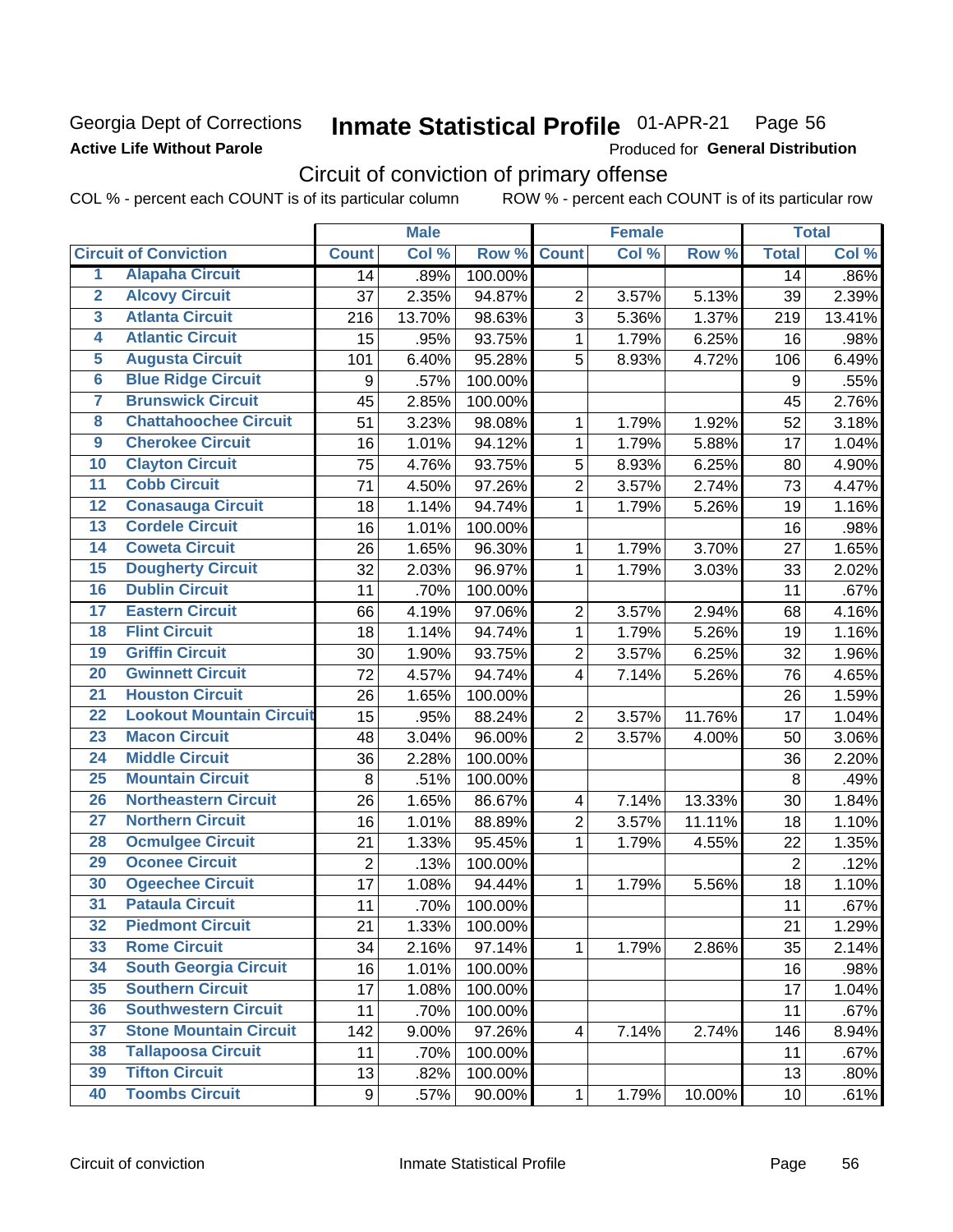### Georgia Dept of Corrections **Active Life Without Parole**

#### Inmate Statistical Profile 01-APR-21 Page 57

Produced for General Distribution

## Circuit of conviction of primary offense

COL % - percent each COUNT is of its particular column ROW % - percent each COUNT is of its particular row

|    |                                  |       | <b>Male</b>    |         |                | <b>Female</b> |        |              | <b>Total</b>   |
|----|----------------------------------|-------|----------------|---------|----------------|---------------|--------|--------------|----------------|
|    | <b>Circuit of Conviction</b>     | Count | Col %          | Row %   | <b>Count</b>   | Col %         | Row %  | <b>Total</b> | Col %          |
| 41 | <b>Waycross Circuit</b>          | 37    | 2.35%          | 94.87%  | 2              | 3.57%         | 5.13%  | 39           | 2.39%          |
| 42 | <b>Western Circuit</b>           | 25    | 1.59%          | 96.15%  |                | 1.79%         | 3.85%  | 26           | 1.59%          |
| 43 | <b>Rockdale Circuit</b>          | 10    | .63%           | 100.00% |                |               |        | 10           | .61%           |
| 44 | <b>Douglas Circuit</b>           | 37    | 2.35%          | 94.87%  | $\overline{2}$ | 3.57%         | 5.13%  | 39           | 2.39%          |
| 45 | <b>Appalachian Circuit</b>       | 4     | .25%           | 100.00% |                |               |        | 4            | .24%           |
| 46 | <b>Enotah Circuit</b>            | 3     | .19%           | 100.00% |                |               |        | 3            | .18%           |
| 47 | <b>Bell-Forsyth J.C.</b>         | 4     | .25%           | 80.00%  |                | 1.79%         | 20.00% | 5            | .31%           |
| 48 | <b>Towaliga Judicial Circuit</b> | 12    | .76%           | 100.00% |                |               |        | 12           | .73%           |
| 49 | <b>Paulding Circuit</b>          | 6     | .38%           | 100.00% |                |               |        | 6            | .37%           |
|    | <b>Total Rported</b>             | 1,577 | 100%           | 96.57%  | 56             | 100%          | 3.43%  | 1,633        | 100%           |
|    | <b>Not Reported</b>              |       | 4              |         |                | $\mathbf{2}$  |        |              | 6              |
|    | <b>Grand Total</b>               |       | 1,581          |         |                | 58            |        |              | 1,639          |
|    | <b>Mode (most frequent)</b>      |       | <b>Atlanta</b> |         |                | Augusta       |        |              | <b>Atlanta</b> |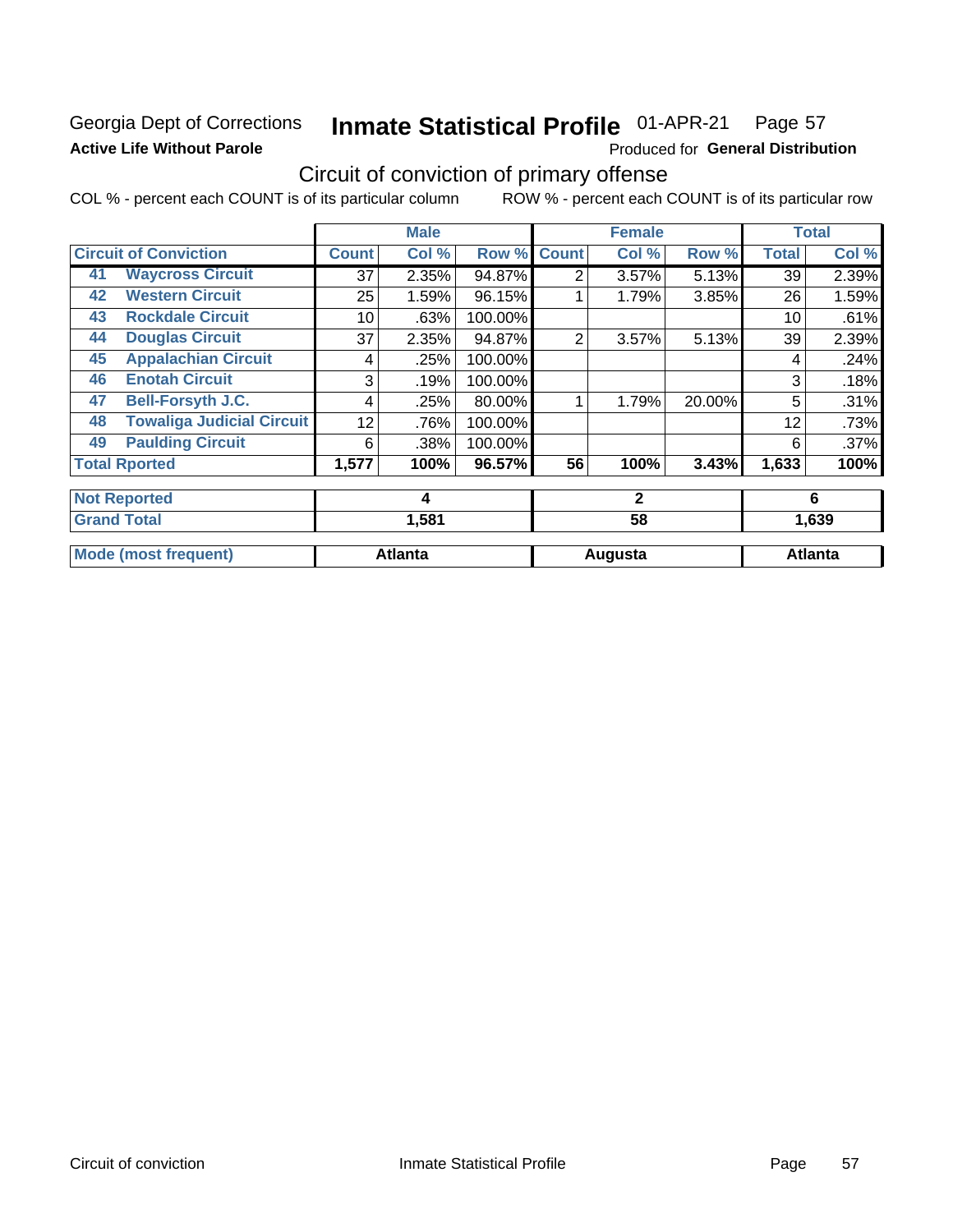### **Active Life Without Parole**

### **Produced for General Distribution**

## Years served (jail + prison) in this incarceration

COL % - percent each COUNT is of its particular column

|                        |              | <b>Male</b> |                  |                 | <b>Female</b> |       |                | <b>Total</b> |
|------------------------|--------------|-------------|------------------|-----------------|---------------|-------|----------------|--------------|
| <b>Years Served</b>    | <b>Count</b> | Col %       | Row <sup>%</sup> | <b>Count</b>    | Col %         | Row % | <b>Total</b>   | Col %        |
| Less than one year     | 2            | 0.13%       | 100.00%          |                 |               |       | $\overline{2}$ | 0.12%        |
| 1 to 1.99 years        | 29           | 1.83%       | 100.00%          |                 |               |       | 29             | 1.77%        |
| 2 to 2.99 years        | 66           | 4.17%       | 97.06%           | $\overline{c}$  | 3.45%         | 2.94% | 68             | 4.15%        |
| 3 to 3.99 years        | 89           | 5.63%       | 95.70%           | 4               | 6.90%         | 4.30% | 93             | 5.67%        |
| 4 to 4.99 years        | 115          | 7.27%       | 96.64%           | 4               | 6.90%         | 3.36% | 119            | 7.26%        |
| 5 to 5.99 years        | 122          | 7.72%       | 95.31%           | 6               | 10.34%        | 4.69% | 128            | 7.81%        |
| 6 to 6.99 years        | 126          | 7.97%       | 95.45%           | 6               | 10.34%        | 4.55% | 132            | 8.05%        |
| 7 to 7.99 years        | 111          | 7.02%       | 94.87%           | 6               | 10.34%        | 5.13% | 117            | 7.14%        |
| <b>8 to 8.99 years</b> | 101          | 6.39%       | 92.66%           | 8               | 13.79%        | 7.34% | 109            | 6.65%        |
| 9 to 9.99 years        | 99           | 6.26%       | 95.19%           | $\overline{5}$  | 8.62%         | 4.81% | 104            | 6.35%        |
| 10 to 10.99 years      | 85           | 5.38%       | 94.44%           | 5               | 8.62%         | 5.56% | 90             | 5.49%        |
| 11 to 11.99 years      | 52           | 3.29%       | 98.11%           | 1               | 1.72%         | 1.89% | 53             | 3.23%        |
| 12 to 12.99 years      | 46           | 2.91%       | 100.00%          |                 |               |       | 46             | 2.81%        |
| 13 to 13.99 years      | 45           | 2.85%       | 97.83%           | 1               | 1.72%         | 2.17% | 46             | 2.81%        |
| 14 to 14.99 years      | 27           | 1.71%       | 93.10%           | $\overline{c}$  | 3.45%         | 6.90% | 29             | 1.77%        |
| 15 to 15.99 years      | 30           | 1.90%       | 96.77%           | $\mathbf 1$     | 1.72%         | 3.23% | 31             | 1.89%        |
| 16 to 16.99 years      | 37           | 2.34%       | 100.00%          |                 |               |       | 37             | 2.26%        |
| 17 to 17.99 years      | 31           | 1.96%       | 96.88%           | 1               | 1.72%         | 3.13% | 32             | 1.95%        |
| 18 to 18.99 years      | 41           | 2.59%       | 91.11%           | 4               | 6.90%         | 8.89% | 45             | 2.75%        |
| 19 to 19.99 years      | 38           | 2.40%       | 100.00%          |                 |               |       | 38             | 2.32%        |
| 20 to 20.99 years      | 43           | 2.72%       | 100.00%          |                 |               |       | 43             | 2.62%        |
| 21 to 21.99 years      | 33           | 2.09%       | 100.00%          |                 |               |       | 33             | 2.01%        |
| 22 to 22.99 years      | 29           | 1.83%       | 96.67%           | 1               | 1.72%         | 3.33% | 30             | 1.83%        |
| 23 to 23.99 years      | 43           | 2.72%       | 97.73%           | 1               | 1.72%         | 2.27% | 44             | 2.68%        |
| 24 to 24.99 years      | 40           | 2.53%       | 100.00%          |                 |               |       | 40             | 2.44%        |
| 25 to 25.99 years      | 24           | 1.52%       | 100.00%          |                 |               |       | 24             | 1.46%        |
| 26 to 26.99 years      | 24           | 1.52%       | 100.00%          |                 |               |       | 24             | 1.46%        |
| 27 to 27.99 years      | 20           | 1.27%       | 100.00%          |                 |               |       | 20             | 1.22%        |
| 28 to 28.99 years      | 5            | 0.32%       | 100.00%          |                 |               |       | 5              | 0.31%        |
| 29 to 29.99 years      | 6            | 0.38%       | 100.00%          |                 |               |       | 6              | 0.37%        |
| Thirty + years         | 22           | 1.39%       | 100.00%          |                 |               |       | 22             | 1.34%        |
| <b>Total Reported</b>  | 1,581        | 100%        | 96.46%           | $\overline{58}$ | 100%          | 3.54% | 1,639          | 100%         |

| <b>Not</b><br>Reported |       |    |       |
|------------------------|-------|----|-------|
| <b>Total</b><br>Gran   | 1,581 | 58 | 1,639 |
|                        |       |    |       |

| Mean<br>(average)      | 11.68           | 9.13              | 11.59             |
|------------------------|-----------------|-------------------|-------------------|
| <b>Median (middle)</b> | 9.3             | 8.085             | 9.16              |
| Mode (most frequent)   | 9 to 9.99 years | 10 to 10.99 years | $9$ to 9.99 years |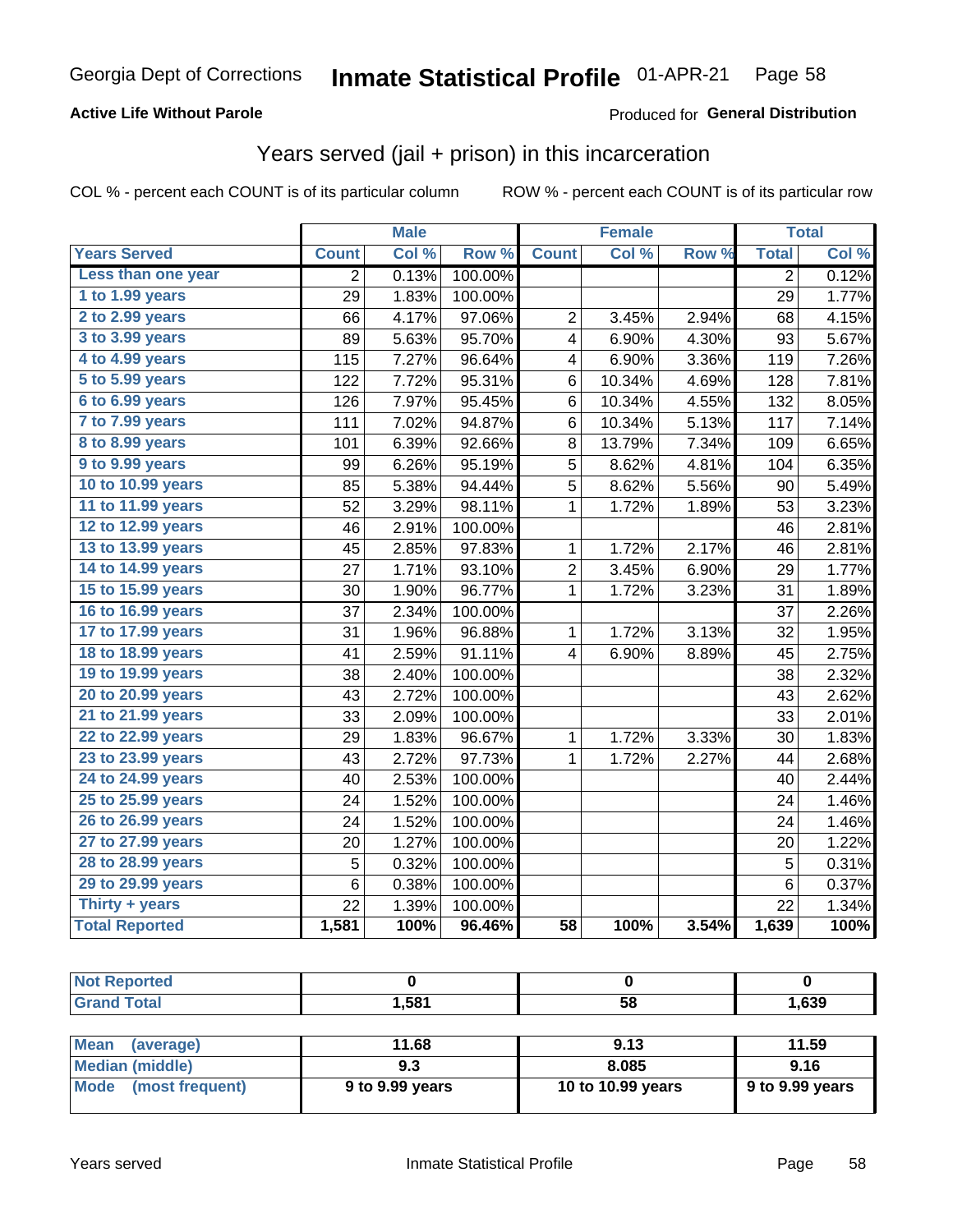#### Inmate Statistical Profile 01-APR-21 Page 59

### **Active Life Without Parole**

Produced for General Distribution

## Results of most recent HIV tests

COL % - percent each COUNT is of its particular column

|                         | <b>Male</b>  |        |        | <b>Female</b> |        |          | Total       |        |
|-------------------------|--------------|--------|--------|---------------|--------|----------|-------------|--------|
| <b>HIV Test Results</b> | <b>Count</b> | Col%   | Row %I | <b>Count</b>  | Col %  | Row %    | $\tau$ otal | Col %  |
| <b>Positive</b>         | 12           | 0.79%  | 92.31% |               | '.85%⊺ | $7.69\%$ | 13          | 0.83%  |
| <b>Negative</b>         | .508         | 99.21% | 96.60% | 53            | 98.15% | $3.40\%$ | .561        | 99.17% |
| <b>Total Reported</b>   | .520         | 100%   | 96.57% | 54            | 100%   | 3.43%    | 1,574       | 100%   |

| Not F<br><b>Reported</b> |      |    | vu   |
|--------------------------|------|----|------|
| <b>otal</b><br>$G$ ren   | ,581 | 58 | ,639 |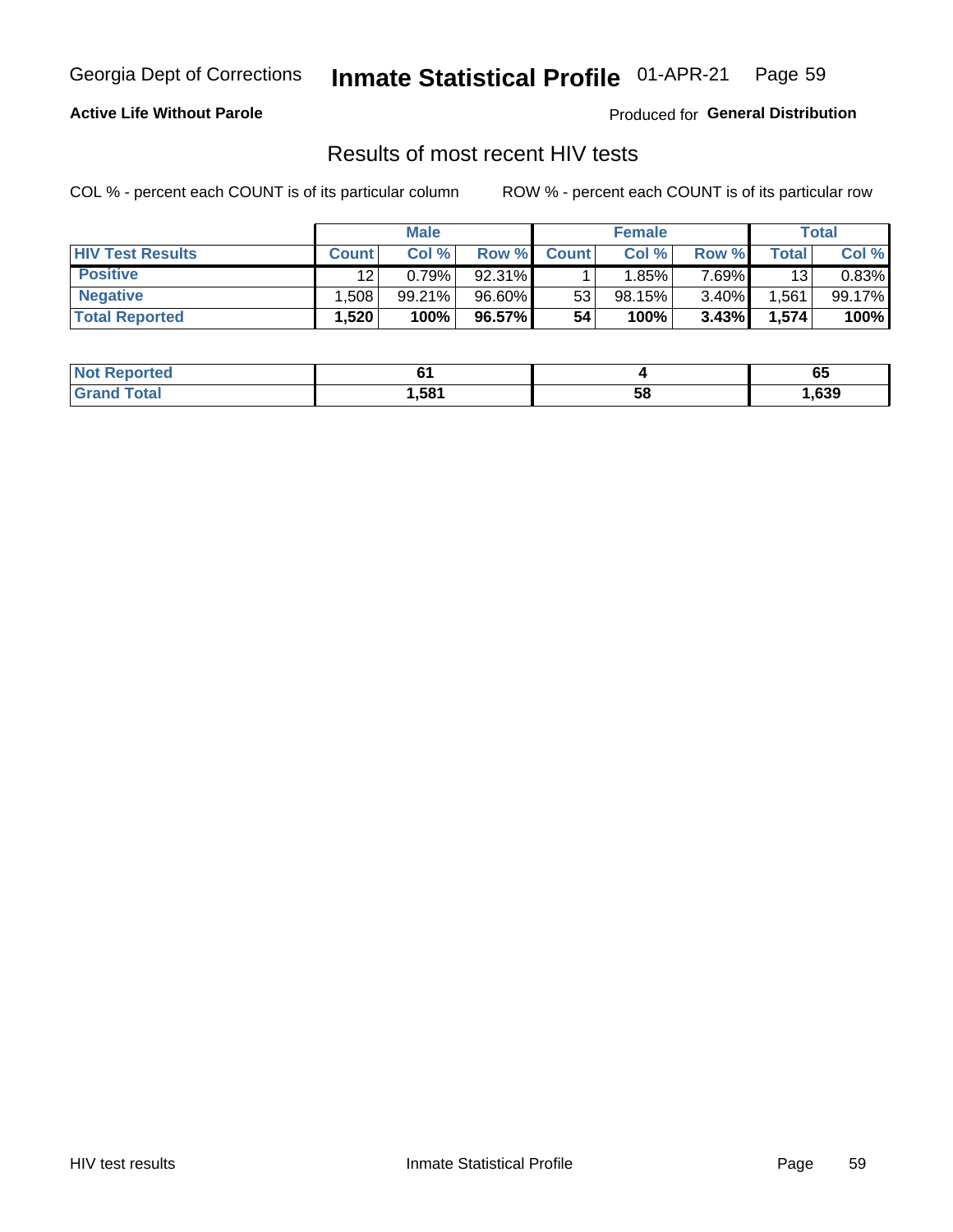## Georgia Dept of Corrections **Inmate Statistical Profile** 01-APR-21 Page 60

### **Active Life Without Parole**

Produced for **General Distribution**

## Results of most recent tuberculosis test

COL % - percent each COUNT is of its particular column ROW % - percent each COUNT is of its particular row

|                                  | <b>Male</b>  |           |        | <b>Female</b> |           |          | Total        |        |
|----------------------------------|--------------|-----------|--------|---------------|-----------|----------|--------------|--------|
| <b>Tuberculosis Test Results</b> | <b>Count</b> | Col %     | Row %I | <b>Count</b>  | Col %     | Row %    | <b>Total</b> | Col %  |
| <b>Positive on current test</b>  | 287          | 18.29%    | 99.31% |               | $3.57\%$  | $0.69\%$ | 289          | 17.78% |
| <b>Negative</b>                  | .282         | $81.71\%$ | 95.96% | 54            | $96.43\%$ | 4.04%    | 1,336        | 82.22% |
| <b>Total Reported</b>            | .569         | 100%      | 96.55% | 56            | 100%      | 3.45%    | 1,625        | 100%   |

| <b>Not Reported</b>           | . .  |    | ''     |
|-------------------------------|------|----|--------|
| <b>Total</b><br>$C$ ro $\sim$ | .581 | эŏ | 639, ا |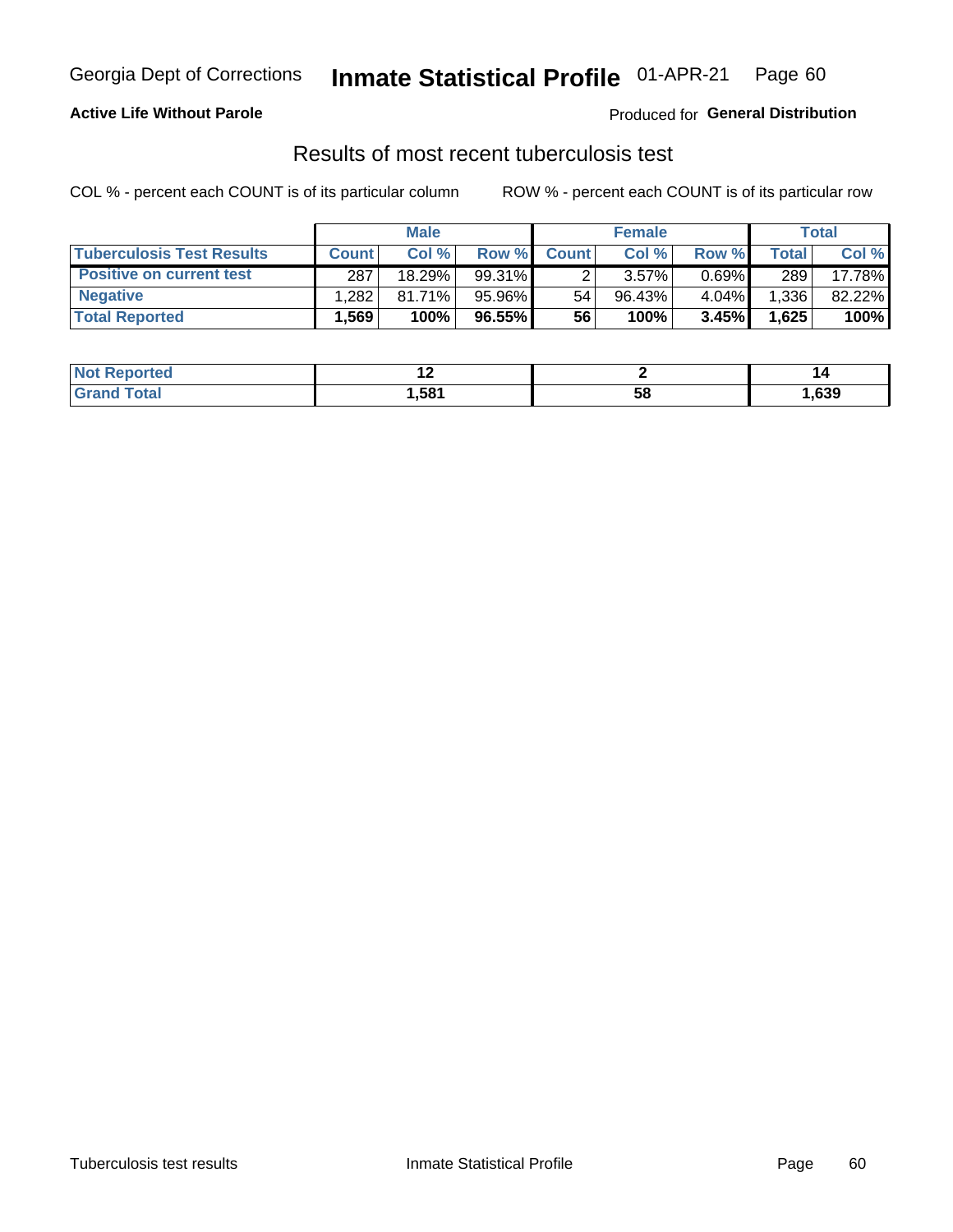## Georgia Dept of Corrections **Inmate Statistical Profile** 01-APR-21 Page 61

### **Active Life Without Parole**

Produced for **General Distribution**

### Results of most recent syphilis test

COL % - percent each COUNT is of its particular column ROW % - percent each COUNT is of its particular row

|                                 | <b>Male</b>  |           |          | <b>Female</b> |           |          | Total |        |
|---------------------------------|--------------|-----------|----------|---------------|-----------|----------|-------|--------|
| <b>Syphilis Test Results</b>    | <b>Count</b> | Col%      | Row %    | <b>Count</b>  | Col %     | Row %    | Total | Col %  |
| <b>Positive on current test</b> | 15           | $2.60\%$  | 93.75%   |               | 9.09%     | 6.25%    | 16    | 2.73%  |
| <b>Negative</b>                 | 561          | $97.40\%$ | 98.25%   | 10            | $90.91\%$ | 1.75%    | 571   | 97.27% |
| <b>Total Reported</b>           | 576          | 100%      | 98.13% I | 11            | 100%      | $1.87\%$ | 587   | 100%   |

| <b>Not Reported</b> | ,005 | . .<br>−. | 052, ا |
|---------------------|------|-----------|--------|
| <b>Grand Total</b>  | 581, | 58        | ,639   |